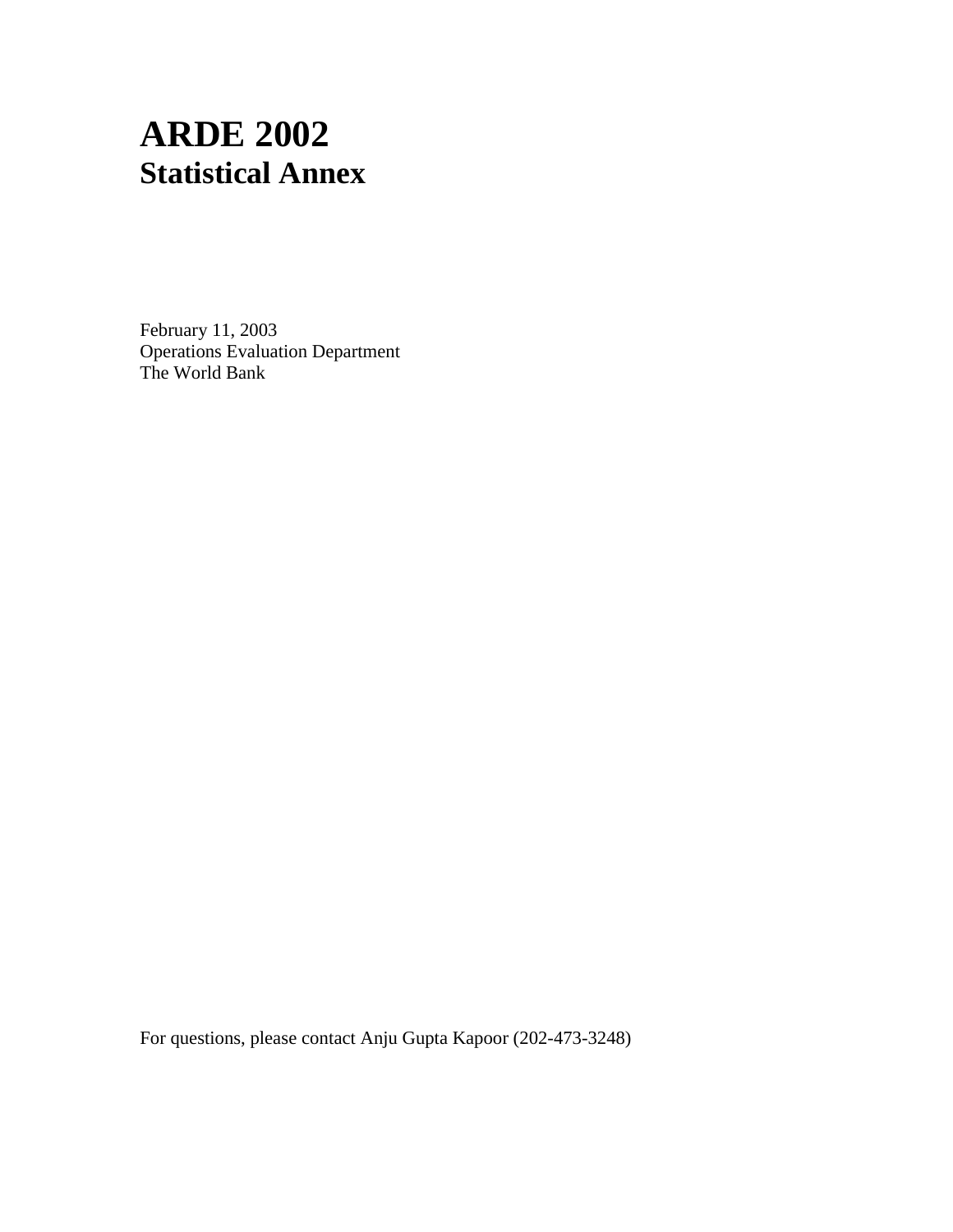## **LIST OF TABLES**

- Table 1: Outcome, Sustainability, Institutional Development (ID) Impact And Aggregate By Various Dimensions, Weighted By Projects, FY97-99 And FY00-02\* Exits; Disbursements At Risk, Similarly Disaggregated, For The Active Portfolio
- Table 2: Outcome, Sustainability, Institutional Development (ID) Impact And Aggregate By Various Dimensions, Weighted By Disbursements, FY97-99 And FY00-02\* Exits; Disbursements At Risk, Similarly Disaggregated, For The Active Portfolio
- Table 3: Bank Performance Of Evaluated Operations By Various Dimensions, Weighted By Projects, FY97-99 And FY00-02\* Exits
- Table 4: Bank Performance Of Evaluated Operations By Various Dimensions, Weighted By Disbursements, FY97-99 And FY00-02\* Exits
- Table 5: Borrower Performance Of Evaluated Operations By Various Dimensions, Weighted By Projects, FY97-99 And FY00-02\* Exits
- Table 6: Borrower Performance Of Evaluated Operations By Various Dimensions, Weighted By Disbursements, FY97-99 And FY00-02\* Exits.
- Table 7: Outcome Performance Trends Of Evaluated IBRD/IDA Operations, FY90-02\* Exits.
- Table 8: Sustainability Of Evaluated Operations, FY90-02\* Exits
- Table 9: Institutional Development Impact Of Evaluated Operations, FY90-02\* Exits And Selected Averages
- Table 10: Bank Performance Of Evaluated Operations, FY90-02\* Exits
- Table 11: Borrower Performance Of Evaluated Operations, FY90-02\* Exits
- Table 12: Median Economic Rates Of Return Of Evaluated Operations, By Sector, Network, Lending Source, Region, And Income Group, FY97-02\* Exits
- Table 13: Country Portfolio Performance Of Evaluated Operations, By Region And Country, FY97-02\* Exits, Weighted By Projects And Disbursements
- Table 14: Operations Evaluated For ARDE 2002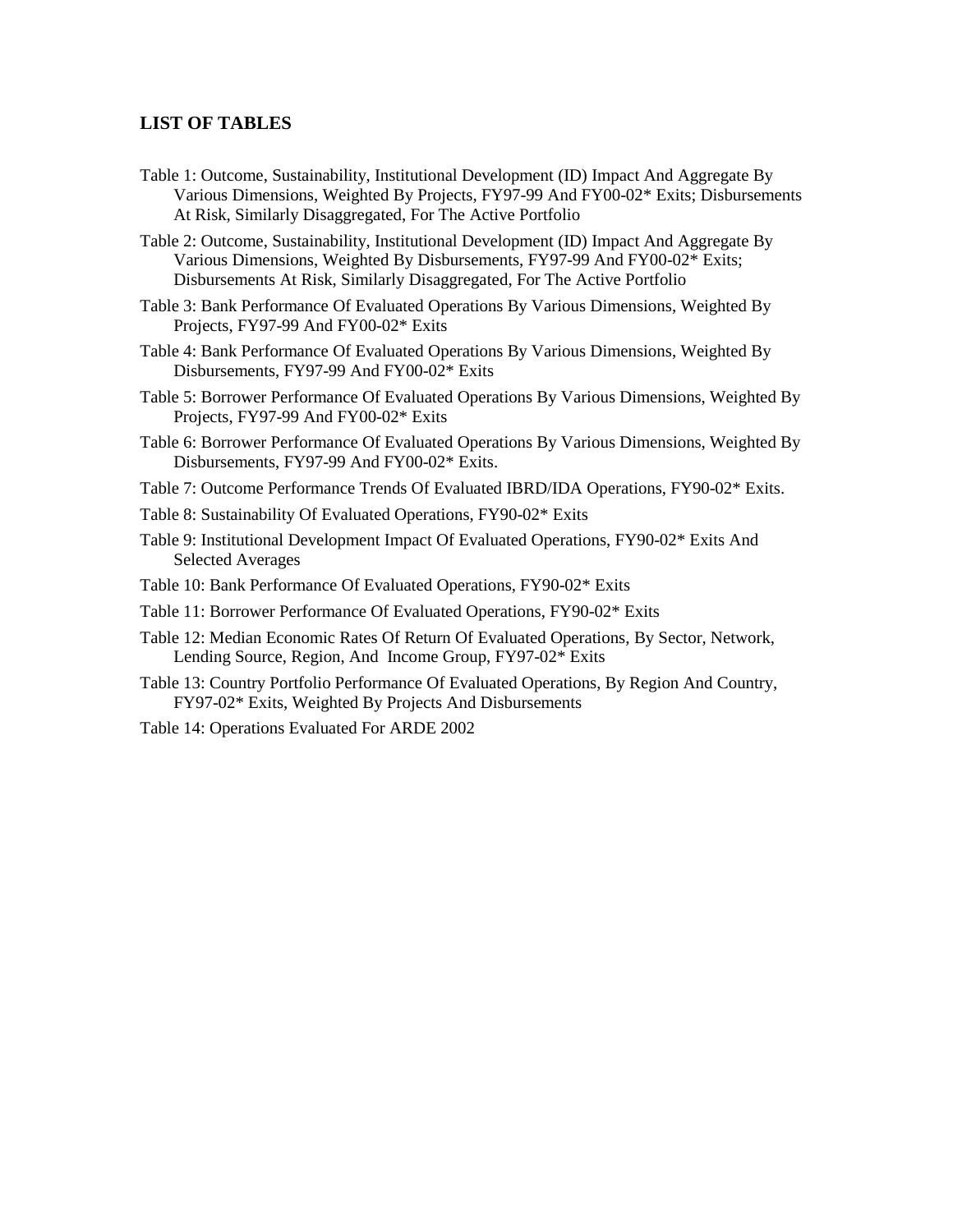|                                                  | Exit FY97-99 |                |                          |                                      |                               | Exit FY00-02* |                          |                           |                                                | Active Portfolio <sup>a</sup> |                               |                               |                |                           |
|--------------------------------------------------|--------------|----------------|--------------------------|--------------------------------------|-------------------------------|---------------|--------------------------|---------------------------|------------------------------------------------|-------------------------------|-------------------------------|-------------------------------|----------------|---------------------------|
|                                                  | Project #    | Share<br>%     | Outcome%<br>Satisfactory | Sustainability %<br>likely or better | ID Impact %<br>substantial or | Project#      | Share<br>%               | Outcome %<br>Satisfactory | Sustainability % likely or better <sup>b</sup> |                               | ID Impact %<br>substantial or | Disburse \$ Share<br>millions | %              | % Disburse<br>not at risk |
|                                                  |              |                |                          | 3-point scale <sup>c</sup>           | better                        |               |                          |                           | 4-point scale <sup>d</sup>                     | 3-point scale <sup>e</sup>    | better                        |                               |                |                           |
| SECTOR BOARD                                     |              |                |                          |                                      |                               |               |                          |                           |                                                |                               |                               |                               |                |                           |
| <b>Economic Policy</b>                           | 64           | 8              | 67                       | 50                                   | 25                            | 22            | 3                        | 77                        | 85                                             | 77                            | 41                            | 45                            | 3              | 80                        |
| Education                                        | 68           | 9              | 78                       | 50                                   | 28                            | 72            | 11                       | 86                        | 80                                             | 60                            | 51                            | 154                           | 11             | 82                        |
| Energy and Mining                                | 88           | 11             | 64                       | 53                                   | 40                            | 71            | 11                       | 69                        | 68                                             | 61                            | 48                            | 98                            | $\overline{7}$ | 79                        |
| Environment                                      | 22           | 3              | 68                       | 62                                   | 45                            | 26            | $\boldsymbol{\varDelta}$ | 77                        | 84                                             | 77                            | 54                            | 83                            | 6              | 80                        |
| <b>Financial Sector</b>                          | 57           | $\overline{7}$ | 65                       | 56                                   | 43                            | 31            | 5                        | 77                        | 83                                             | 81                            | 55                            | 62                            | $\overline{4}$ | 90                        |
| Global Information/ Communications<br>Technology | 10           | $\mathbf 1$    | 90                       | 100                                  | 70                            | 8             | -1                       | 100                       | 100                                            | 86                            | 63                            | 13                            |                | 85                        |
| Health, Nutrition and Population                 | 44           | 6              | 70                       | 52                                   | 30                            | 53            | 8                        | 65                        | 63                                             | 48                            | 35                            | 135                           | 9              | 81                        |
| <b>Private Sector Development</b>                | 36           | 5              | 72                       | 60                                   | 31                            | 35            | 5                        | 65                        | 70                                             | 59                            | 41                            | 72                            | 5              | 81                        |
| <b>Public Sector Governance</b>                  | 43           | 6              | 86                       | 68                                   | 50                            | 51            | 8                        | 82                        | 85                                             | 76                            | 61                            | 111                           | 8              | 77                        |
| <b>Rural Sector</b>                              | 148          | 19             | 66                       | 45                                   | 35                            | 107           | 16                       | 73                        | 60                                             | 41                            | 44                            | 215                           | 15             | 87                        |
| Social Protection                                | 44           | 6              | 84                       | 41                                   | 43                            | 39            | 6                        | 87                        | 72                                             | 50                            | 41                            | 105                           | 8              | 78                        |
| Transport                                        | 67           | 9              | 86                       | 64                                   | 64                            | 76            | 12                       | 92                        | 84                                             | 73                            | 75                            | 163                           | 11             | 84                        |
| <b>Urban Development</b>                         | 46           | 6              | 73                       | 44                                   | 31                            | 34            | 5                        | 74                        | 61                                             | 56                            | 35                            | 76                            | 5              | 80                        |
| Water Supply and Sanitation                      | 44           | 6              | 58                       | 33                                   | 23                            | 24            | $\boldsymbol{\varDelta}$ | 67                        | 64                                             | 50                            | 38                            | 100                           | $\overline{7}$ | 80                        |
| <b>LENDING TYPE</b>                              |              |                |                          |                                      |                               |               |                          |                           |                                                |                               |                               |                               |                |                           |
| Adjustment                                       | 126          | 16             | 79                       | 61                                   | 39                            | 70            | 11                       | 84                        | 88                                             | 75                            | 53                            | 62                            | $\overline{4}$ | 74                        |
| Investment                                       | 655          | 84             | 70                       | 50                                   | 38                            | 580           | 89                       | 77                        | 71                                             | 58                            | 49                            | 1372                          | 96             | 82                        |
| <b>NETWORK</b>                                   |              |                |                          |                                      |                               |               |                          |                           |                                                |                               |                               |                               |                |                           |
| <b>ESSD</b>                                      | 170          | 22             | 66                       | 47                                   | 37                            | 134           | 21                       | 74                        | 65                                             | 49                            | 46                            | 309                           | 22             | 85                        |
| <b>FSE</b>                                       | 57           | $\overline{7}$ | 65                       | 56                                   | 43                            | 31            | 5                        | 77                        | 83                                             | 81                            | 55                            | 62                            | 4              | 90                        |
| <b>HDN</b>                                       | 156          | 20             | 78                       | 48                                   | 33                            | 163           | 25                       | 80                        | 73                                             | 54                            | 43                            | 383                           | 27             | 80                        |
| PREM                                             | 107          | 14             | 74                       | 57                                   | 35                            | 73            | 11                       | 81                        | 85                                             | 76                            | 55                            | 158                           | 11             | 78                        |
| PSI                                              | 291          | 37             | 72                       | 53                                   | 42                            | 246           | 38                       | 77                        | 73                                             | 63                            | 53                            | 522                           | 36             | 81                        |
| <b>REGION</b>                                    |              |                |                          |                                      |                               |               |                          |                           |                                                |                               |                               |                               |                |                           |
| Africa                                           | 230          | 29             | 58                       | 34                                   | 31                            | 171           | 26                       | 68                        | 58                                             | 44                            | 40                            | 367                           | 26             | 78                        |
| East Asia and Pacific                            | 121          | 15             | 83                       | 56                                   | 44                            | 100           | 15                       | 79                        | 70                                             | 65                            | 53                            | 242                           | 17             | 87                        |
| Europe and Central Asia                          | 106          | 14             | 82                       | 67                                   | 49                            | 144           | 22                       | 80                        | 83                                             | 67                            | 50                            | 288                           | 20             | 83                        |
| Latin America and Caribbean                      | 168          | 22             | 79                       | 62                                   | 43                            | 125           | 19                       | 82                        | 81                                             | 70                            | 58                            | 294                           | 21             | 83                        |
| Middle East and North Africa                     | 58           | $\overline{7}$ | 66                       | 52                                   | 28                            | 45            | $\overline{7}$           | 77                        | 76                                             | 53                            | 50                            | 114                           | 8              | 73                        |
| South Asia                                       | 98           | 13             | 71                       | 54                                   | 33                            | 65            | 10                       | 86                        | 81                                             | 67                            | 53                            | 129                           | 9              | 87                        |
| <b>INCOME GROUP<sup>9</sup></b>                  |              |                |                          |                                      |                               |               |                          |                           |                                                |                               |                               |                               |                |                           |
| Low                                              | 386          | 49             | 65                       | 39                                   | 33                            | 319           | 49                       | 74                        | 62                                             | 49                            | 41                            | 697                           | 49             | 82                        |
| Lower middle                                     | 237          | 30             | 75                       | 59                                   | 40                            | 212           | 33                       | 82                        | 83                                             | 70                            | 57                            | 495                           | 34             | 86                        |
| <b>Upper Middle</b>                              | 148          | 19             | 84                       | 72                                   | 49                            | 113           | 17                       | 81                        | 84                                             | 74                            | 60                            | 231                           | 16             | 81                        |
| <b>GRAND TOTAL</b>                               | 781          | 100            | 72                       | 52                                   | 38                            | 650           | 100                      | 77                        | 73                                             | 60                            | 49                            | 1434                          | 100            | 82                        |
|                                                  |              |                |                          |                                      |                               |               |                          |                           |                                                |                               |                               |                               |                |                           |

**TABLE 1: OUTCOME, SUSTAINABILITY, INSTITUTIONAL DEVELOPMENT (ID) IMPACT AND AGGREGATE BY VARIOUS DIMENSIONS, WEIGHTED BY PROJECTS, FY97-99 AND FY00-02\* EXITS; DISBURSEMENTS AT RISK, SIMILARLY DISAGGREGATED, FOR THE ACTIVE PORTFOLIO**

Notes: Exit FY denotes the year in which the project leaves the World Bank's active portfolio, normally at the end of disbursements. Percentages exclude projects not rated.

\* The data for FY02 exits represents a partial IBRD/IDA lending sample (132 out of 285) and reflects all OED project evaluations through November 12, 2002. The processing of the remainder of the FY02 exits is ongoing, expected to be completed by end FY03.<br><sup>a</sup> Active Portfolio data reflects projects active as of November 12, 2002, and is provided by the Quality Assurance Group (QAG).

<sup>b</sup> In July 2000, the rating scale for the sustainability criterion was changed from a 3-point scale (Likely, Uncertain, Unlikely) to a 4-point scale (Highly likely, Likely, Unlikely, Highly unlikely), with the new scale available for projects exiting in FY00-02\* (Partial).<br>
For FY97-99 exits evaluated after July 2000, both 3-point and 4-point scale ratings are available but only the 3-point scale ratings are presented here.

<sup>d</sup> FY00 exits evaluated before July 2000 were rated on the 3-point scale and those evaluated after July 2000 were rated on the 4-point scale.<br><sup>e</sup> The 3-point scale (which is to be phased out) is shown for comparative purp

f Sector Board designations are taken from Business Warehouse.

<sup>g</sup> Income group designations are taken from the World Development Indicators 2001.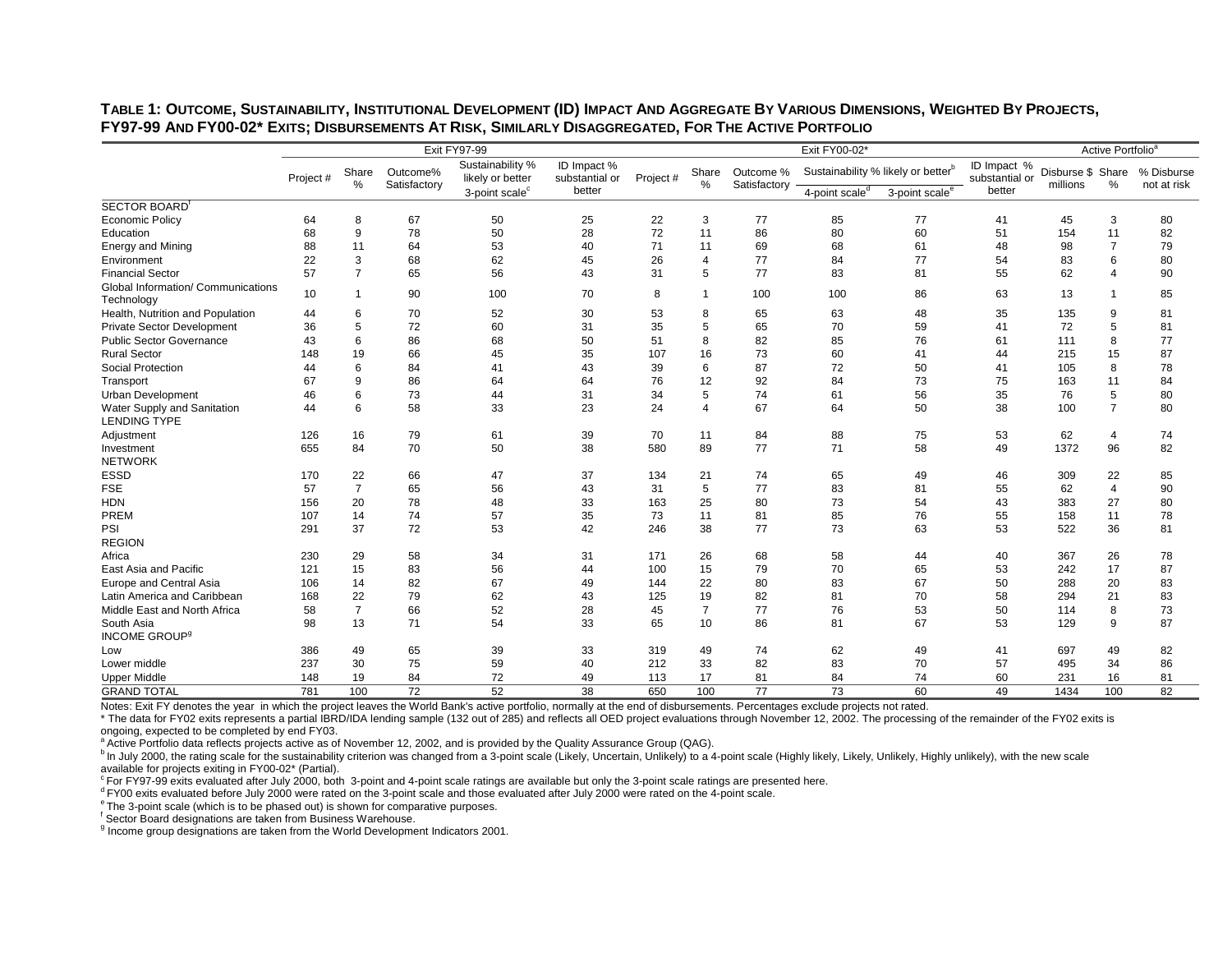| Sustainability % ID Impact %<br>ID Impact %<br>Sustainability % likely or better <sup>b</sup><br>Disburse \$ Share %<br>Outcome %<br>Disburse \$ Share<br>% Disburse<br>Disburse \$<br>Outcome %<br>Share %<br>likely or better<br>substantial or<br>substantial<br>millions<br>Satisfactory<br>$\%$<br>millions<br>Satisfactory<br>millions<br>not at risk<br>3-point scale <sup>c</sup><br>4-point scale <sup>d</sup><br>3-point scale <sup>e</sup><br>better<br>or better<br>SECTOR BOARD<br>9367<br>14<br>73<br>2173<br>98<br>74<br><b>Economic Policy</b><br>68<br>45<br>76<br>91<br>36<br>4380<br>5<br>$\overline{4}$<br>$\overline{7}$<br>86<br>62<br>9<br>94<br>75<br>84<br>4414<br>34<br>4059<br>89<br>55<br>9945<br>10<br>Education<br>73<br>85<br>13<br>51<br>18<br>66<br>63<br>57<br>52<br>10<br>8936<br>68<br>7946<br>9736<br><b>Energy and Mining</b><br>920<br>71<br>67<br>45<br>1030<br>$\overline{2}$<br>70<br>90<br>87<br>35<br>3789<br>$\overline{4}$<br>84<br>Environment<br>$\mathbf{1}$<br>$\overline{7}$<br>5<br>96<br><b>Financial Sector</b><br>12230<br>18<br>82<br>76<br>47<br>3043<br>83<br>94<br>93<br>62<br>5333<br>Global Information/ Communications<br>630<br>94<br>100<br>738<br>100<br>75<br>$\overline{1}$<br>86<br>2<br>100<br>98<br>69<br>299<br>$\mathbf 0$<br>2854<br>85<br>67<br>36<br>1858<br>65<br>50<br>39<br>8109<br>8<br>85<br>$\overline{4}$<br>68<br>3<br>82<br>2080<br>84<br>84<br>2360<br>$\overline{2}$<br>78<br>2087<br>71<br>41<br>5<br>72<br>63<br>93<br>72<br>5<br>58<br>2814<br>$\overline{4}$<br>49<br>3467<br>8<br>90<br>94<br>91<br>59<br>4692<br>74<br>49<br>43<br>12<br>84<br>76<br>53<br>15<br>87<br>7634<br>11<br>5615<br>51<br>15130<br>97<br>5<br>80<br>6<br>67<br>46<br>2907<br>6<br>70<br>79<br>64<br>38<br>4994<br>3810<br>87<br>63<br>16<br>93<br>19<br>85<br>5205<br>8<br>7050<br>93<br>81<br>78<br>19166<br>61<br>5<br>84<br>89<br>31<br>83<br>72<br>67<br>29<br>2843<br>65<br>1608<br>5484<br>4<br>$\overline{4}$<br>$\overline{7}$<br>83<br>62<br>22<br>18<br>1615<br>57<br>56<br>52<br>26<br>6579<br>2984<br>$\overline{\mathbf{A}}$<br>$\boldsymbol{\varLambda}$<br><b>LENDING TYPE</b><br>27075<br>41<br>85<br>75<br>46<br>11898<br>26<br>83<br>92<br>83<br>53<br>11<br>74<br>11070<br>Adjustment<br>77<br>57<br>77<br>85<br>44<br>74<br>80<br>66<br>54<br>89<br>39654<br>59<br>33295<br>88943<br>Investment<br><b>NETWORK</b><br><b>ESSD</b><br>73<br>6650<br>15<br>78<br>57<br>87<br>8554<br>13<br>51<br>43<br>82<br>51<br>19194<br>19<br><b>FSE</b><br>18<br>82<br>76<br>5<br>96<br>12230<br>47<br>3043<br>$\overline{7}$<br>83<br>94<br>93<br>62<br>5333<br><b>HDN</b><br>11078<br>17<br>89<br>65<br>39<br>8763<br>19<br>81<br>66<br>22774<br>23<br>83<br>81<br>46<br>78<br>9<br>66<br>18<br>68<br>46<br>5639<br>12<br>85<br>96<br>91<br>50<br>9089<br>12181<br>78<br>47<br>20579<br>79<br>76<br>84<br>22686<br>34<br>46<br>68<br>59<br>43624<br>44<br>61<br>12<br>40<br>32<br>5255<br>12<br>62<br>50<br>16<br>80<br>8096<br>65<br>74<br>40<br>16053<br>92<br>25<br>30<br>73<br>52<br>10284<br>23<br>85<br>80<br>76<br>24868<br>91<br>20305<br>66<br>70<br>72<br>16<br>81<br>8841<br>13<br>47<br>9941<br>22<br>69<br>83<br>69<br>48<br>16221<br>Latin America and Caribbean<br>15723<br>85<br>67<br>52<br>87<br>77<br>80<br>24<br>10851<br>24<br>87<br>58<br>20685<br>21<br>70<br>6<br>69<br>36<br>85<br>79<br>57<br>5<br>4097<br>54<br>2441<br>5<br>53<br>5229<br>73<br>14<br>84<br>85<br>75<br>47<br>17<br>88<br>9668<br>14<br>61<br>31<br>6422<br>16957<br>74<br>34<br>16535<br>23463<br>35<br>46<br>37<br>80<br>71<br>60<br>45<br>42537<br>43<br>85<br>18632<br>28<br>75<br>49<br>38<br>85<br>32890<br>33<br>88<br>67<br>17121<br>75<br>74<br>56<br>37<br>90<br>90<br>80<br><b>Upper Middle</b><br>80<br>52<br>11293<br>25<br>90<br>81<br>65<br>24199<br>24<br>24432<br>71<br>100<br>80<br>65<br>45<br>100<br>80<br>81<br>54<br>84<br>66730<br>45193<br>100014<br>100 |                                  | Exit FY97-99 |  |  |  |  |  | Exit FY00-02* | Active Portfolio <sup>a</sup> |  |  |  |
|-----------------------------------------------------------------------------------------------------------------------------------------------------------------------------------------------------------------------------------------------------------------------------------------------------------------------------------------------------------------------------------------------------------------------------------------------------------------------------------------------------------------------------------------------------------------------------------------------------------------------------------------------------------------------------------------------------------------------------------------------------------------------------------------------------------------------------------------------------------------------------------------------------------------------------------------------------------------------------------------------------------------------------------------------------------------------------------------------------------------------------------------------------------------------------------------------------------------------------------------------------------------------------------------------------------------------------------------------------------------------------------------------------------------------------------------------------------------------------------------------------------------------------------------------------------------------------------------------------------------------------------------------------------------------------------------------------------------------------------------------------------------------------------------------------------------------------------------------------------------------------------------------------------------------------------------------------------------------------------------------------------------------------------------------------------------------------------------------------------------------------------------------------------------------------------------------------------------------------------------------------------------------------------------------------------------------------------------------------------------------------------------------------------------------------------------------------------------------------------------------------------------------------------------------------------------------------------------------------------------------------------------------------------------------------------------------------------------------------------------------------------------------------------------------------------------------------------------------------------------------------------------------------------------------------------------------------------------------------------------------------------------------------------------------------------------------------------------------------------------------------------------------------------------------------------------------------------------------------------------------------------------------------------------------------------------------------------------------------------------------------------------------------------------------------------------------------------------------------------------------------------------------------------------------------------------------------------------------------------------------------------------------------------------------------------------------------------------------------------------------------------------------------------------------------------------------------------------------------------------------------------------------------------------------------------------------------------|----------------------------------|--------------|--|--|--|--|--|---------------|-------------------------------|--|--|--|
|                                                                                                                                                                                                                                                                                                                                                                                                                                                                                                                                                                                                                                                                                                                                                                                                                                                                                                                                                                                                                                                                                                                                                                                                                                                                                                                                                                                                                                                                                                                                                                                                                                                                                                                                                                                                                                                                                                                                                                                                                                                                                                                                                                                                                                                                                                                                                                                                                                                                                                                                                                                                                                                                                                                                                                                                                                                                                                                                                                                                                                                                                                                                                                                                                                                                                                                                                                                                                                                                                                                                                                                                                                                                                                                                                                                                                                                                                                                                                           |                                  |              |  |  |  |  |  |               |                               |  |  |  |
|                                                                                                                                                                                                                                                                                                                                                                                                                                                                                                                                                                                                                                                                                                                                                                                                                                                                                                                                                                                                                                                                                                                                                                                                                                                                                                                                                                                                                                                                                                                                                                                                                                                                                                                                                                                                                                                                                                                                                                                                                                                                                                                                                                                                                                                                                                                                                                                                                                                                                                                                                                                                                                                                                                                                                                                                                                                                                                                                                                                                                                                                                                                                                                                                                                                                                                                                                                                                                                                                                                                                                                                                                                                                                                                                                                                                                                                                                                                                                           |                                  |              |  |  |  |  |  |               |                               |  |  |  |
|                                                                                                                                                                                                                                                                                                                                                                                                                                                                                                                                                                                                                                                                                                                                                                                                                                                                                                                                                                                                                                                                                                                                                                                                                                                                                                                                                                                                                                                                                                                                                                                                                                                                                                                                                                                                                                                                                                                                                                                                                                                                                                                                                                                                                                                                                                                                                                                                                                                                                                                                                                                                                                                                                                                                                                                                                                                                                                                                                                                                                                                                                                                                                                                                                                                                                                                                                                                                                                                                                                                                                                                                                                                                                                                                                                                                                                                                                                                                                           |                                  |              |  |  |  |  |  |               |                               |  |  |  |
|                                                                                                                                                                                                                                                                                                                                                                                                                                                                                                                                                                                                                                                                                                                                                                                                                                                                                                                                                                                                                                                                                                                                                                                                                                                                                                                                                                                                                                                                                                                                                                                                                                                                                                                                                                                                                                                                                                                                                                                                                                                                                                                                                                                                                                                                                                                                                                                                                                                                                                                                                                                                                                                                                                                                                                                                                                                                                                                                                                                                                                                                                                                                                                                                                                                                                                                                                                                                                                                                                                                                                                                                                                                                                                                                                                                                                                                                                                                                                           |                                  |              |  |  |  |  |  |               |                               |  |  |  |
|                                                                                                                                                                                                                                                                                                                                                                                                                                                                                                                                                                                                                                                                                                                                                                                                                                                                                                                                                                                                                                                                                                                                                                                                                                                                                                                                                                                                                                                                                                                                                                                                                                                                                                                                                                                                                                                                                                                                                                                                                                                                                                                                                                                                                                                                                                                                                                                                                                                                                                                                                                                                                                                                                                                                                                                                                                                                                                                                                                                                                                                                                                                                                                                                                                                                                                                                                                                                                                                                                                                                                                                                                                                                                                                                                                                                                                                                                                                                                           |                                  |              |  |  |  |  |  |               |                               |  |  |  |
|                                                                                                                                                                                                                                                                                                                                                                                                                                                                                                                                                                                                                                                                                                                                                                                                                                                                                                                                                                                                                                                                                                                                                                                                                                                                                                                                                                                                                                                                                                                                                                                                                                                                                                                                                                                                                                                                                                                                                                                                                                                                                                                                                                                                                                                                                                                                                                                                                                                                                                                                                                                                                                                                                                                                                                                                                                                                                                                                                                                                                                                                                                                                                                                                                                                                                                                                                                                                                                                                                                                                                                                                                                                                                                                                                                                                                                                                                                                                                           |                                  |              |  |  |  |  |  |               |                               |  |  |  |
|                                                                                                                                                                                                                                                                                                                                                                                                                                                                                                                                                                                                                                                                                                                                                                                                                                                                                                                                                                                                                                                                                                                                                                                                                                                                                                                                                                                                                                                                                                                                                                                                                                                                                                                                                                                                                                                                                                                                                                                                                                                                                                                                                                                                                                                                                                                                                                                                                                                                                                                                                                                                                                                                                                                                                                                                                                                                                                                                                                                                                                                                                                                                                                                                                                                                                                                                                                                                                                                                                                                                                                                                                                                                                                                                                                                                                                                                                                                                                           |                                  |              |  |  |  |  |  |               |                               |  |  |  |
|                                                                                                                                                                                                                                                                                                                                                                                                                                                                                                                                                                                                                                                                                                                                                                                                                                                                                                                                                                                                                                                                                                                                                                                                                                                                                                                                                                                                                                                                                                                                                                                                                                                                                                                                                                                                                                                                                                                                                                                                                                                                                                                                                                                                                                                                                                                                                                                                                                                                                                                                                                                                                                                                                                                                                                                                                                                                                                                                                                                                                                                                                                                                                                                                                                                                                                                                                                                                                                                                                                                                                                                                                                                                                                                                                                                                                                                                                                                                                           |                                  |              |  |  |  |  |  |               |                               |  |  |  |
|                                                                                                                                                                                                                                                                                                                                                                                                                                                                                                                                                                                                                                                                                                                                                                                                                                                                                                                                                                                                                                                                                                                                                                                                                                                                                                                                                                                                                                                                                                                                                                                                                                                                                                                                                                                                                                                                                                                                                                                                                                                                                                                                                                                                                                                                                                                                                                                                                                                                                                                                                                                                                                                                                                                                                                                                                                                                                                                                                                                                                                                                                                                                                                                                                                                                                                                                                                                                                                                                                                                                                                                                                                                                                                                                                                                                                                                                                                                                                           | Technology                       |              |  |  |  |  |  |               |                               |  |  |  |
|                                                                                                                                                                                                                                                                                                                                                                                                                                                                                                                                                                                                                                                                                                                                                                                                                                                                                                                                                                                                                                                                                                                                                                                                                                                                                                                                                                                                                                                                                                                                                                                                                                                                                                                                                                                                                                                                                                                                                                                                                                                                                                                                                                                                                                                                                                                                                                                                                                                                                                                                                                                                                                                                                                                                                                                                                                                                                                                                                                                                                                                                                                                                                                                                                                                                                                                                                                                                                                                                                                                                                                                                                                                                                                                                                                                                                                                                                                                                                           | Health, Nutrition and Population |              |  |  |  |  |  |               |                               |  |  |  |
|                                                                                                                                                                                                                                                                                                                                                                                                                                                                                                                                                                                                                                                                                                                                                                                                                                                                                                                                                                                                                                                                                                                                                                                                                                                                                                                                                                                                                                                                                                                                                                                                                                                                                                                                                                                                                                                                                                                                                                                                                                                                                                                                                                                                                                                                                                                                                                                                                                                                                                                                                                                                                                                                                                                                                                                                                                                                                                                                                                                                                                                                                                                                                                                                                                                                                                                                                                                                                                                                                                                                                                                                                                                                                                                                                                                                                                                                                                                                                           | Private Sector Development       |              |  |  |  |  |  |               |                               |  |  |  |
|                                                                                                                                                                                                                                                                                                                                                                                                                                                                                                                                                                                                                                                                                                                                                                                                                                                                                                                                                                                                                                                                                                                                                                                                                                                                                                                                                                                                                                                                                                                                                                                                                                                                                                                                                                                                                                                                                                                                                                                                                                                                                                                                                                                                                                                                                                                                                                                                                                                                                                                                                                                                                                                                                                                                                                                                                                                                                                                                                                                                                                                                                                                                                                                                                                                                                                                                                                                                                                                                                                                                                                                                                                                                                                                                                                                                                                                                                                                                                           | <b>Public Sector Governance</b>  |              |  |  |  |  |  |               |                               |  |  |  |
|                                                                                                                                                                                                                                                                                                                                                                                                                                                                                                                                                                                                                                                                                                                                                                                                                                                                                                                                                                                                                                                                                                                                                                                                                                                                                                                                                                                                                                                                                                                                                                                                                                                                                                                                                                                                                                                                                                                                                                                                                                                                                                                                                                                                                                                                                                                                                                                                                                                                                                                                                                                                                                                                                                                                                                                                                                                                                                                                                                                                                                                                                                                                                                                                                                                                                                                                                                                                                                                                                                                                                                                                                                                                                                                                                                                                                                                                                                                                                           | <b>Rural Sector</b>              |              |  |  |  |  |  |               |                               |  |  |  |
|                                                                                                                                                                                                                                                                                                                                                                                                                                                                                                                                                                                                                                                                                                                                                                                                                                                                                                                                                                                                                                                                                                                                                                                                                                                                                                                                                                                                                                                                                                                                                                                                                                                                                                                                                                                                                                                                                                                                                                                                                                                                                                                                                                                                                                                                                                                                                                                                                                                                                                                                                                                                                                                                                                                                                                                                                                                                                                                                                                                                                                                                                                                                                                                                                                                                                                                                                                                                                                                                                                                                                                                                                                                                                                                                                                                                                                                                                                                                                           | Social Protection                |              |  |  |  |  |  |               |                               |  |  |  |
|                                                                                                                                                                                                                                                                                                                                                                                                                                                                                                                                                                                                                                                                                                                                                                                                                                                                                                                                                                                                                                                                                                                                                                                                                                                                                                                                                                                                                                                                                                                                                                                                                                                                                                                                                                                                                                                                                                                                                                                                                                                                                                                                                                                                                                                                                                                                                                                                                                                                                                                                                                                                                                                                                                                                                                                                                                                                                                                                                                                                                                                                                                                                                                                                                                                                                                                                                                                                                                                                                                                                                                                                                                                                                                                                                                                                                                                                                                                                                           | Transport                        |              |  |  |  |  |  |               |                               |  |  |  |
|                                                                                                                                                                                                                                                                                                                                                                                                                                                                                                                                                                                                                                                                                                                                                                                                                                                                                                                                                                                                                                                                                                                                                                                                                                                                                                                                                                                                                                                                                                                                                                                                                                                                                                                                                                                                                                                                                                                                                                                                                                                                                                                                                                                                                                                                                                                                                                                                                                                                                                                                                                                                                                                                                                                                                                                                                                                                                                                                                                                                                                                                                                                                                                                                                                                                                                                                                                                                                                                                                                                                                                                                                                                                                                                                                                                                                                                                                                                                                           | <b>Urban Development</b>         |              |  |  |  |  |  |               |                               |  |  |  |
|                                                                                                                                                                                                                                                                                                                                                                                                                                                                                                                                                                                                                                                                                                                                                                                                                                                                                                                                                                                                                                                                                                                                                                                                                                                                                                                                                                                                                                                                                                                                                                                                                                                                                                                                                                                                                                                                                                                                                                                                                                                                                                                                                                                                                                                                                                                                                                                                                                                                                                                                                                                                                                                                                                                                                                                                                                                                                                                                                                                                                                                                                                                                                                                                                                                                                                                                                                                                                                                                                                                                                                                                                                                                                                                                                                                                                                                                                                                                                           | Water Supply and Sanitation      |              |  |  |  |  |  |               |                               |  |  |  |
|                                                                                                                                                                                                                                                                                                                                                                                                                                                                                                                                                                                                                                                                                                                                                                                                                                                                                                                                                                                                                                                                                                                                                                                                                                                                                                                                                                                                                                                                                                                                                                                                                                                                                                                                                                                                                                                                                                                                                                                                                                                                                                                                                                                                                                                                                                                                                                                                                                                                                                                                                                                                                                                                                                                                                                                                                                                                                                                                                                                                                                                                                                                                                                                                                                                                                                                                                                                                                                                                                                                                                                                                                                                                                                                                                                                                                                                                                                                                                           |                                  |              |  |  |  |  |  |               |                               |  |  |  |
|                                                                                                                                                                                                                                                                                                                                                                                                                                                                                                                                                                                                                                                                                                                                                                                                                                                                                                                                                                                                                                                                                                                                                                                                                                                                                                                                                                                                                                                                                                                                                                                                                                                                                                                                                                                                                                                                                                                                                                                                                                                                                                                                                                                                                                                                                                                                                                                                                                                                                                                                                                                                                                                                                                                                                                                                                                                                                                                                                                                                                                                                                                                                                                                                                                                                                                                                                                                                                                                                                                                                                                                                                                                                                                                                                                                                                                                                                                                                                           |                                  |              |  |  |  |  |  |               |                               |  |  |  |
|                                                                                                                                                                                                                                                                                                                                                                                                                                                                                                                                                                                                                                                                                                                                                                                                                                                                                                                                                                                                                                                                                                                                                                                                                                                                                                                                                                                                                                                                                                                                                                                                                                                                                                                                                                                                                                                                                                                                                                                                                                                                                                                                                                                                                                                                                                                                                                                                                                                                                                                                                                                                                                                                                                                                                                                                                                                                                                                                                                                                                                                                                                                                                                                                                                                                                                                                                                                                                                                                                                                                                                                                                                                                                                                                                                                                                                                                                                                                                           |                                  |              |  |  |  |  |  |               |                               |  |  |  |
|                                                                                                                                                                                                                                                                                                                                                                                                                                                                                                                                                                                                                                                                                                                                                                                                                                                                                                                                                                                                                                                                                                                                                                                                                                                                                                                                                                                                                                                                                                                                                                                                                                                                                                                                                                                                                                                                                                                                                                                                                                                                                                                                                                                                                                                                                                                                                                                                                                                                                                                                                                                                                                                                                                                                                                                                                                                                                                                                                                                                                                                                                                                                                                                                                                                                                                                                                                                                                                                                                                                                                                                                                                                                                                                                                                                                                                                                                                                                                           |                                  |              |  |  |  |  |  |               |                               |  |  |  |
|                                                                                                                                                                                                                                                                                                                                                                                                                                                                                                                                                                                                                                                                                                                                                                                                                                                                                                                                                                                                                                                                                                                                                                                                                                                                                                                                                                                                                                                                                                                                                                                                                                                                                                                                                                                                                                                                                                                                                                                                                                                                                                                                                                                                                                                                                                                                                                                                                                                                                                                                                                                                                                                                                                                                                                                                                                                                                                                                                                                                                                                                                                                                                                                                                                                                                                                                                                                                                                                                                                                                                                                                                                                                                                                                                                                                                                                                                                                                                           |                                  |              |  |  |  |  |  |               |                               |  |  |  |
|                                                                                                                                                                                                                                                                                                                                                                                                                                                                                                                                                                                                                                                                                                                                                                                                                                                                                                                                                                                                                                                                                                                                                                                                                                                                                                                                                                                                                                                                                                                                                                                                                                                                                                                                                                                                                                                                                                                                                                                                                                                                                                                                                                                                                                                                                                                                                                                                                                                                                                                                                                                                                                                                                                                                                                                                                                                                                                                                                                                                                                                                                                                                                                                                                                                                                                                                                                                                                                                                                                                                                                                                                                                                                                                                                                                                                                                                                                                                                           |                                  |              |  |  |  |  |  |               |                               |  |  |  |
|                                                                                                                                                                                                                                                                                                                                                                                                                                                                                                                                                                                                                                                                                                                                                                                                                                                                                                                                                                                                                                                                                                                                                                                                                                                                                                                                                                                                                                                                                                                                                                                                                                                                                                                                                                                                                                                                                                                                                                                                                                                                                                                                                                                                                                                                                                                                                                                                                                                                                                                                                                                                                                                                                                                                                                                                                                                                                                                                                                                                                                                                                                                                                                                                                                                                                                                                                                                                                                                                                                                                                                                                                                                                                                                                                                                                                                                                                                                                                           | PREM                             |              |  |  |  |  |  |               |                               |  |  |  |
|                                                                                                                                                                                                                                                                                                                                                                                                                                                                                                                                                                                                                                                                                                                                                                                                                                                                                                                                                                                                                                                                                                                                                                                                                                                                                                                                                                                                                                                                                                                                                                                                                                                                                                                                                                                                                                                                                                                                                                                                                                                                                                                                                                                                                                                                                                                                                                                                                                                                                                                                                                                                                                                                                                                                                                                                                                                                                                                                                                                                                                                                                                                                                                                                                                                                                                                                                                                                                                                                                                                                                                                                                                                                                                                                                                                                                                                                                                                                                           | PSI                              |              |  |  |  |  |  |               |                               |  |  |  |
|                                                                                                                                                                                                                                                                                                                                                                                                                                                                                                                                                                                                                                                                                                                                                                                                                                                                                                                                                                                                                                                                                                                                                                                                                                                                                                                                                                                                                                                                                                                                                                                                                                                                                                                                                                                                                                                                                                                                                                                                                                                                                                                                                                                                                                                                                                                                                                                                                                                                                                                                                                                                                                                                                                                                                                                                                                                                                                                                                                                                                                                                                                                                                                                                                                                                                                                                                                                                                                                                                                                                                                                                                                                                                                                                                                                                                                                                                                                                                           | <b>REGION</b>                    |              |  |  |  |  |  |               |                               |  |  |  |
|                                                                                                                                                                                                                                                                                                                                                                                                                                                                                                                                                                                                                                                                                                                                                                                                                                                                                                                                                                                                                                                                                                                                                                                                                                                                                                                                                                                                                                                                                                                                                                                                                                                                                                                                                                                                                                                                                                                                                                                                                                                                                                                                                                                                                                                                                                                                                                                                                                                                                                                                                                                                                                                                                                                                                                                                                                                                                                                                                                                                                                                                                                                                                                                                                                                                                                                                                                                                                                                                                                                                                                                                                                                                                                                                                                                                                                                                                                                                                           | Africa                           |              |  |  |  |  |  |               |                               |  |  |  |
|                                                                                                                                                                                                                                                                                                                                                                                                                                                                                                                                                                                                                                                                                                                                                                                                                                                                                                                                                                                                                                                                                                                                                                                                                                                                                                                                                                                                                                                                                                                                                                                                                                                                                                                                                                                                                                                                                                                                                                                                                                                                                                                                                                                                                                                                                                                                                                                                                                                                                                                                                                                                                                                                                                                                                                                                                                                                                                                                                                                                                                                                                                                                                                                                                                                                                                                                                                                                                                                                                                                                                                                                                                                                                                                                                                                                                                                                                                                                                           | East Asia and Pacific            |              |  |  |  |  |  |               |                               |  |  |  |
|                                                                                                                                                                                                                                                                                                                                                                                                                                                                                                                                                                                                                                                                                                                                                                                                                                                                                                                                                                                                                                                                                                                                                                                                                                                                                                                                                                                                                                                                                                                                                                                                                                                                                                                                                                                                                                                                                                                                                                                                                                                                                                                                                                                                                                                                                                                                                                                                                                                                                                                                                                                                                                                                                                                                                                                                                                                                                                                                                                                                                                                                                                                                                                                                                                                                                                                                                                                                                                                                                                                                                                                                                                                                                                                                                                                                                                                                                                                                                           | Europe and Central Asia          |              |  |  |  |  |  |               |                               |  |  |  |
|                                                                                                                                                                                                                                                                                                                                                                                                                                                                                                                                                                                                                                                                                                                                                                                                                                                                                                                                                                                                                                                                                                                                                                                                                                                                                                                                                                                                                                                                                                                                                                                                                                                                                                                                                                                                                                                                                                                                                                                                                                                                                                                                                                                                                                                                                                                                                                                                                                                                                                                                                                                                                                                                                                                                                                                                                                                                                                                                                                                                                                                                                                                                                                                                                                                                                                                                                                                                                                                                                                                                                                                                                                                                                                                                                                                                                                                                                                                                                           |                                  |              |  |  |  |  |  |               |                               |  |  |  |
|                                                                                                                                                                                                                                                                                                                                                                                                                                                                                                                                                                                                                                                                                                                                                                                                                                                                                                                                                                                                                                                                                                                                                                                                                                                                                                                                                                                                                                                                                                                                                                                                                                                                                                                                                                                                                                                                                                                                                                                                                                                                                                                                                                                                                                                                                                                                                                                                                                                                                                                                                                                                                                                                                                                                                                                                                                                                                                                                                                                                                                                                                                                                                                                                                                                                                                                                                                                                                                                                                                                                                                                                                                                                                                                                                                                                                                                                                                                                                           | Middle East and North Africa     |              |  |  |  |  |  |               |                               |  |  |  |
|                                                                                                                                                                                                                                                                                                                                                                                                                                                                                                                                                                                                                                                                                                                                                                                                                                                                                                                                                                                                                                                                                                                                                                                                                                                                                                                                                                                                                                                                                                                                                                                                                                                                                                                                                                                                                                                                                                                                                                                                                                                                                                                                                                                                                                                                                                                                                                                                                                                                                                                                                                                                                                                                                                                                                                                                                                                                                                                                                                                                                                                                                                                                                                                                                                                                                                                                                                                                                                                                                                                                                                                                                                                                                                                                                                                                                                                                                                                                                           | South Asia                       |              |  |  |  |  |  |               |                               |  |  |  |
|                                                                                                                                                                                                                                                                                                                                                                                                                                                                                                                                                                                                                                                                                                                                                                                                                                                                                                                                                                                                                                                                                                                                                                                                                                                                                                                                                                                                                                                                                                                                                                                                                                                                                                                                                                                                                                                                                                                                                                                                                                                                                                                                                                                                                                                                                                                                                                                                                                                                                                                                                                                                                                                                                                                                                                                                                                                                                                                                                                                                                                                                                                                                                                                                                                                                                                                                                                                                                                                                                                                                                                                                                                                                                                                                                                                                                                                                                                                                                           | <b>INCOME GROUP<sup>9</sup></b>  |              |  |  |  |  |  |               |                               |  |  |  |
|                                                                                                                                                                                                                                                                                                                                                                                                                                                                                                                                                                                                                                                                                                                                                                                                                                                                                                                                                                                                                                                                                                                                                                                                                                                                                                                                                                                                                                                                                                                                                                                                                                                                                                                                                                                                                                                                                                                                                                                                                                                                                                                                                                                                                                                                                                                                                                                                                                                                                                                                                                                                                                                                                                                                                                                                                                                                                                                                                                                                                                                                                                                                                                                                                                                                                                                                                                                                                                                                                                                                                                                                                                                                                                                                                                                                                                                                                                                                                           | Low                              |              |  |  |  |  |  |               |                               |  |  |  |
|                                                                                                                                                                                                                                                                                                                                                                                                                                                                                                                                                                                                                                                                                                                                                                                                                                                                                                                                                                                                                                                                                                                                                                                                                                                                                                                                                                                                                                                                                                                                                                                                                                                                                                                                                                                                                                                                                                                                                                                                                                                                                                                                                                                                                                                                                                                                                                                                                                                                                                                                                                                                                                                                                                                                                                                                                                                                                                                                                                                                                                                                                                                                                                                                                                                                                                                                                                                                                                                                                                                                                                                                                                                                                                                                                                                                                                                                                                                                                           | Lower middle                     |              |  |  |  |  |  |               |                               |  |  |  |
|                                                                                                                                                                                                                                                                                                                                                                                                                                                                                                                                                                                                                                                                                                                                                                                                                                                                                                                                                                                                                                                                                                                                                                                                                                                                                                                                                                                                                                                                                                                                                                                                                                                                                                                                                                                                                                                                                                                                                                                                                                                                                                                                                                                                                                                                                                                                                                                                                                                                                                                                                                                                                                                                                                                                                                                                                                                                                                                                                                                                                                                                                                                                                                                                                                                                                                                                                                                                                                                                                                                                                                                                                                                                                                                                                                                                                                                                                                                                                           |                                  |              |  |  |  |  |  |               |                               |  |  |  |
|                                                                                                                                                                                                                                                                                                                                                                                                                                                                                                                                                                                                                                                                                                                                                                                                                                                                                                                                                                                                                                                                                                                                                                                                                                                                                                                                                                                                                                                                                                                                                                                                                                                                                                                                                                                                                                                                                                                                                                                                                                                                                                                                                                                                                                                                                                                                                                                                                                                                                                                                                                                                                                                                                                                                                                                                                                                                                                                                                                                                                                                                                                                                                                                                                                                                                                                                                                                                                                                                                                                                                                                                                                                                                                                                                                                                                                                                                                                                                           | <b>GRAND TOTAL</b>               |              |  |  |  |  |  |               |                               |  |  |  |

### **TABLE 2: OUTCOME, SUSTAINABILITY, INSTITUTIONAL DEVELOPMENT (ID) IMPACT AND AGGREGATE BY VARIOUS DIMENSIONS, WEIGHTED BY DISBURSEMENTS, FY97-99 AND FY00-02\* EXITS; DISBURSEMENTS AT RISK, SIMILARLY DISAGGREGATED, FOR THE ACTIVE PORTFOLIO**

Notes: Exit FY denotes the year in which the project leaves the World Bank's active portfolio, normally at the end of disbursements. Percentages exclude projects not rated.

\* The data for FY02 exits represents a partial IBRD/IDA lending sample (132 out of 285) and reflects all OED project evaluations through November 12, 2002. The processing of the remainder of the FY02 exits is ongoing, expected to be completed by end FY03.<br><sup>a</sup> Active Portfolio data reflects projects active as of November 12, 2002, and is provided by the Quality Assurance Group (QAG).

<sup>b</sup> In July 2000, the rating scale for the sustainability criterion was changed from a 3-point scale (Likely, Uncertain, Unlikely) to a 4-point scale (Highly likely, Likely, Unlikely, Highly unlikely), with the new scale available for projects exiting in FY00-02\* (Partial).<br>
For FY97-99 exits evaluated after July 2000, both 3-point and 4-point scale ratings are available but only the 3-point scale ratings are presented here.

<sup>d</sup> FY00 exits evaluated before July 2000 were rated on the 3-point scale and those evaluated after July 2000 were rated on the 4-point scale.<br>
<sup>e</sup> The 3-point scale (which is to be phased out) is shown for comparative pur

<sup>f</sup> Sector Board designations are taken from Business Warehouse.

<sup>g</sup> Income group designations are taken from the World Development Indicators 2001.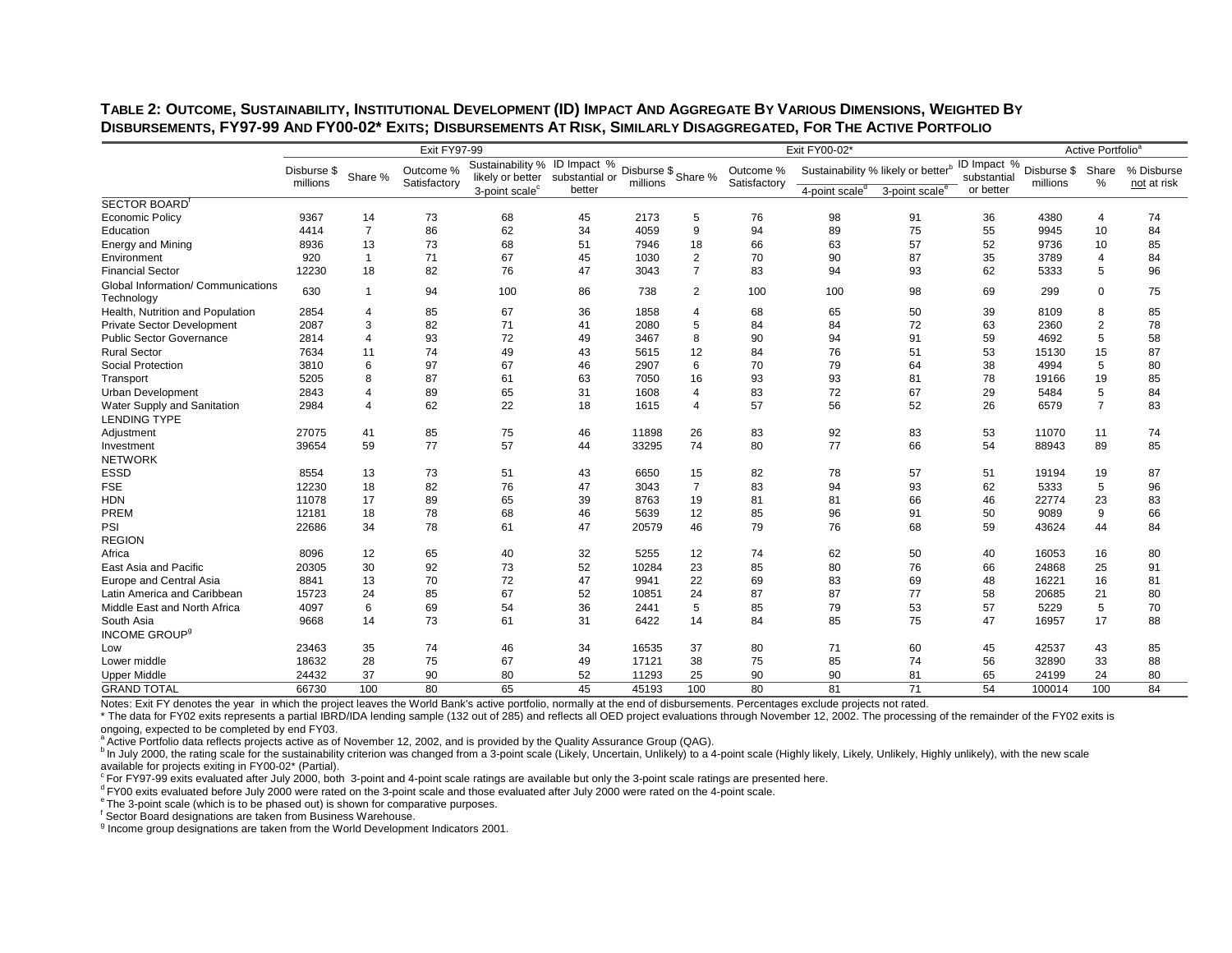|                                    |            |                | <b>Exit FY97-99</b>        |                               | Exit FY00-02* |                |                            |                               |  |
|------------------------------------|------------|----------------|----------------------------|-------------------------------|---------------|----------------|----------------------------|-------------------------------|--|
|                                    | Projects # | Share %        | At Entry %<br>Satisfactory | Supervision %<br>Satisfactory | Projects #    | Share %        | At Entry %<br>Satisfactory | Supervision %<br>Satisfactory |  |
| SECTOR BOARD <sup>a</sup>          |            |                |                            |                               |               |                |                            |                               |  |
| <b>Economic Policy</b>             | 64         | 8              | 70                         | 79                            | 22            | 3              | 91                         | 91                            |  |
| Education                          | 68         | 9              | 63                         | 68                            | 72            | 11             | 76                         | 90                            |  |
| <b>Energy and Mining</b>           | 88         | 11             | 70                         | 79                            | 71            | 11             | 71                         | 85                            |  |
| Environment                        | 22         | 3              | 55                         | 82                            | 26            | 4              | 62                         | 88                            |  |
| <b>Financial Sector</b>            | 57         | $\overline{7}$ | 68                         | 72                            | 31            | 5              | 74                         | 83                            |  |
| Global Information/ Communications | 10         | 1              | 90                         | 60                            | 8             | 1              | 100                        | 100                           |  |
| Technology                         |            |                |                            |                               |               |                |                            |                               |  |
| Health, Nutrition and Population   | 44         | 6              | 66                         | 68                            | 53            | 8              | 60                         | 69                            |  |
| Private Sector Development         | 36         | 5              | 69                         | 77                            | 35            | 5              | 59                         | 85                            |  |
| <b>Public Sector Governance</b>    | 43         | 6              | 81                         | 83                            | 51            | 8              | 82                         | 94                            |  |
| <b>Rural Sector</b>                | 148        | 19             | 56                         | 66                            | 107           | 16             | 64                         | 82                            |  |
| Social Protection                  | 44         | 6              | 86                         | 85                            | 39            | 6              | 92                         | 92                            |  |
| Transport                          | 67         | 9              | 88                         | 88                            | 76            | 12             | 88                         | 100                           |  |
| Urban Development                  | 46         | 6              | 78                         | 76                            | 34            | 5              | 68                         | 67                            |  |
| Water Supply and Sanitation        | 44         | 6              | 55                         | 60                            | 24            | 4              | 79                         | 83                            |  |
| <b>LENDING TYPE</b>                |            |                |                            |                               |               |                |                            |                               |  |
| Adjustment                         | 126        | 16             | 84                         | 88                            | 70            | 11             | 93                         | 97                            |  |
| Investment                         | 655        | 84             | 66                         | 72                            | 580           | 89             | 72                         | 85                            |  |
| <b>NETWORK</b>                     |            |                |                            |                               |               |                |                            |                               |  |
| <b>ESSD</b>                        | 170        | 22             | 56                         | 68                            | 134           | 21             | 63                         | 83                            |  |
| <b>FSE</b>                         | 57         | $\overline{7}$ | 68                         | 72                            | 31            | 5              | 74                         | 83                            |  |
| <b>HDN</b>                         | 156        | 20             | 70                         | 72                            | 163           | 25             | 75                         | 84                            |  |
| PREM                               | 107        | 14             | 75                         | 81                            | 73            | 11             | 85                         | 93                            |  |
| PSI                                | 291        | 37             | 74                         | 77                            | 246           | 38             | 76                         | 87                            |  |
| <b>REGION</b>                      |            |                |                            |                               |               |                |                            |                               |  |
| Africa                             | 230        | 29             | 57                         | 64                            | 171           | 26             | 60                         | 80                            |  |
| East Asia and Pacific              | 121        | 15             | 79                         | 80                            | 100           | 15             | 80                         | 85                            |  |
| Europe and Central Asia            | 106        | 14             | 76                         | 81                            | 144           | 22             | 83                         | 89                            |  |
| Latin America and Caribbean        | 168        | 22             | 77                         | 78                            | 125           | 19             | 78                         | 92                            |  |
| Middle East and North Africa       | 58         | $\overline{7}$ | 71                         | 70                            | 45            | $\overline{7}$ | 73                         | 84                            |  |
| South Asia                         | 98         | 13             | 64                         | 78                            | 65            | 10             | 73                         | 89                            |  |
| <b>INCOME GROUP</b> <sup>b</sup>   |            |                |                            |                               |               |                |                            |                               |  |
| Low                                | 386        | 49             | 63                         | 71                            | 319           | 49             | 67                         | 82                            |  |
| Lower middle                       | 237        | 30             | 73                         | 77                            | 212           | 33             | 81                         | 89                            |  |
| <b>Upper Middle</b>                | 148        | 19             | 80                         | 79                            | 113           | 17             | 81                         | 90                            |  |
| <b>GRAND TOTAL</b>                 | 781        | 100            | 69                         | $\overline{74}$               | 650           | 100            | 74                         | 86                            |  |

**TABLE 3: BANK PERFORMANCE OF EVALUATED OPERATIONS BY VARIOUS DIMENSIONS, WEIGHTED BY PROJECTS, FY97-99 AND FY00-02\* EXITS**

Notes: Exit FY denotes the year in which the project leaves the World Bank's active portfolio, normally at the end of disbursements. Percentages exclude projects not rated.

\* The data for FY02 exits represents a partial IBRD/IDA lending sample (132 out of 285) and reflects all OED project evaluations through November 12, 2002. The processing of the remainder of the FY02 exits is ongoing, expected to be completed by end FY03.<br><sup>a</sup> Sector Board designations are taken from Business Warehouse.

b Income group designations are taken from the World Development Indicators 2001.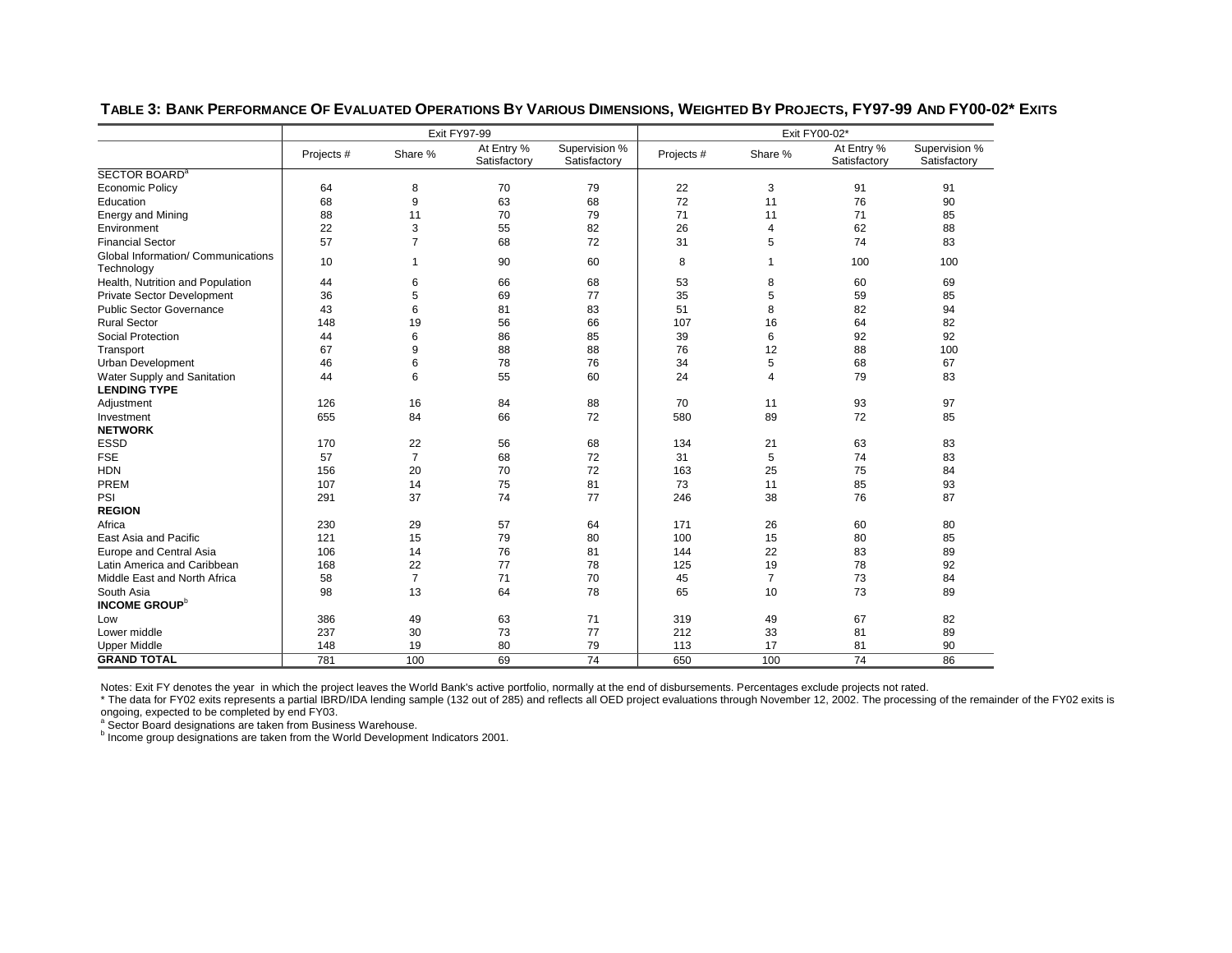|                                                  |                             |                | Exit FY97-99               |                               | Exit FY00-02*               |                |                            |                               |  |
|--------------------------------------------------|-----------------------------|----------------|----------------------------|-------------------------------|-----------------------------|----------------|----------------------------|-------------------------------|--|
|                                                  | Disbursement<br>\$ millions | Share %        | At Entry %<br>Satisfactory | Supervision %<br>Satisfactory | Disbursement<br>\$ millions | Share %        | At Entry %<br>Satisfactory | Supervision %<br>Satisfactory |  |
| <b>SECTOR BOARD<sup>a</sup></b>                  |                             |                |                            |                               |                             |                |                            |                               |  |
| <b>Economic Policy</b>                           | 9367                        | 14             | 74                         | 81                            | 2173                        | 5              | 95                         | 99                            |  |
| Education                                        | 4414                        | $\overline{7}$ | 65                         | 76                            | 4059                        | 9              | 79                         | 94                            |  |
| <b>Energy and Mining</b>                         | 8936                        | 13             | 72                         | 89                            | 7946                        | 18             | 76                         | 81                            |  |
| Environment                                      | 920                         | 1              | 49                         | 76                            | 1030                        | $\overline{2}$ | 62                         | 73                            |  |
| <b>Financial Sector</b>                          | 12230                       | 18             | 92                         | 91                            | 3043                        | $\overline{7}$ | 73                         | 76                            |  |
| Global Information/ Communications<br>Technology | 630                         | $\mathbf{1}$   | 94                         | 75                            | 738                         | $\overline{2}$ | 100                        | 100                           |  |
| Health, Nutrition and Population                 | 2854                        | 4              | 76                         | 81                            | 1858                        | 4              | 75                         | 69                            |  |
| Private Sector Development                       | 2087                        | 3              | 80                         | 69                            | 2080                        | 5              | 83                         | 91                            |  |
| <b>Public Sector Governance</b>                  | 2814                        | 4              | 85                         | 86                            | 3467                        | 8              | 94                         | 98                            |  |
| <b>Rural Sector</b>                              | 7634                        | 11             | 64                         | 71                            | 5615                        | 12             | 76                         | 85                            |  |
| Social Protection                                | 3810                        | 6              | 97                         | 97                            | 2907                        | 6              | 71                         | 99                            |  |
| Transport                                        | 5205                        | 8              | 88                         | 85                            | 7050                        | 16             | 85                         | 100                           |  |
| <b>Urban Development</b>                         | 2843                        | 4              | 88                         | 90                            | 1608                        | 4              | 81                         | 74                            |  |
| Water Supply and Sanitation                      | 2984                        | 4              | 56                         | 50                            | 1615                        | 4              | 81                         | 84                            |  |
| <b>LENDING TYPE</b>                              |                             |                |                            |                               |                             |                |                            |                               |  |
| Adjustment                                       | 27075                       | 41             | 90                         | 90                            | 11898                       | 26             | 87                         | 95                            |  |
| Investment                                       | 39654                       | 59             | 70                         | 77                            | 33295                       | 74             | 78                         | 86                            |  |
| <b>NETWORK</b>                                   |                             |                |                            |                               |                             |                |                            |                               |  |
| <b>ESSD</b>                                      | 8554                        | 13             | 62                         | 72                            | 6650                        | 15             | 74                         | 83                            |  |
| <b>FSE</b>                                       | 12230                       | 18             | 92                         | 91                            | 3043                        | $\overline{7}$ | 73                         | 76                            |  |
| <b>HDN</b>                                       | 11078                       | 17             | 79                         | 83                            | 8763                        | 19             | 76                         | 90                            |  |
| PREM                                             | 12181                       | 18             | 77                         | 82                            | 5639                        | 12             | 95                         | 98                            |  |
| PSI                                              | 22686                       | 34             | 77                         | 81                            | 20579                       | 46             | 81                         | 89                            |  |
| <b>REGION</b>                                    |                             |                |                            |                               |                             |                |                            |                               |  |
| Africa                                           | 8096                        | 12             | 66                         | 69                            | 5255                        | 12             | 68                         | 88                            |  |
| East Asia and Pacific                            | 20305                       | 30             | 91                         | 92                            | 10284                       | 23             | 88                         | 93                            |  |
| Europe and Central Asia                          | 8841                        | 13             | 66                         | 67                            | 9941                        | 22             | 81                         | 86                            |  |
| Latin America and Caribbean                      | 15723                       | 24             | 85                         | 89                            | 10851                       | 24             | 87                         | 90                            |  |
| Middle East and North Africa                     | 4097                        | 6              | 73                         | 73                            | 2441                        | 5              | 85                         | 85                            |  |
| South Asia                                       | 9668                        | 14             | 62                         | 79                            | 6422                        | 14             | 64                         | 86                            |  |
| <b>INCOME GROUP</b> <sup>b</sup>                 |                             |                |                            |                               |                             |                |                            |                               |  |
| Low                                              | 23463                       | 35             | 69                         | 78                            | 16535                       | 37             | 71                         | 88                            |  |
| Lower middle                                     | 18632                       | 28             | 75                         | 77                            | 17121                       | 38             | 81                         | 87                            |  |
| <b>Upper Middle</b>                              | 24432                       | 37             | 90                         | 91                            | 11293                       | 25             | 93                         | 92                            |  |
| <b>GRAND TOTAL</b>                               | 66730                       | 100            | 78                         | 82                            | 45193                       | 100            | 80                         | 89                            |  |

**TABLE 4: BANK PERFORMANCE OF EVALUATED OPERATIONS BY VARIOUS DIMENSIONS, WEIGHTED BY DISBURSEMENTS, FY97-99 AND FY00-02\* EXITS**

Notes: Exit FY denotes the year in which the project leaves the World Bank's active portfolio, normally at the end of disbursements. Percentages exclude projects not rated.

\* The data for FY02 exits represents a partial IBRD/IDA lending sample (132 out of 285) and reflects all OED project evaluations through November 12, 2002. The processing of the remainder of the FY02 exits is ongoing, expected to be completed by end FY03.<br><sup>a</sup> Sector Board designations are taken from Business Warehouse.

b Income group designations are taken from the World Development Indicators 2001.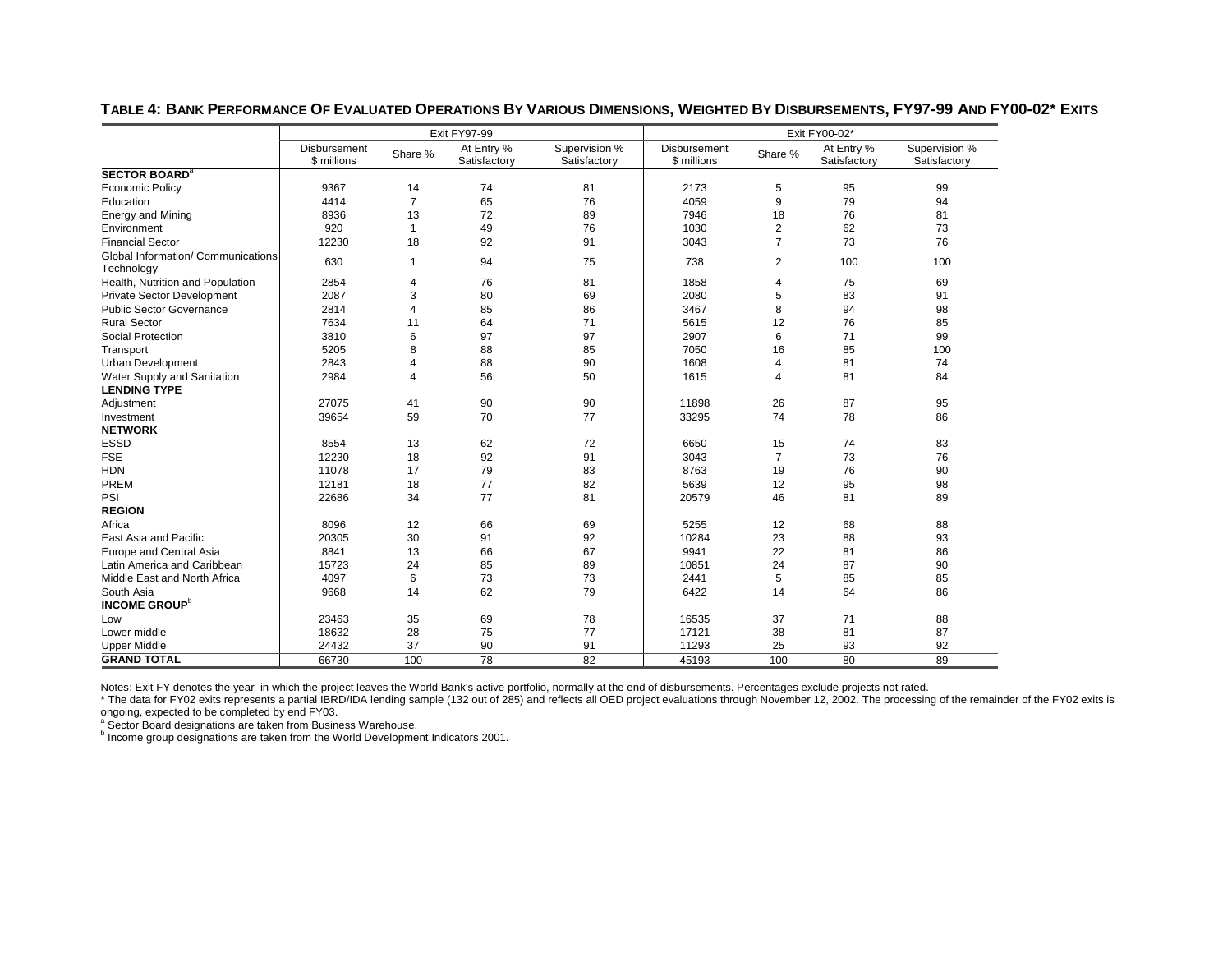### **TABLE 5: BORROWER PERFORMANCE OF EVALUATED OPERATIONS BY VARIOUS DIMENSIONS, WEIGHTED BY PROJECTS, FY97-99 AND FY00-02\* EXITS**

|                                               |                    |                | Exit FY97-99                  |                                  |                              |                    |                | Exit FY00-02*                 |                                  |                              |
|-----------------------------------------------|--------------------|----------------|-------------------------------|----------------------------------|------------------------------|--------------------|----------------|-------------------------------|----------------------------------|------------------------------|
|                                               | Projects # Share % |                | Preparation<br>% Satisfactory | Implementation %<br>Satisfactory | Compliance %<br>Satisfactory | Projects # Share % |                | Preparation<br>% Satisfactory | Implementation %<br>Satisfactory | Compliance %<br>Satisfactory |
| SECTOR BOARD <sup>a</sup>                     |                    |                |                               |                                  |                              |                    |                |                               |                                  |                              |
| <b>Economic Policy</b>                        | 64                 | 8              | 78                            | 62                               | 86                           | 22                 | 3              | 91                            | 73                               | 86                           |
| Education                                     | 68                 | 9              | 74                            | 66                               | 73                           | 72                 | 11             | 86                            | 77                               | 87                           |
| <b>Energy and Mining</b>                      | 88                 | 11             | 84                            | 61                               | 65                           | 71                 | 11             | 87                            | 66                               | 61                           |
| Environment                                   | 22                 | 3              | 86                            | 68                               | 81                           | 26                 | 4              | 85                            | 69                               | 76                           |
| <b>Financial Sector</b>                       | 57                 |                | 76                            | 64                               | 85                           | 31                 | 5              | 90                            | 81                               | 86                           |
| Global Information/ Communications Technology | 10                 |                | 90                            | 80                               | 90                           | 8                  |                | 100                           | 100                              | 100                          |
| Health, Nutrition and Population              | 44                 | 6              | 77                            | 57                               | 77                           | 53                 | 8              | 77                            | 65                               | 86                           |
| <b>Private Sector Development</b>             | 36                 | 5              | 83                            | 64                               | 88                           | 35                 | 5              | 64                            | 53                               | 87                           |
| <b>Public Sector Governance</b>               | 43                 | 6              | 90                            | 74                               | 78                           | 51                 | 8              | 92                            | 73                               | 88                           |
| <b>Rural Sector</b>                           | 148                | 19             | 78                            | 54                               | 70                           | 107                | 16             | 81                            | 58                               | 79                           |
| <b>Social Protection</b>                      | 44                 | 6              | 84                            | 73                               | 91                           | 39                 | 6              | 94                            | 82                               | 82                           |
| Transport                                     | 67                 | 9              | 91                            | 65                               | 83                           | 76                 | 12             | 96                            | 86                               | 91                           |
| <b>Urban Development</b>                      | 46                 | 6              | 76                            | 67                               | 68                           | 34                 | 5              | 91                            | 64                               | 68                           |
| Water Supply and Sanitation                   | 44                 | 6              | 63                            | 42                               | 60                           | 24                 | $\overline{4}$ | 83                            | 67                               | 86                           |
| <b>LENDING TYPE</b>                           |                    |                |                               |                                  |                              |                    |                |                               |                                  |                              |
| Adjustment                                    | 126                | 16             | 87                            | 73                               | 89                           | 70                 | 11             | 96                            | 83                               | 87                           |
| Investment                                    | 655                | 84             | 78                            | 60                               | 73                           | 580                | 89             | 85                            | 69                               | 81                           |
| <b>NETWORK</b>                                |                    |                |                               |                                  |                              |                    |                |                               |                                  |                              |
| <b>ESSD</b>                                   | 170                | 22             | 79                            | 56                               | 71                           | 134                | 21             | 82                            | 61                               | 79                           |
| <b>FSE</b>                                    | 57                 | $\overline{7}$ | 76                            | 64                               | 85                           | 31                 | 5              | 90                            | 81                               | 86                           |
| <b>HDN</b>                                    | 156                | 20             | 78                            | 65                               | 79                           | 163                | 25             | 85                            | 75                               | 86                           |
| PREM                                          | 107                | 14             | 83                            | 67                               | 83                           | 73                 | 11             | 92                            | 73                               | 88                           |
| PSI                                           | 291                | 37             | 81                            | 61                               | 72                           | 246                | 38             | 87                            | 71                               | 79                           |
| <b>REGION</b>                                 |                    |                |                               |                                  |                              |                    |                |                               |                                  |                              |
| Africa                                        | 230                | 29             | 69                            | 46                               | 68                           | 171                | 26             | 77                            | 60                               | 77                           |
| East Asia and Pacific                         | 121                | 15             | 90                            | 73                               | 84                           | 100                | 15             | 91                            | 77                               | 80                           |
| Europe and Central Asia                       | 106                | 14             | 83                            | 76                               | 88                           | 144                | 22             | 91                            | 74                               | 82                           |
| Latin America and Caribbean                   | 168                | 22             | 86                            | 69                               | 78                           | 125                | 19             | 90                            | 76                               | 91                           |
| Middle East and North Africa                  | 58                 | $\overline{7}$ | 79                            | 59                               | 73                           | 45                 | 7              | 91                            | 64                               | 76                           |
| South Asia                                    | 98                 | 13             | 81                            | 60                               | 70                           | 65                 | 10             | 81                            | 75                               | 86                           |
| <b>INCOME GROUP</b> <sup>b</sup>              |                    |                |                               |                                  |                              |                    |                |                               |                                  |                              |
| Low                                           | 386                | 49             | 76                            | 56                               | 72                           | 319                | 49             | 81                            | 66                               | 79                           |
| Lower middle                                  | 237                | 30             | 83                            | 63                               | 79                           | 212                | 33             | 90                            | 75                               | 85                           |
| <b>Upper Middle</b>                           | 148                | 19             | 87                            | 75                               | 83                           | 113                | 17             | 91                            | 77                               | 85                           |
| <b>GRAND TOTAL</b>                            | 781                | 100            | 80                            | 62                               | 76                           | 650                | 100            | 86                            | 70                               | 82                           |

Notes: Exit FY denotes the year in which the project leaves the World Bank's active portfolio, normally at the end of disbursements. Percentages exclude projects not rated.<br>\* The data for FY02 exits represents a partial IB ongoing, expected to be completed by end FY03.

a Sector Board designations are taken from Business Warehouse.<br>
b Income group designations are taken from the World Development Indicators 2001.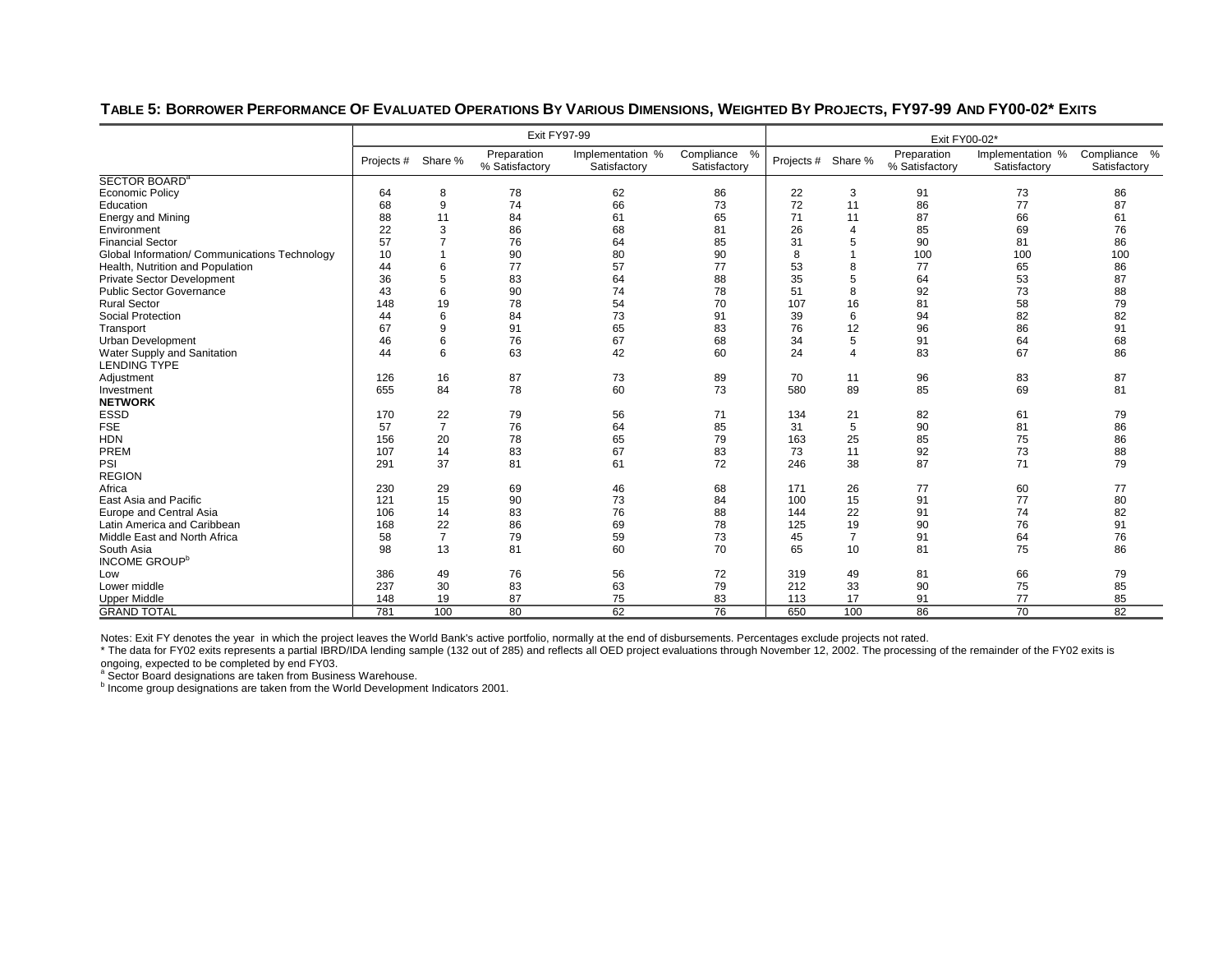**TABLE 6: BORROWER PERFORMANCE OF EVALUATED OPERATIONS BY VARIOUS DIMENSIONS, WEIGHTED BY DISBURSEMENTS, FY97-99 AND FY00-02\* EXITS.** 

|                                                    |                                     | <b>Exit FY97-99</b> |                               | Exit FY00-02*                    |                              |                                     |                  |                               |                                  |                              |
|----------------------------------------------------|-------------------------------------|---------------------|-------------------------------|----------------------------------|------------------------------|-------------------------------------|------------------|-------------------------------|----------------------------------|------------------------------|
|                                                    | Disbursement \$ Share %<br>millions |                     | Preparation %<br>Satisfactory | Implementation %<br>Satisfactory | Compliance %<br>Satisfactory | Disbursement \$ Share %<br>millions |                  | Preparation %<br>Satisfactory | Implementation %<br>Satisfactory | Compliance %<br>Satisfactory |
| SECTOR BOARD <sup>a</sup>                          |                                     |                     |                               |                                  |                              |                                     |                  |                               |                                  |                              |
| <b>Economic Policy</b>                             | 9367                                | 14                  | 85                            | 68                               | 94                           | 2173                                | 5                | 89                            | 75                               | 80                           |
| Education                                          | 4414                                | $\overline{7}$      | 75                            | 70                               | 81                           | 4059                                | 9                | 91                            | 88                               | 88                           |
| <b>Energy and Mining</b>                           | 8936                                | 13                  | 93                            | 78                               | 78                           | 7946                                | 18               | 86                            | 64                               | 54                           |
| Environment                                        | 920                                 | $\mathbf{1}$        | 95                            | 66                               | 80                           | 1030                                | $\overline{2}$   | 95                            | 69                               | 50                           |
| <b>Financial Sector</b>                            | 12230                               | 18                  | 94                            | 84                               | 93                           | 3043                                | $\overline{7}$   | 77                            | 95                               | 92                           |
| Global Information/ Communications<br>Technology   | 630                                 | $\overline{1}$      | 94                            | 93                               | 93                           | 738                                 | $\overline{2}$   | 100                           | 100                              | 100                          |
| Health, Nutrition and Population                   | 2854                                | $\overline{4}$      | 87                            | 62                               | 89                           | 1858                                | 4                | 84                            | 69                               | 89                           |
| <b>Private Sector Development</b>                  | 2087                                | 3                   | 90                            | 69                               | 95                           | 2080                                | 5                | 85                            | 81                               | 96                           |
| <b>Public Sector Governance</b>                    | 2814                                | 4                   | 92                            | 81                               | 86                           | 3467                                | 8                | 98                            | 88                               | 92                           |
| <b>Rural Sector</b>                                | 7634                                | 11                  | 81                            | 59                               | 67                           | 5615                                | 12               | 89                            | 62                               | 79                           |
| Social Protection                                  | 3810                                | 6                   | 93                            | 81                               | 99                           | 2907                                | 6                | 99                            | 65                               | 59                           |
| Transport                                          | 5205                                | 8                   | 90                            | 70                               | 83                           | 7050                                | 16               | 94                            | 89                               | 94                           |
| <b>Urban Development</b>                           | 2843                                |                     | 87                            | 84                               | 87                           | 1608                                | $\boldsymbol{4}$ | 97                            | 83                               | 84                           |
| Water Supply and Sanitation<br><b>LENDING TYPE</b> | 2984                                | 4                   | 67                            | 42                               | 52                           | 1615                                | $\overline{4}$   | 92                            | 51                               | 87                           |
| Adjustment                                         | 27075                               | 41                  | 94                            | 82                               | 94                           | 11898                               | 26               | 95                            | 83                               | 84                           |
| Investment                                         | 39654                               | 59                  | 83                            | 66                               | 77                           | 33295                               | 74               | 88                            | 74                               | 78                           |
| <b>NETWORK</b>                                     |                                     |                     |                               |                                  |                              |                                     |                  |                               |                                  |                              |
| <b>ESSD</b>                                        | 8554                                | 13                  | 83                            | 60                               | 68                           | 6650                                | 15               | 90                            | 64                               | 75                           |
| <b>FSE</b>                                         | 12230                               | 18                  | 94                            | 84                               | 93                           | 3043                                | $\overline{7}$   | 77                            | 95                               | 92                           |
| <b>HDN</b>                                         | 11078                               | 17                  | 85                            | 72                               | 89                           | 8763                                | 19               | 92                            | 76                               | 79                           |
| PREM                                               | 12181                               | 18                  | 86                            | 71                               | 92                           | 5639                                | 12               | 95                            | 83                               | 87                           |
| PSI                                                | 22686                               | 34                  | 88                            | 72                               | 79                           | 20579                               | 46               | 90                            | 76                               | 77                           |
| <b>REGION</b>                                      |                                     |                     |                               |                                  |                              |                                     |                  |                               |                                  |                              |
| Africa                                             | 8096                                | 12                  | 72                            | 53                               | 71                           | 5255                                | 12               | 80                            | 69                               | 81                           |
| East Asia and Pacific                              | 20305                               | 30                  | 97                            | 89                               | 91                           | 10284                               | 23               | 97                            | 85                               | 76                           |
| Europe and Central Asia                            | 8841                                | 13                  | 76                            | 64                               | 87                           | 9941                                | 22               | 96                            | 64                               | 69                           |
| Latin America and Caribbean                        | 15723                               | 24                  | 92                            | 72                               | 90                           | 10851                               | 24               | 94                            | 84                               | 92                           |
| Middle East and North Africa                       | 4097                                | 6                   | 87                            | 63                               | 84                           | 2441                                | 5                | 91                            | 67                               | 69                           |
| South Asia                                         | 9668                                | 14                  | 85                            | 64                               | 69                           | 6422                                | 14               | 73                            | 79                               | 86                           |
| INCOME GROUP <sup>b</sup>                          |                                     |                     |                               |                                  |                              |                                     |                  |                               |                                  |                              |
| Low                                                | 23463                               | 35                  | 83                            | 65                               | 74                           | 16535                               | 37               | 81                            | 77                               | 81                           |
| Lower middle                                       | 18632                               | 28                  | 87                            | 68                               | 85                           | 17121                               | 38               | 93                            | 70                               | 74                           |
| <b>Upper Middle</b>                                | 24432                               | 37                  | 92                            | 83                               | 93                           | 11293                               | 25               | 98                            | 86                               | 89                           |
| <b>Grand Total</b>                                 | 66730                               | 100                 | 88                            | 72                               | 84                           | 45193                               | 100              | 90                            | 76                               | 80                           |

Notes: Exit FY denotes the year in which the project leaves the World Bank's active portfolio, normally at the end of disbursements. Percentages exclude projects not rated.

\* The data for FY02 exits represents a partial IBRD/IDA lending sample (132 out of 285) and reflects all OED project evaluations through November 12, 2002. The processing of the remainder of the FY02 exits is ongoing, expected to be completed by end FY03.<br>
<sup>a</sup> Sector Board designations are taken from Business Warehouse.

b Income group designations are taken from the World Development Indicators 2001.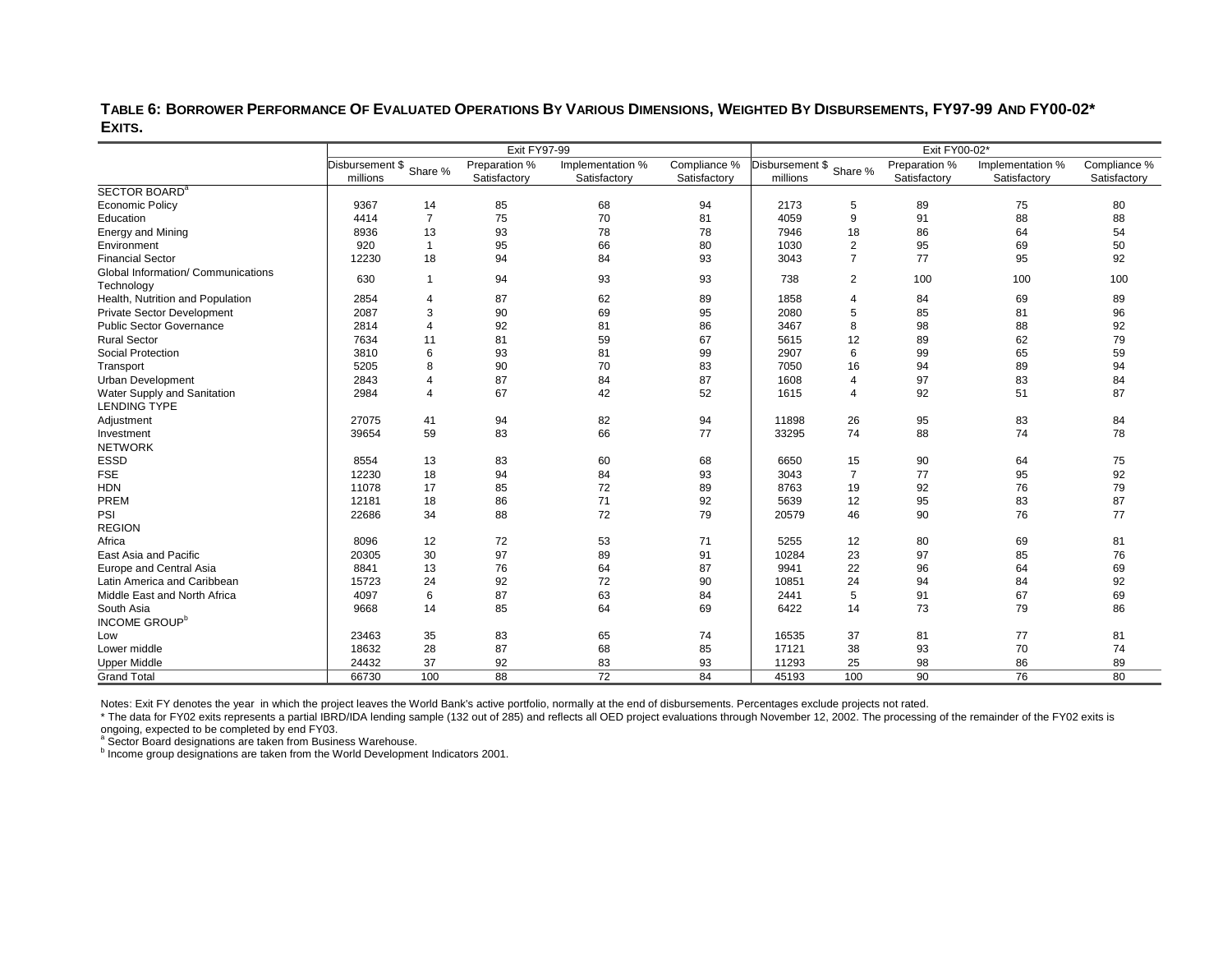|                      |         | Projects                               | Disbursement                   |                                        |
|----------------------|---------|----------------------------------------|--------------------------------|----------------------------------------|
| Exit FY <sup>a</sup> | Total # | Outcome %<br>Satisfactory <sup>b</sup> | Total \$ billions <sup>c</sup> | Outcome %<br>Satisfactory <sup>b</sup> |
| 1990                 | 176     | 67                                     | 15.77                          | 71                                     |
| 1991                 | 211     | 67                                     | 14.68                          | 71                                     |
| 1992                 | 226     | 66                                     | 16.19                          | 76                                     |
| 1993                 | 233     | 65                                     | 18.07                          | 71                                     |
| 1994                 | 267     | 63                                     | 18.62                          | 72                                     |
| 1995                 | 241     | 68                                     | 17.91                          | 77                                     |
| 1996                 | 228     | 69                                     | 17.70                          | 76                                     |
| 1997                 | 235     | 73                                     | 19.20                          | 74                                     |
| 1998                 | 273     | 71                                     | 25.01                          | 80                                     |
| 1999                 | 273     | 72                                     | 22.52                          | 85                                     |
| 2000                 | 263     | 75                                     | 17.63                          | 80                                     |
| 2001                 | 258     | 77                                     | 18.66                          | 78                                     |
| 2002*                | 129     | 83                                     | 8.90                           | 87                                     |

## **TABLE 7: OUTCOME PERFORMANCE TRENDS OF EVALUATED IBRD/IDA OPERATIONS, FY90-02\* EXITS.**

Notes: a Exit FY denotes the year in which the project leaves the World Bank's active portfolio, normally at the end of disbursements.<br><sup>b</sup> Percentages exclude projects not rated.<br><sup>c</sup> Disbursement amounts are expressed in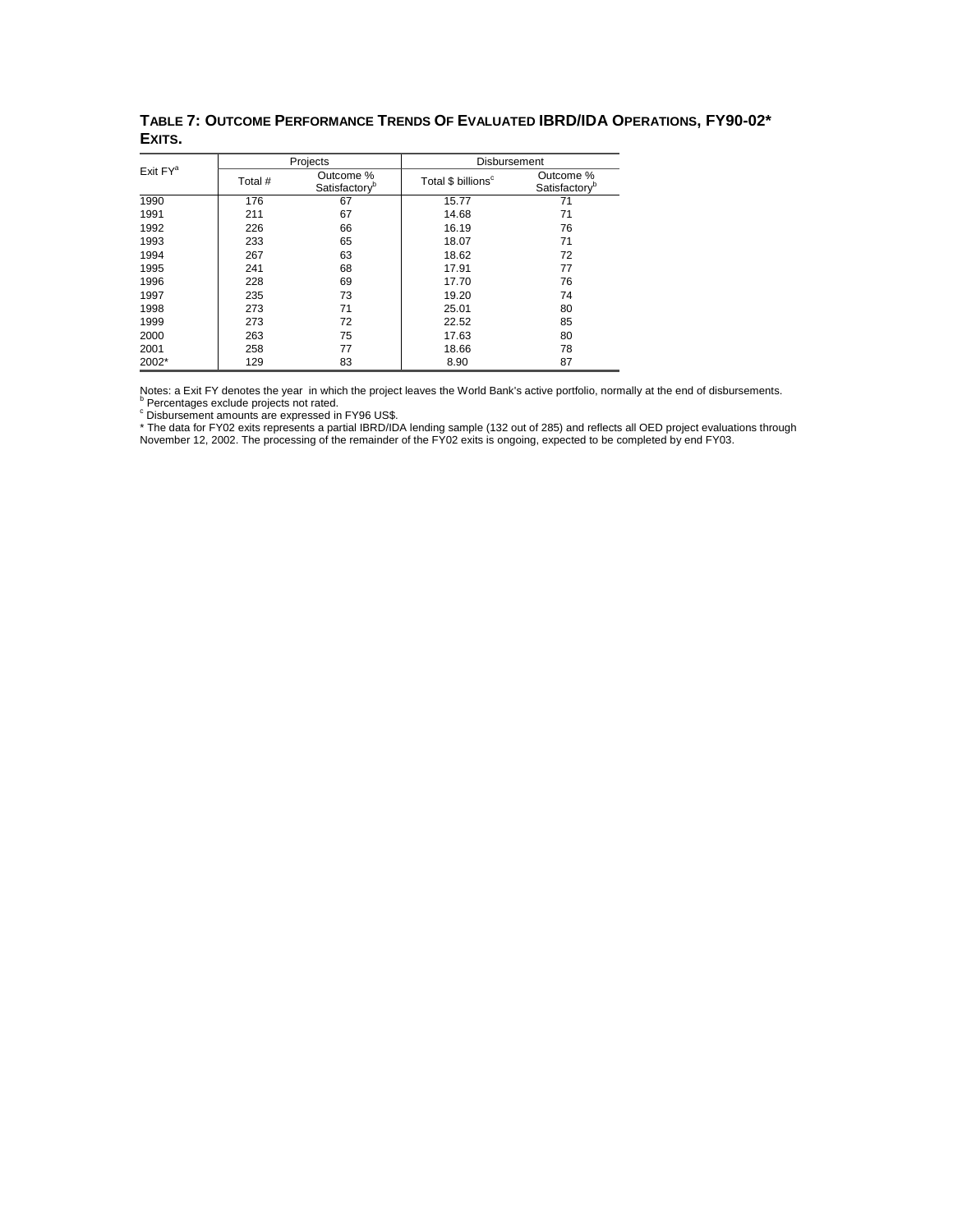|                      |         | Projects                        |             |                          | <b>Disbursement</b>             |           |  |
|----------------------|---------|---------------------------------|-------------|--------------------------|---------------------------------|-----------|--|
| Exit FY <sup>a</sup> | Total # | Likely or better % <sup>b</sup> |             | \$ billions <sup>c</sup> | Likely or better % <sup>b</sup> |           |  |
|                      |         | New scale (4-point)             | Old scale   |                          | New scale (4-point)             | Old scale |  |
|                      |         | after 2000                      | $(3-point)$ |                          | after 2000                      | (3-point) |  |
| 1990                 | 176     | 46                              | 46          | 15.77                    | 63                              | 63        |  |
| 1991                 | 211     | 48                              | 48          | 14.68                    | 58                              | 58        |  |
| 1992                 | 226     | 46                              | 46          | 16.19                    | 61                              | 61        |  |
| 1993                 | 233     | 45                              | 45          | 18.07                    | 53                              | 53        |  |
| 1994                 | 267     | 42                              | 42          | 18.62                    | 56                              | 56        |  |
| 1995                 | 241     | 46                              | 46          | 17.91                    | 56                              | 56        |  |
| 1996                 | 228     | 46                              | 46          | 17.70                    | 53                              | 53        |  |
| 1997                 | 235     | 52                              | 52          | 19.20                    | 57                              | 57        |  |
| 1998                 | 273     | 49                              | 49          | 25.01                    | 66                              | 66        |  |
| 1999                 | 273     | 55                              | 55          | 22.52                    | 69                              | 69        |  |
| 2000                 | 263     | $72^d$                          | 65          | 17.63                    | $77^d$                          | 71        |  |
| 2001                 | 258     | 71                              | 55          | 18.66                    | 82                              | 67        |  |
| 2002*                | 129     | 79                              | 62          | 8.90                     | 89                              | 79        |  |

### **TABLE 8: SUSTAINABILITY OF EVALUATED OPERATIONS, FY90-02\* EXITS**

Notes:

The shaded area indicates the move from a 3-point rating scale (Likely, Uncertain, Unlikely) to a 4-point rating scale (Highly likely, Likely, Unlikely, Highly unlikely) beginning July 2000. In the column "old scale (3-point)", the figures for FY00-02\* (italicized) are provided for reference (since the 3-point scale is to be phased out).

<sup>a</sup> Exit FY denotes the year in which the project leaves the World Bank's active portfolio, normally at the end of disbursements.<br><sup>b</sup> Percentages exclude projects not rated.

c Disbursement amounts are expressed in FY96 US\$.

<sup>d</sup> FY 2000 exits evaluated before July 2000 were rated on the 3-point scale and those evaluated after July 2000 were rated on the 4-point scale.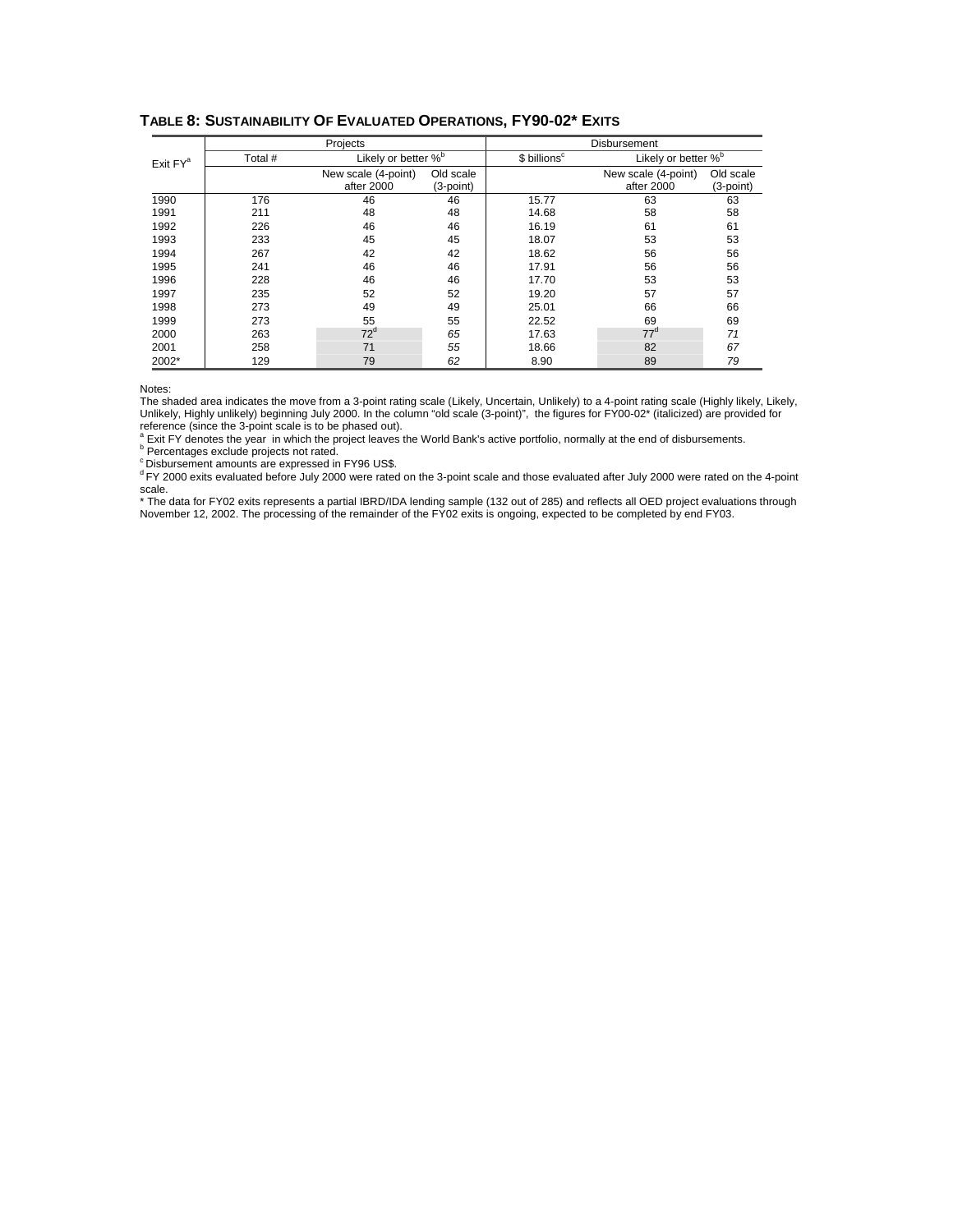|                      |     | Projects                   |          |              |                          | Disbursement               |          |              |
|----------------------|-----|----------------------------|----------|--------------|--------------------------|----------------------------|----------|--------------|
| Exit FY <sup>a</sup> | #   | Substantial or<br>better % | Modest % | Negligible % | \$ billions <sup>b</sup> | Substantial or<br>better % | Modest % | Negligible % |
| 1990                 | 176 | 33                         | 42       | 25           | 15.77                    | 41                         | 41       | 18           |
| 1991                 | 211 | 36                         | 44       | 20           | 14.68                    | 40                         | 46       | 14           |
| 1992                 | 226 | 31                         | 47       | 22           | 16.19                    | 41                         | 42       | 18           |
| 1993                 | 233 | 29                         | 46       | 25           | 18.07                    | 35                         | 44       | 21           |
| 1994                 | 267 | 27                         | 44       | 29           | 18.62                    | 33                         | 39       | 28           |
| 1995                 | 241 | 25                         | 46       | 29           | 17.91                    | 32                         | 46       | 22           |
| 1996                 | 228 | 35                         | 46       | 19           | 17.70                    | 34                         | 48       | 18           |
| 1997                 | 235 | 37                         | 48       | 15           | 19.20                    | 44                         | 47       | 9            |
| 1998                 | 273 | 38                         | 48       | 14           | 25.01                    | 39                         | 53       | 8            |
| 1999                 | 273 | 39                         | 47       | 14           | 22.52                    | 51                         | 41       | 8            |
| 2000                 | 263 | 49                         | 41       | 10           | 17.63                    | 56                         | 37       | ⇁            |
| 2001                 | 258 | 49                         | 42       | 8            | 18.66                    | 49                         | 48       | 3            |
| 2002*                | 129 | 50                         | 45       | 5            | 8.90                     | 57                         | 41       | 2            |

## **TABLE 9: INSTITUTIONAL DEVELOPMENT IMPACT OF EVALUATED OPERATIONS, FY90-02\* EXITS AND SELECTED AVERAGES**

Notes: Percentages exclude projects not rated.<br><sup>a</sup> Exit FY denotes the year in which the project leaves the World Bank's active portfolio, normally at the end of disbursements.<br><sup>b</sup> Disbursement amounts are expressed in FY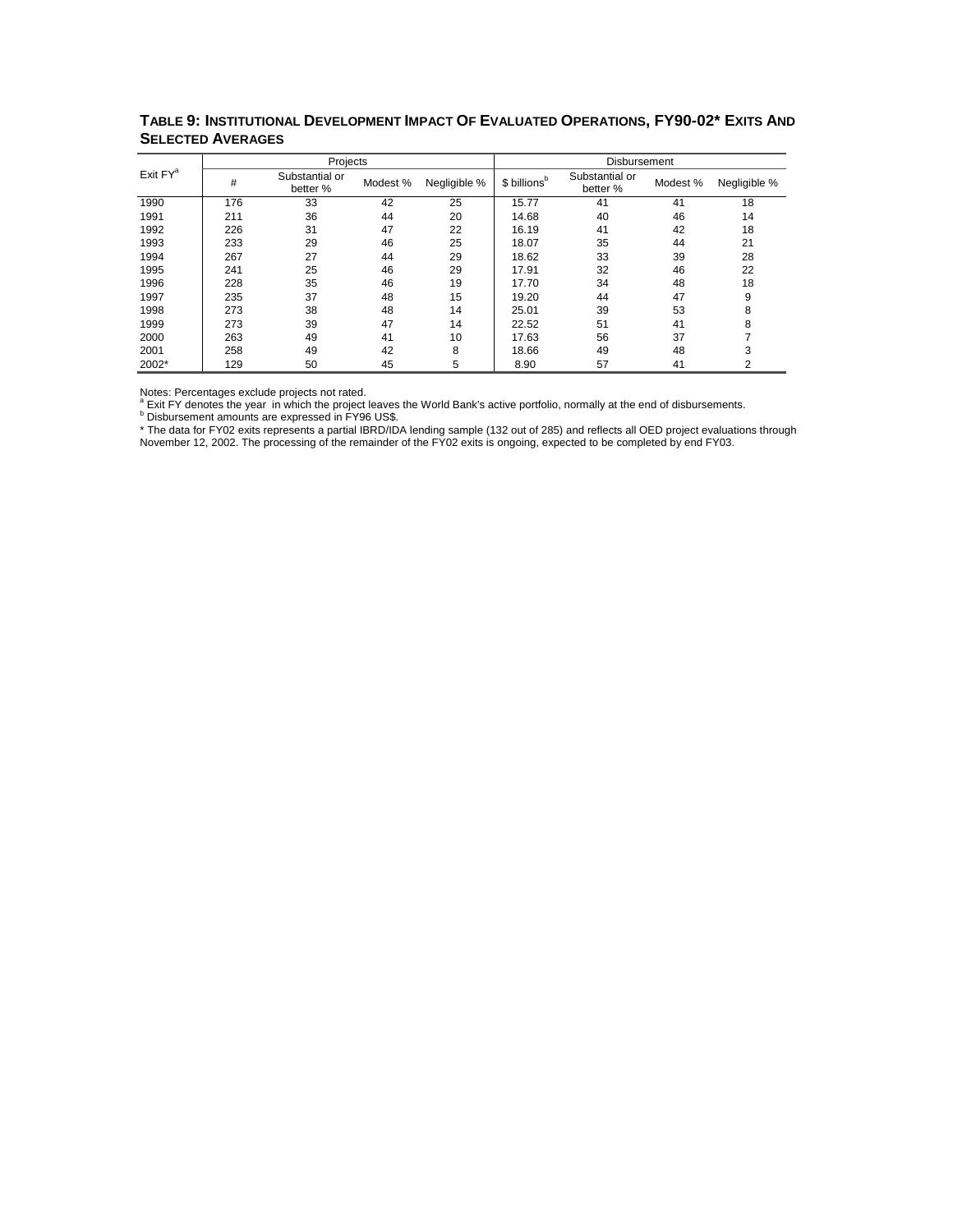|               |     | Projects                   |                               |                          | Disbursement               |                               |
|---------------|-----|----------------------------|-------------------------------|--------------------------|----------------------------|-------------------------------|
| $Exit$ $FY^a$ | #   | At Entry %<br>Satisfactory | Supervision %<br>Satisfactory | \$ billions <sup>b</sup> | At Entry %<br>Satisfactory | Supervision %<br>Satisfactory |
| 1990          | 176 | 57                         | 74                            | 15.77                    | 44                         | 77                            |
| 1991          | 211 | 63                         | 80                            | 14.68                    | 59                         | 86                            |
| 1992          | 226 | 70                         | 77                            | 16.19                    | 74                         | 77                            |
| 1993          | 233 | 58                         | 72                            | 18.07                    | 65                         | 76                            |
| 1994          | 267 | 57                         | 70                            | 18.62                    | 63                         | 78                            |
| 1995          | 241 | 60                         | 72                            | 17.91                    | 66                         | 77                            |
| 1996          | 228 | 63                         | 73                            | 17.70                    | 64                         | 76                            |
| 1997          | 235 | 70                         | 72                            | 19.20                    | 77                         | 74                            |
| 1998          | 273 | 66                         | 76                            | 25.01                    | 75                         | 85                            |
| 1999          | 273 | 72                         | 73                            | 22.52                    | 83                         | 85                            |
| 2000          | 263 | 71                         | 87                            | 17.63                    | 82                         | 87                            |
| 2001          | 258 | 75                         | 85                            | 18.66                    | 77                         | 89                            |
| 2002*         | 129 | 79                         | 87                            | 8.90                     | 84                         | 89                            |

**TABLE 10: BANK PERFORMANCE OF EVALUATED OPERATIONS, FY90-02\* EXITS**

Notes: Percentages exclude projects not rated.

a Exit FY denotes the year in which the project leaves the World Bank's active portfolio, normally at the end of disbursements.

b Disbursement amounts are expressed in FY96 US\$.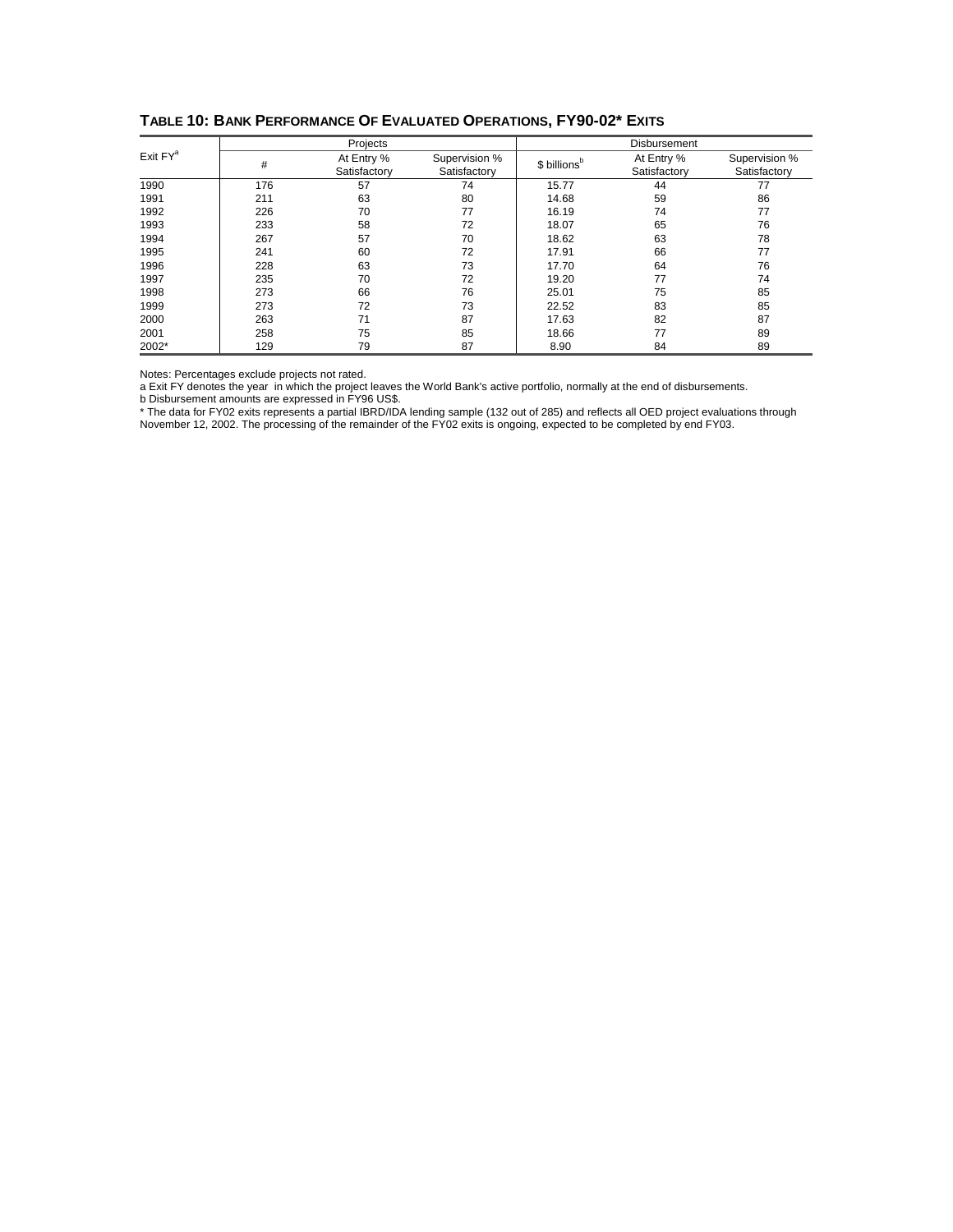|                      |     |                               | Projects                         |                              | Disbursement             |                                     |                                  |                              |  |  |
|----------------------|-----|-------------------------------|----------------------------------|------------------------------|--------------------------|-------------------------------------|----------------------------------|------------------------------|--|--|
| Exit FY <sup>a</sup> | #   | Preparation %<br>Satisfactory | Implementation<br>% Satisfactory | Compliance %<br>Satisfactory | \$ billions <sup>b</sup> | Preparation<br>$\%$<br>Satisfactory | Implementation %<br>Satisfactory | Compliance %<br>Satisfactory |  |  |
| 1990                 | 176 | 68                            | 61                               | 43                           | 15.77                    | 62                                  | 62                               | 51                           |  |  |
| 1991                 | 211 | 73                            | 65                               | 53                           | 14.68                    | 78                                  | 70                               | 67                           |  |  |
| 1992                 | 226 | 75                            | 68                               | 60                           | 16.19                    | 83                                  | 77                               | 67                           |  |  |
| 1993                 | 233 | 71                            | 61                               | 58                           | 18.07                    | 77                                  | 65                               | 66                           |  |  |
| 1994                 | 267 | 74                            | 58                               | 55                           | 18.62                    | 81                                  | 71                               | 64                           |  |  |
| 1995                 | 241 | 78                            | 59                               | 65                           | 17.91                    | 81                                  | 65                               | 69                           |  |  |
| 1996                 | 228 | 78                            | 60                               | 70                           | 17.70                    | 75                                  | 63                               | 72                           |  |  |
| 1997                 | 235 | 80                            | 61                               | 73                           | 19.20                    | 88                                  | 65                               | 82                           |  |  |
| 1998                 | 273 | 79                            | 61                               | 78                           | 25.01                    | 85                                  | 72                               | 86                           |  |  |
| 1999                 | 273 | 80                            | 63                               | 76                           | 22.52                    | 90                                  | 79                               | 84                           |  |  |
| 2000                 | 263 | 83                            | 65                               | 77                           | 17.63                    | 90                                  | 77                               | 78                           |  |  |
| 2001                 | 258 | 87                            | 74                               | 85                           | 18.66                    | 89                                  | 74                               | 79                           |  |  |
| 2002*                | 129 | 90                            | 75                               | 87                           | 8.90                     | 92                                  | 79                               | 86                           |  |  |

## **TABLE 11: BORROWER PERFORMANCE OF EVALUATED OPERATIONS, FY90-02\* EXITS**

Notes: Percentages exclude projects not rated.<br>a Exit EV depates the vear, in which the project.

<sup>a</sup> Exit FY denotes the year in which the project leaves the World Bank's active portfolio, normally at the end of disbursements.<br><sup>b</sup> Disbursement amounts are expressed in FY96 US\$.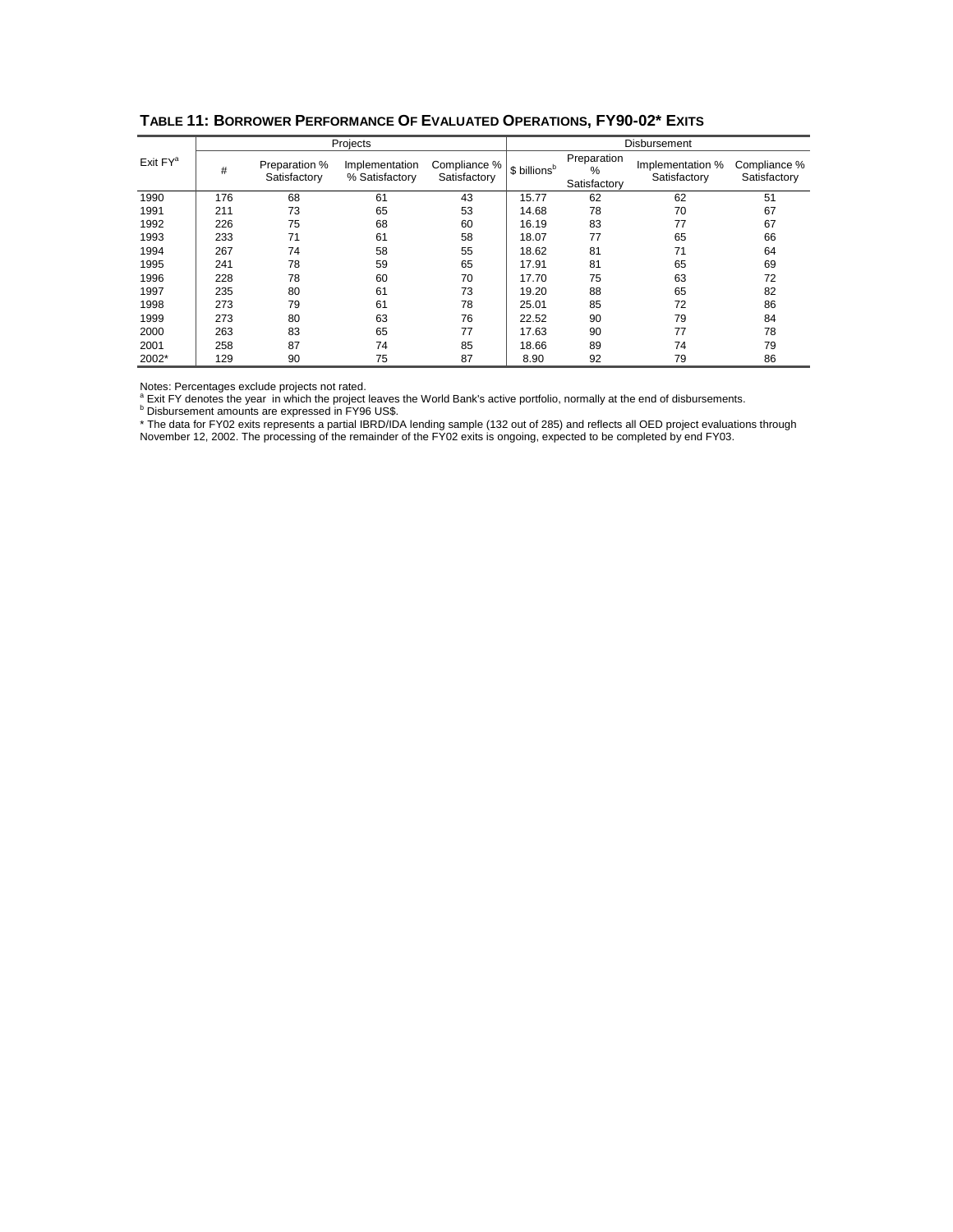| TABLE 12: MEDIAN ECONOMIC RATES OF RETURN OF EVALUATED OPERATIONS, BY SECTOR, |  |
|-------------------------------------------------------------------------------|--|
| NETWORK, LENDING SOURCE, REGION, AND INCOME GROUP, FY97-02* EXITS             |  |

|                                              | Exit FY <sup>a</sup> 1997-02* |                |         |                 |  |  |  |  |  |
|----------------------------------------------|-------------------------------|----------------|---------|-----------------|--|--|--|--|--|
|                                              | Projects #                    | Share %        | ERR (%) | <b>RERR (%)</b> |  |  |  |  |  |
| SECTOR BOARD <sup>b</sup>                    |                               |                |         |                 |  |  |  |  |  |
| <b>Energy and Mining</b>                     | 89                            | 23             | 17      | 15              |  |  |  |  |  |
| Environment                                  | 13                            | 3              | 17      | 17              |  |  |  |  |  |
| Global Information/Communications Technology | 12                            | 3              | 30      | 32              |  |  |  |  |  |
| <b>Rural Sector</b>                          | 99                            | 26             | 22      | 19              |  |  |  |  |  |
| Transport                                    | 27                            | $\overline{7}$ | 30      | 29              |  |  |  |  |  |
| Urban Development                            | 37                            | 10             | 21      | 19              |  |  |  |  |  |
| Water Supply and Sanitation                  | 51                            | 13             | 14      | 10              |  |  |  |  |  |
| <b>NETWORK</b>                               |                               |                |         |                 |  |  |  |  |  |
| <b>ESSD</b>                                  | 116                           | 31             | 21      | 19              |  |  |  |  |  |
| PSI                                          | 264                           | 69             | 22      | 21              |  |  |  |  |  |
| <b>REGION</b>                                |                               |                |         |                 |  |  |  |  |  |
| Africa                                       | 72                            | 19             | 23      | 21              |  |  |  |  |  |
| East Asia and Pacific                        | 93                            | 24             | 20      | 19              |  |  |  |  |  |
| Europe and Central Asia                      | 49                            | 13             | 24      | 26              |  |  |  |  |  |
| Latin America and Caribbean                  | 58                            | 15             | 23      | 22              |  |  |  |  |  |
| Middle East and North Africa                 | 32                            | 8              | 19      | 18              |  |  |  |  |  |
| South Asia                                   | 76                            | 20             | 22      | 18              |  |  |  |  |  |
| <b>INCOME GROUP<sup>c</sup></b>              |                               |                |         |                 |  |  |  |  |  |
| Low                                          | 184                           | 48             | 22      | 20              |  |  |  |  |  |
| Lower middle                                 | 130                           | 34             | 24      | 21              |  |  |  |  |  |
| <b>Upper Middle</b>                          | 60                            | 16             | 20      | 19              |  |  |  |  |  |
| <b>GRAND TOTAL</b>                           | 380                           | 100            | 22      | 20              |  |  |  |  |  |

Note: ERR is the economic rate of return at appraisal, and RERR is the revised economic rate of return at evaluation. OED reporting of rates of return includes only investment projects with both ERRs and RERRs and excludes those in the following sectors that do not traditionally calculate rates of return: education, finance, multisector, population, health & nutrition, public sector management, and social

protection.<br><sup>ª</sup> Exit FY denotes the year in which the project leaves the World Bank's active portfolio, normally at the end of disbursements.<br><sup>b</sup> Sector Board designations are taken from Business Warehouse.<br><sup>c</sup> Income gro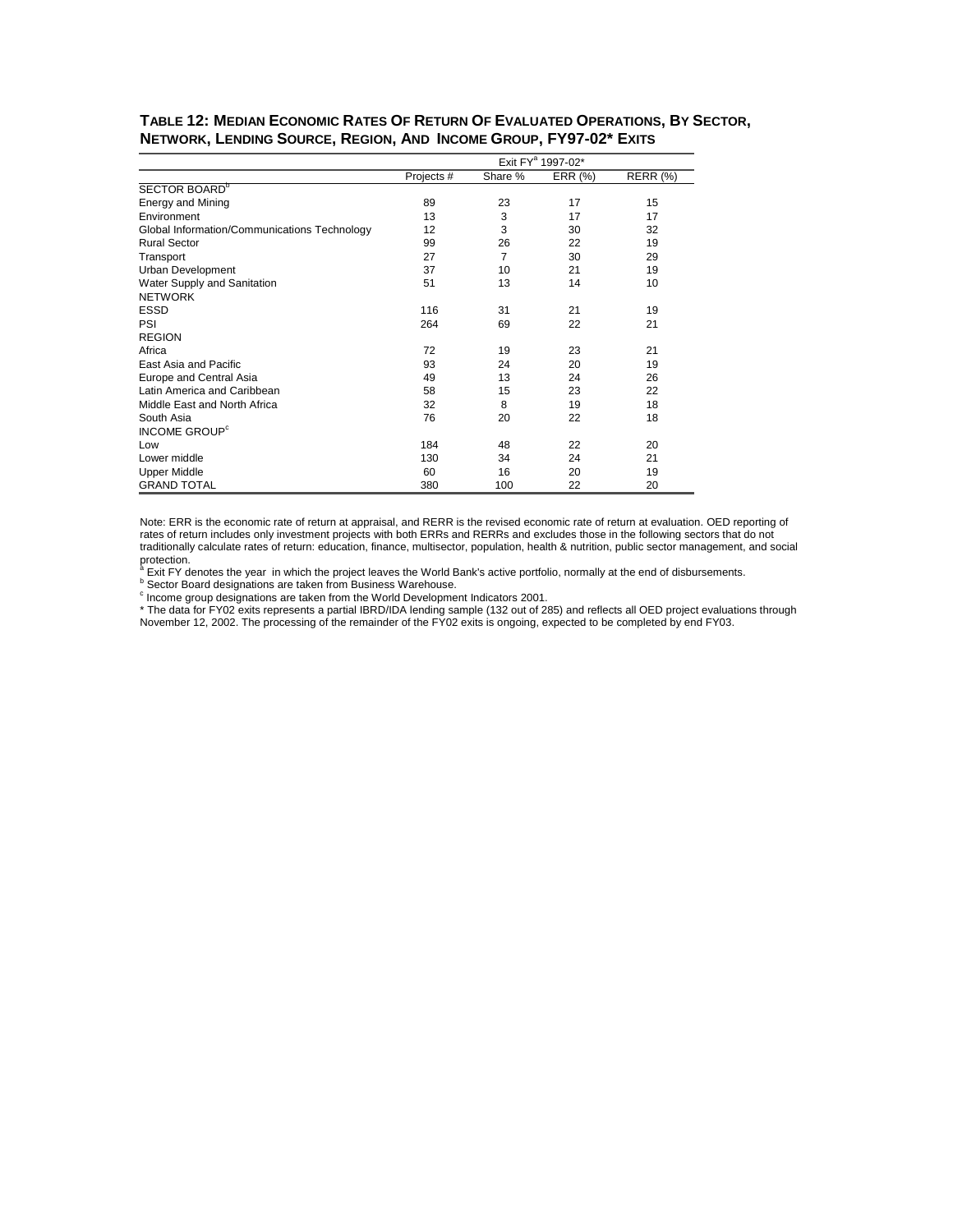#### **TABLE 13: COUNTRY PORTFOLIO PERFORMANCE OF EVALUATED OPERATIONS, BY REGION AND COUNTRY, FY97-02\* EXITS, WEIGHTED BY PROJECTS AND DISBURSEMENTS**  $\mathcal{L}_{\mathcal{A}}$

|                                  |                |              | Projects                   |                                                          |                               | Disbursement              |              |                            |                                             |                               |  |
|----------------------------------|----------------|--------------|----------------------------|----------------------------------------------------------|-------------------------------|---------------------------|--------------|----------------------------|---------------------------------------------|-------------------------------|--|
| Region/Country                   | #              | Satisfactory |                            | Outcome % Sustainability <sup>b</sup> % likely or better | ID impact %<br>substantial or | $$$ millions <sup>a</sup> | Satisfactory |                            | Outcome % Sustainability % likely or better | ID impact %<br>substantial or |  |
|                                  |                |              | 4-point scale <sup>c</sup> | 3-point scale <sup>d</sup>                               | better                        |                           |              | 4-point scale <sup>c</sup> | 3-point scale <sup>d</sup>                  | better                        |  |
| <b>AFRICA</b>                    |                |              |                            |                                                          |                               |                           |              |                            |                                             |                               |  |
| Angola                           | 8              | 63           | $\mathsf 0$                | $\mathbf 0$                                              | 13                            | 212                       | 74           | $\mathbf 0$                | $\mathbf 0$                                 | 14                            |  |
| <b>Benin</b>                     | 15             | 73           | 67                         | 40                                                       | 40                            | 208                       | 80           | 76                         | 59                                          | 38                            |  |
| <b>Burkina Faso</b>              | 14             | 79           | 77                         | 62                                                       | 43                            | 322                       | 89           | 78                         | 62                                          | 48                            |  |
| <b>Burundi</b>                   | 9              | 56           | 11                         | 11                                                       | $\mathbf 0$                   | 143                       | 40           | 5                          | 5                                           | $\mathbf 0$                   |  |
|                                  | $\overline{7}$ | 43           |                            | 43                                                       | 29                            | 291                       | 79           |                            | 79                                          |                               |  |
| Cameroon<br>Cape Verde           | 5              | 100          | 43<br>80                   | 80                                                       | 80                            | 63                        | 100          | 79<br>83                   | 83                                          | 75<br>83                      |  |
|                                  | 8              | $\mathbf 0$  | $\mathbf 0$                | $\mathbf 0$                                              | $\mathbf 0$                   | 144                       | $\mathbf 0$  | $\mathbf 0$                | $\mathbf 0$                                 | $\mathbf 0$                   |  |
| Central African                  | 10             | 70           | 70                         | 70                                                       | 60                            | 219                       |              |                            | 79                                          | 70                            |  |
| Chad<br>Comoros                  | 3              | 33           | 33                         | 33                                                       | 67                            | 27                        | 79<br>24     | 79<br>24                   | 24                                          | 69                            |  |
|                                  | $\overline{2}$ | $\mathbf 0$  | $\mathbf 0$                | $\mathbf 0$                                              | $\mathbf 0$                   | 17                        | $\mathbf 0$  | $\mathbf 0$                | $\mathbf 0$                                 | $\mathbf 0$                   |  |
| Congo, Republic<br>Cote d'Ivoire | 9              | 67           | 67                         | 67                                                       | 44                            | 551                       |              | 96                         | 96                                          | 11                            |  |
| <b>Equatorial Guin</b>           | 3              | 33           | 33                         | 33                                                       | 0                             | 12                        | 96<br>20     | 20                         | 20                                          | $\mathbf 0$                   |  |
| Eritrea                          | $\overline{2}$ | 100          | 100                        | 50                                                       | $\overline{0}$                | 40                        | 100          |                            | 60                                          | $\mathbf 0$                   |  |
|                                  | 9              | 56           | 56                         | 56                                                       | 22                            | 633                       | 77           | 100<br>77                  | 77                                          | 13                            |  |
| Ethiopia<br>Gabon                | $\mathbf{1}$   | 100          | 100                        | 100                                                      | 100                           | 5                         | 100          | 100                        | 100                                         | 100                           |  |
| Gambia, The                      | 6              | 67           | 33                         | 33                                                       | 33                            | 50                        | 70           | 18                         | 18                                          | 52                            |  |
| Ghana                            | 31             | 65           | 31                         | 26                                                       | 42                            | 1185                      | 75           | 45                         | 36                                          | 51                            |  |
| Guinea                           | 10             | 70           | 60                         | 50                                                       | 70                            | 385                       | 64           | 49                         | 48                                          | 64                            |  |
| Guinea-Bissau                    |                |              |                            |                                                          |                               | 72                        |              | 9                          |                                             | 62                            |  |
|                                  | 5<br>17        | 80<br>24     | 20<br>13                   | 20                                                       | 60<br>6                       | 618                       | 74<br>23     | 9                          | 9<br>9                                      | 3                             |  |
| Kenya<br>Lesotho                 | 6              | 50           | 20                         | 12<br>17                                                 | 33                            | 134                       |              | 52                         | 48                                          |                               |  |
|                                  |                |              |                            |                                                          |                               |                           | 73           |                            |                                             | 55<br>23                      |  |
| Madagascar                       | 18             | 72           | 39                         | 39                                                       | 28                            | 424                       | 72           | 31                         | 31                                          |                               |  |
| Malawi<br>Mali                   | 15<br>11       | 40<br>82     | 40<br>55                   | 33<br>45                                                 | 13<br>45                      | 562<br>396                | 54<br>71     | 50<br>64                   | 41<br>59                                    | $\mathbf{1}$<br>46            |  |
| Mauritania                       | 12             | 83           | 75                         | 75                                                       | 58                            | 212                       |              | 83                         | 83                                          | 57                            |  |
| <b>Mauritius</b>                 | $\overline{7}$ | 57           | 71                         | 71                                                       | 43                            | 56                        | 89<br>68     | 74                         | 74                                          | 63                            |  |
|                                  | 21             | 76           | 65                         | 57                                                       |                               | 927                       | 87           | 82                         |                                             | 78                            |  |
| Mozambique                       | 11             | 64           | 45                         | 27                                                       | 62<br>27                      | 249                       | 70           | 53                         | 79                                          | 17                            |  |
| Niger                            | 22             |              |                            |                                                          | 9                             | 1385                      |              |                            | 18                                          |                               |  |
| Nigeria                          |                | 36           | 19                         | 18                                                       |                               |                           | 26           | 12                         | 12                                          | 5                             |  |
| Rwanda                           | 10             | 50           | 13                         | 10                                                       | 20                            | 276                       | 77           | 5                          | 3                                           | 34                            |  |
| Sao Tome and Pr                  | $\overline{4}$ | 25           | 25                         | $\mathbf 0$                                              | $\mathbf 0$                   | 36                        | 17           | 29                         | $\mathbf 0$                                 | $\mathbf 0$                   |  |
| Senegal                          | 14             | 79           | 42                         | 21                                                       | 29                            | 395                       | 88           | 43                         | 33                                          | 31                            |  |
| Seychelles                       | $\mathbf{1}$   | $\mathbf 0$  | 100                        | $\mathbf 0$                                              | $\mathbf 0$                   | $\overline{4}$            | $\mathbf 0$  | 100                        | $\mathbf 0$                                 | $\mathbf 0$                   |  |
| Sierra Leone                     | 6              | 50           | 17                         | 17                                                       | 17                            | 192                       | 54           | 13                         | 13                                          | 22                            |  |
| Tanzania                         | 16             | 94           | 88                         | 88                                                       | 81                            | 667                       | 76           | 69                         | 69                                          | 64                            |  |
| Togo                             | 8              | 38           | 25                         | 25                                                       | 25                            | 159                       | 22           | 13                         | 13                                          | 19                            |  |
| Uganda<br>Zambia                 | 16             | 81<br>71     | 63<br>35                   | 56<br>35                                                 | 50<br>35                      | 787                       | 88           | 72                         | 53                                          | 51<br>39                      |  |
|                                  | 17<br>10       | 70           | 40                         | 40                                                       | 20                            | 789<br>450                | 85<br>91     | 33<br>47                   | 33<br>47                                    | 27                            |  |
| Zimbabwe                         |                |              |                            |                                                          |                               |                           |              |                            |                                             |                               |  |
|                                  |                |              |                            |                                                          |                               |                           |              |                            |                                             |                               |  |
|                                  |                |              |                            |                                                          |                               |                           |              |                            |                                             |                               |  |
|                                  |                |              |                            |                                                          |                               |                           |              |                            |                                             |                               |  |
|                                  |                |              |                            |                                                          |                               |                           |              |                            |                                             |                               |  |
|                                  |                |              |                            |                                                          |                               |                           |              |                            |                                             |                               |  |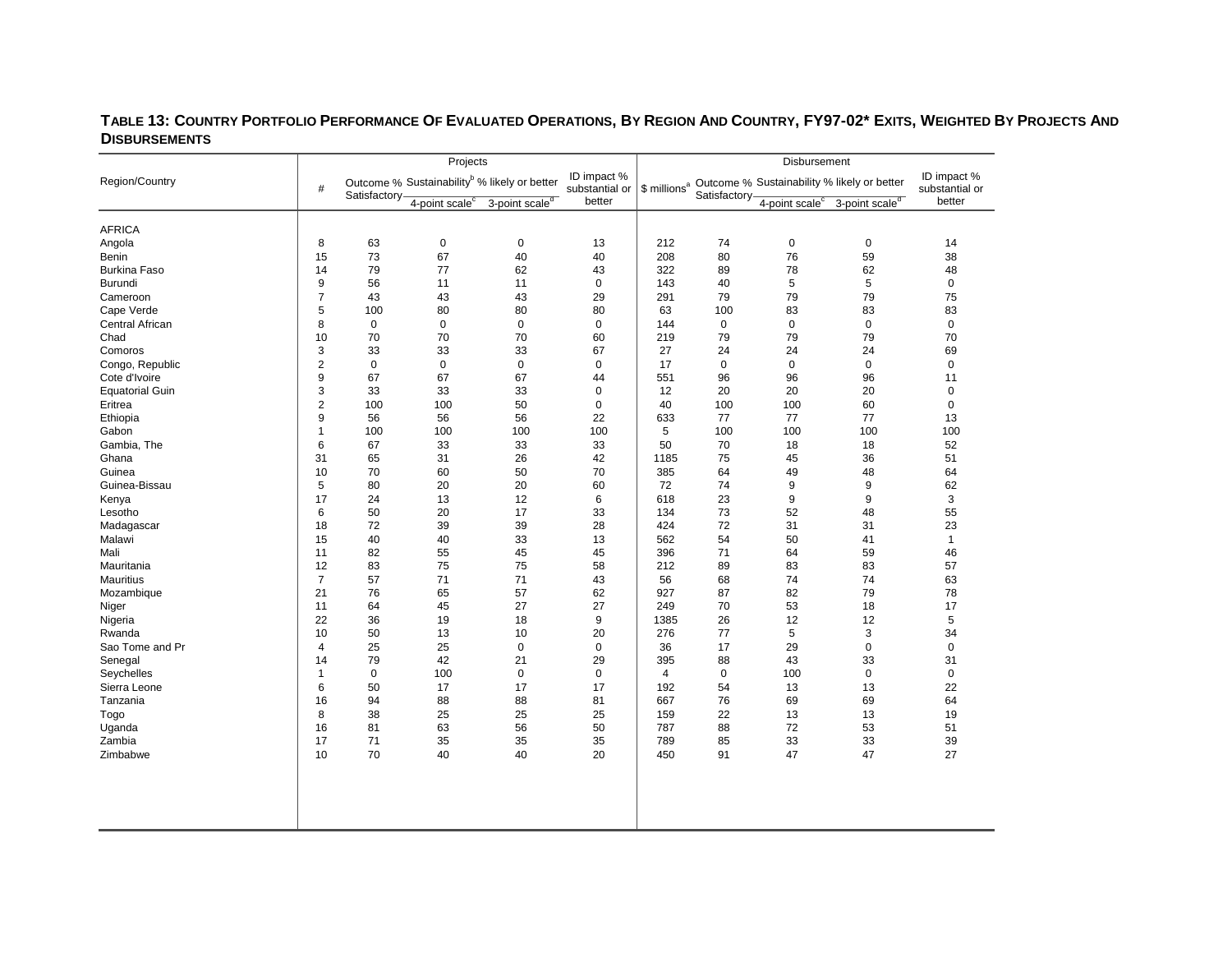|                              |                |              | Projects                   |                                                          |                               |                |                | <b>Disbursement</b>        |                                                                      |                               |
|------------------------------|----------------|--------------|----------------------------|----------------------------------------------------------|-------------------------------|----------------|----------------|----------------------------|----------------------------------------------------------------------|-------------------------------|
| Region/Country               | #              | Satisfactory |                            | Outcome % Sustainability <sup>b</sup> % likely or better | ID impact %<br>substantial or |                | Satisfactory-  |                            | \$ millions <sup>a</sup> Outcome % Sustainability % likely or better | ID impact %<br>substantial or |
|                              |                |              | 4-point scale <sup>c</sup> | 3-point scale <sup>d</sup>                               | better                        |                |                | 4-point scale <sup>c</sup> | 3-point scale <sup>d</sup>                                           | better                        |
| <b>EAST ASIA AND PACIFIC</b> |                |              |                            |                                                          |                               |                |                |                            |                                                                      |                               |
| Cambodia                     | 5              | 80           | 40                         | 40                                                       | 40                            | 168            | 91             | 32                         | 32                                                                   | 31                            |
|                              | 63             | 87           | 87                         | 82                                                       | 74                            | 9590           | 90             | 90                         | 84                                                                   | 78                            |
| China                        |                |              |                            |                                                          |                               |                |                |                            |                                                                      |                               |
| Fiji                         | 3              | 100          | 33                         | 33                                                       | 0                             | 34             | 100            | 22                         | 22                                                                   | 0                             |
| Indonesia                    | 58             | 74           | 33                         | 35                                                       | 36                            | 6538           | 81             | 26                         | 26                                                                   | 45                            |
| Korea, Republic              | 14             | 93           | 86                         | 86                                                       | 46                            | 7967           | 99             | 99                         | 99                                                                   | 49                            |
| Lao People's De              | 9              | 67           | 44                         | 44                                                       | 44                            | 187            | 80             | 54                         | 54                                                                   | 54                            |
| Malaysia                     | $\overline{7}$ | 100          | 100                        | 100                                                      | 43                            | 713            | 100            | 100                        | 100                                                                  | 39                            |
| Mongolia                     | $\overline{7}$ | 86           | 75                         | 43                                                       | 43                            | 106            | 91             | 80                         | 37                                                                   | 62                            |
| Papua New Guine              | 8              | 63           | 33                         | 29                                                       | 25                            | 246            | 77             | 22                         | 19                                                                   | 12                            |
| Philippines                  | 22             | 68           | 55                         | 50                                                       | 36                            | 1767           | 66             | 54                         | 51                                                                   | 36                            |
| Samoa                        | $\mathbf{1}$   | 100          | 100                        | 100                                                      | 100                           | 20             | 100            | 100                        | 100                                                                  | 100                           |
| Solomon Islands              | $\mathbf{1}$   | $\mathbf 0$  | $\mathbf 0$                | $\mathbf 0$                                              | $\mathbf 0$                   | $\overline{7}$ | $\mathbf 0$    | $\mathbf 0$                | 0                                                                    | $\mathbf 0$                   |
| Thailand                     | 14             | 93           | 93                         | 86                                                       | 36                            | 2467           | 99             | 99                         | 96                                                                   | 53                            |
| Vanuatu                      | $\overline{2}$ | 50           | 50                         | 50                                                       | $\mathbf 0$                   | 10             | 85             | 85                         | 85                                                                   | $\mathbf 0$                   |
| Vietnam                      | $\overline{7}$ | 100          | 71                         | 71                                                       | 57                            | 769            | 100            | 89                         | 89                                                                   | 63                            |
| EUROPE AND CENTRAL ASIA      |                |              |                            |                                                          |                               |                |                |                            |                                                                      |                               |
| Albania                      | 20             | 85           | 65                         | 60                                                       | 45                            | 257            | 92             | 74                         | 72                                                                   | 52                            |
| Armenia                      | 10             | 90           | 89                         | 80                                                       | 60                            | 319            | 81             | 91                         | 88                                                                   | 68                            |
| Azerbaijan                   | $\overline{2}$ | 50           | $\mathbf 0$                | $\mathbf 0$                                              | $\pmb{0}$                     | 89             | 11             | 0                          | 0                                                                    | $\mathbf 0$                   |
| <b>Belarus</b>               | 2              | 50           | $\mathbf 0$                | $\mathbf 0$                                              | 50                            | 120            | $\overline{7}$ | $\mathbf 0$                | 0                                                                    | $\overline{7}$                |
| Bosnia-Herzegov              | 17             | 100          | 88                         | 82                                                       | 35                            | 372            | 100            | 72                         | 69                                                                   | 40                            |
| <b>Bulgaria</b>              | 14             | 71           | 77                         | 71                                                       | 50                            | 593            | 92             | 93                         | 92                                                                   | 60                            |
| Croatia                      | 8              | 75           | 88                         | 63                                                       | 50                            | 442            | 77             | 98                         | 75                                                                   | 46                            |
| Cyprus                       | 3              | 67           | 100                        | 100                                                      | 33                            | 57             | 87             | 100                        | 100                                                                  | 41                            |
| Czech Republic               | $\mathbf{1}$   | 100          | 100                        | 100                                                      | 100                           | 190            | 100            | 100                        | 100                                                                  | 100                           |
| Estonia                      | 5              | 100          | 100                        | 100                                                      | 100                           | 67             | 100            | 100                        | 100                                                                  | 100                           |
| Georgia                      | 10             | 100          | 100                        | 90                                                       | 50                            | 247            | 100            | 100                        | 80                                                                   | 32                            |
| Hungary                      | 16             | 81           | 87                         | 81                                                       | 56                            | 1120           | 94             | 89                         | 89                                                                   | 67                            |
| Kazakhstan                   | 10             | 90           | 71                         | 56                                                       | 80                            | 766            | 97             | 92                         | 66                                                                   | 96                            |
|                              | 9              | 89           | 67                         | 56                                                       | 44                            | 249            | 95             | 53                         | 47                                                                   | 39                            |
| Kyrgyz Republic              | 9              | 100          | 100                        | 88                                                       | 100                           | 198            | 100            | 100                        | 95                                                                   | 100                           |
| Latvia                       | 6              |              | 80                         | 67                                                       |                               | 150            | 94             | 93                         | 90                                                                   | 94                            |
| Lithuania                    | 8              | 83<br>75     | 71                         | 63                                                       | 83<br>57                      | 266            | 94             | 59                         | 58                                                                   | 68                            |
| Macedonia, form              |                |              |                            |                                                          |                               |                |                |                            |                                                                      |                               |
| Moldova                      | 6              | 67           | 50                         | 33                                                       | $\mathbf 0$                   | 141            | 93             | 85                         | 39                                                                   | $\mathbf 0$                   |
| Poland                       | 18             | 78           | 76                         | 72                                                       | 50                            | 1863           | 82             | 89                         | 89                                                                   | 68                            |
| Portugal                     | $\mathbf{1}$   | $\mathbf 0$  | 100                        | 100                                                      | $\mathbf 0$                   | 30             | $\mathbf 0$    | 100                        | 100                                                                  | $\mathbf 0$                   |
| Romania                      | 11             | 73           | 73                         | 64                                                       | 45                            | 1484           | 61             | 62                         | 52                                                                   | 36                            |
| <b>Russian Federat</b>       | 17             | 50           | 85                         | 67                                                       | 44                            | 5297           | 31             | 85                         | 78                                                                   | 29                            |
| Slovak Republic              | $\mathbf{1}$   | 100          | 100                        | 100                                                      | 100                           | 48             | 100            | 100                        | 100                                                                  | 100                           |
| Slovenia                     | 3              | 100          | 100                        | 100                                                      | 100                           | 50             | 100            | 100                        | 100                                                                  | 100                           |
| Tajikistan                   | $\overline{7}$ | 71           | 57                         | 57                                                       | 29                            | 148            | 63             | 82                         | 82                                                                   | 42                            |
| Turkey                       | 23             | 86           | 55                         | 48                                                       | 33                            | 2817           | 85             | 59                         | 53                                                                   | 47                            |
| Turkmenistan                 | $\mathbf{1}$   | $\mathbf 0$  | $\mathbf 0$                | $\mathbf 0$                                              | $\mathbf 0$                   | 21             | $\mathbf 0$    | 0                          | 0                                                                    | $\mathbf 0$                   |
| Ukraine                      | 10             | 78           | 67                         | 56                                                       | 33                            | 1358           | 93             | 71                         | 48                                                                   | 46                            |
| Uzbekistan                   | $\overline{2}$ | 100          | 100                        | 100                                                      | 0                             | 20             | 100            | 100                        | 100                                                                  | $\mathbf 0$                   |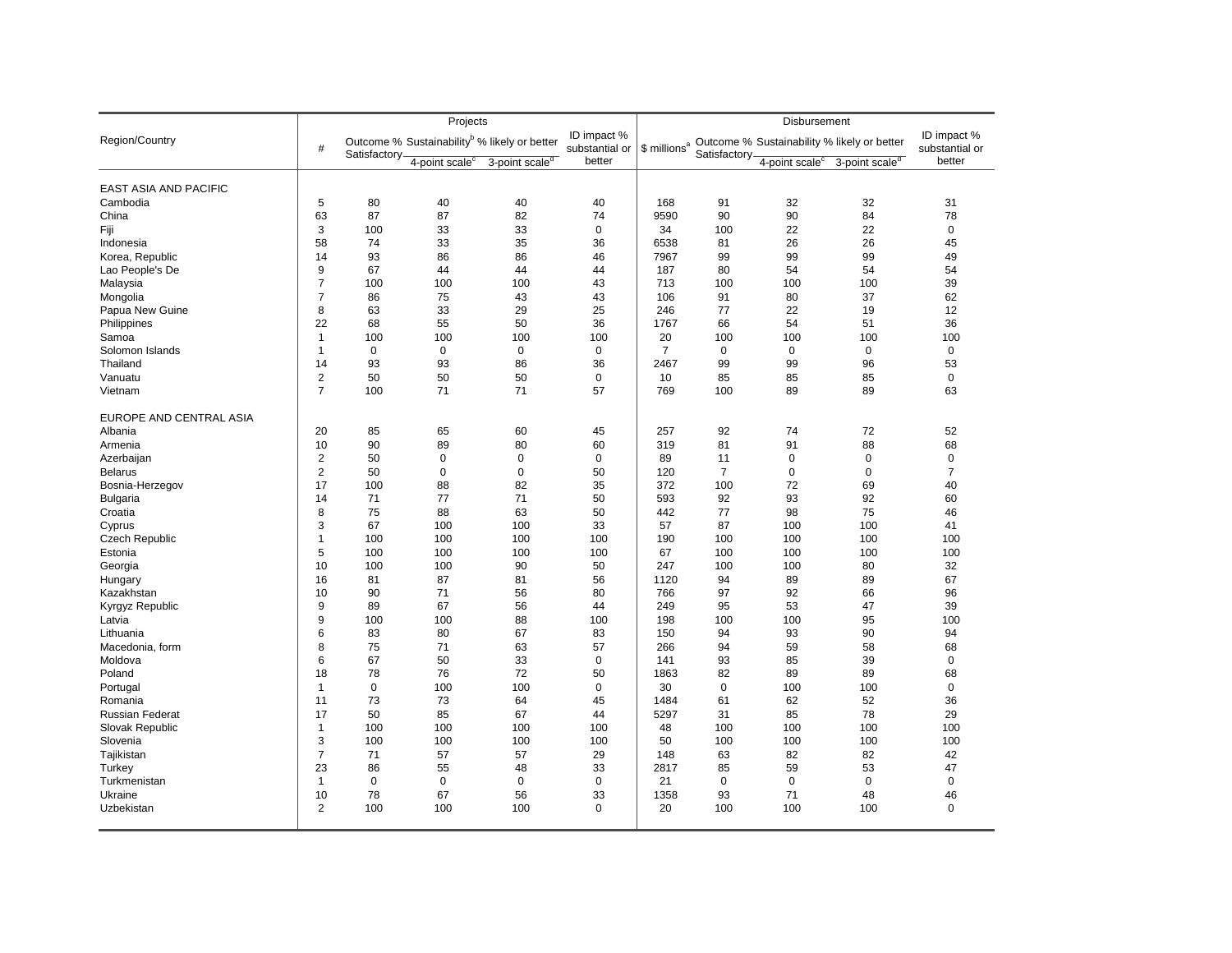|                              |                |              | Projects                                                 |                            |                               |                          |              | Disbursement               |                                             |                               |
|------------------------------|----------------|--------------|----------------------------------------------------------|----------------------------|-------------------------------|--------------------------|--------------|----------------------------|---------------------------------------------|-------------------------------|
| Region/Country               | #              |              | Outcome % Sustainability <sup>b</sup> % likely or better |                            | ID impact %<br>substantial or | \$ millions <sup>a</sup> |              |                            | Outcome % Sustainability % likely or better | ID impact %<br>substantial or |
|                              |                | Satisfactory | 4-point scale <sup>c</sup>                               | 3-point scale <sup>d</sup> | better                        |                          | Satisfactory | 4-point scale <sup>c</sup> | 3-point scale <sup>d</sup>                  | better                        |
| LATIN AMERICA AND CARIBBEAN  |                |              |                                                          |                            |                               |                          |              |                            |                                             |                               |
| Argentina                    | 27             | 77           | 73                                                       | 73                         | 50                            | 4143                     | 86           | 84                         | 84                                          | 74                            |
| <b>Barbados</b>              | $\overline{2}$ | 50           | 50                                                       | 50                         | 50                            | 20                       | 24           | 24                         | 24                                          | 23                            |
| Belize                       | 4              | 75           | 50                                                       | 50                         | 25                            | 40                       | 92           | 37                         | 37                                          | 28                            |
| <b>Bolivia</b>               | 22             | 82           | 55                                                       | 55                         | 41                            | 517                      | 89           | 60                         | 54                                          | 44                            |
|                              |                |              |                                                          |                            |                               |                          |              |                            |                                             |                               |
| <b>Brazil</b>                | 51             | 92           | 86                                                       | 80                         | 69                            | 7230                     | 94           | 85                         | 81                                          | 59                            |
| Caribbean                    | $\overline{c}$ | $\mathbf 0$  | $\mathbf 0$                                              | $\mathbf 0$                | 0                             | 21                       | $\mathbf 0$  | $\mathbf 0$                | $\mathbf 0$                                 | $\mathbf 0$                   |
| Chile                        | 12             | 83           | 75                                                       | 75                         | 58                            | 415                      | 79           | 82                         | 82                                          | 68                            |
| Colombia                     | 15             | 67           | 47                                                       | 47                         | 27                            | 1092                     | 64           | 21                         | 21                                          | 27                            |
| Costa Rica                   | 3              | 100          | 100                                                      | 100                        | 67                            | 88                       | 100          | 100                        | 100                                         | 77                            |
| Dominica                     | -1             | 100          | 100                                                      | 100                        | $\mathbf 0$                   | 6                        | 100          | 100                        | 100                                         | $\mathbf 0$                   |
| Dominican Repub              | 3              | 100          | 100                                                      | 100                        | 33                            | 116                      | 100          | 100                        | 100                                         | 65                            |
| Ecuador                      | 15             | 80           | 64                                                       | 60                         | 40                            | 723                      | 72           | 57                         | 56                                          | 29                            |
| El Salvador                  | $\overline{4}$ | 100          | 100                                                      | 100                        | 50                            | 70                       | 100          | 100                        | 100                                         | 61                            |
| Grenada                      | -1             | 100          | 100                                                      | 100                        | 100                           | $\overline{7}$           | 100          | 100                        | 100                                         | 100                           |
| Guatemala                    | 5              | 100          | 80                                                       | 80                         | 60                            | 81                       | 100          | 77                         | 77                                          | 65                            |
| Guyana                       | 6              | 83           | 50                                                       | 50                         | $\mathbf 0$                   | 64                       | 70           | 54                         | 54                                          | $\mathbf 0$                   |
| Haiti                        | 7              | 33           | $\mathbf 0$                                              | $\mathsf 0$                | 17                            | 138                      | 41           | $\mathbf 0$                | $\mathbf 0$                                 | 8                             |
| Honduras                     | 8              | 88           | 86                                                       | 75                         | 50                            | 605                      | 81           | 80                         | 76                                          | 38                            |
| Jamaica                      | 10             | 60           | 50                                                       | 30                         | 40                            | 305                      | 53           | 50                         | 16                                          | 41                            |
| Mexico                       | 32             | 80           | 76                                                       | 70                         | 53                            | 7419                     | 83           | 71                         | 66                                          | 47                            |
| Nicaragua                    | 10             | 90           | 75                                                       | 60                         | 40                            | 394                      | 96           | 71                         | 64                                          | 29                            |
| Panama                       | $\overline{4}$ | 100          | 100                                                      | 100                        | 67                            | 206                      | 100          | 100                        | 100                                         | 71                            |
| Paraguay                     | 5              | 60           | 60                                                       | 40                         | 40                            | 182                      | 60           | 39                         | 26                                          | 48                            |
| Peru                         | 16             | 93           | 93                                                       | 80                         | 73                            | 1741                     | 96           | 94                         | 82                                          | 63                            |
| St. Kitts and N              | $\overline{1}$ | $\mathbf 0$  | $\mathbf 0$                                              | $\mathsf 0$                | $\mathbf 0$                   | $\overline{2}$           | $\mathbf 0$  | $\mathbf 0$                | $\pmb{0}$                                   | $\mathbf 0$                   |
|                              |                |              |                                                          |                            |                               |                          |              |                            |                                             |                               |
| St. Lucia                    | 3              | 67           | 33                                                       | 33                         | 67                            | 19                       | 59           | 32                         | 32                                          | 58                            |
| St. Vincent and              | $\overline{1}$ | 100          | $\mathbf 0$                                              | $\mathbf 0$                | 100                           | $\overline{2}$           | 100          | $\mathbf 0$                | $\mathbf 0$                                 | 100                           |
| Trinidad and To              | 5              | 60           | 60                                                       | 60                         | 20                            | 72                       | 38           | 42                         | 42                                          | 8                             |
| Uruguay                      | 10             | 100          | 89                                                       | 89                         | 56                            | 489                      | 100          | 79                         | 79                                          | 72                            |
| Venezuela                    | 8              | 50           | 38                                                       | 38                         | 38                            | 367                      | 41           | 23                         | 23                                          | 29                            |
| MIDDLE EAST AND NORTH AFRICA |                |              |                                                          |                            |                               |                          |              |                            |                                             |                               |
| Algeria                      | 16             | 56           | 27                                                       | 19                         | 25                            | 1303                     | 67           | 14                         | 10                                          | 27                            |
| Djibouti                     | $\mathbf{1}$   | $\mathbf 0$  | $\mathbf 0$                                              | $\mathbf 0$                | $\mathbf 0$                   | 10                       | $\mathbf 0$  | $\mathbf 0$                | $\mathbf 0$                                 | $\mathbf 0$                   |
| Egypt, Arab Rep              | 9              | 88           | 50                                                       | 50                         | 63                            | 625                      | 100          | 36                         | 36                                          | 65                            |
| Iran, Islamic R              | 5              | 80           | 100                                                      | 20                         | 60                            | 514                      | 82           | 100                        | 29                                          | 72                            |
| Jordan                       | 10             | 90           | 80                                                       | 80                         | 50                            | 573                      | 97           | 74                         | 74                                          | 51                            |
| Lebanon                      | $\overline{2}$ | $\mathbf 0$  | 0                                                        | 0                          | 0                             | 48                       | $\mathbf 0$  | 0                          | $\mathbf 0$                                 | $\mathbf 0$                   |
| Morocco                      | 23             | 52           | 77                                                       | 74                         | 30                            | 1933                     | 53           | 76                         | 71                                          | 38                            |
| Tunisia                      | 16             | 94           | 88                                                       | 81                         | 60                            | 1021                     | 95           | 94                         | 92                                          | 58                            |
| Yemen, Republic              | 21             | 76           | 52                                                       | 35                         | 24                            | 510                      | 80           | 69                         | 52                                          | 35                            |
|                              |                |              |                                                          |                            |                               |                          |              |                            |                                             |                               |
|                              |                |              |                                                          |                            |                               |                          |              |                            |                                             |                               |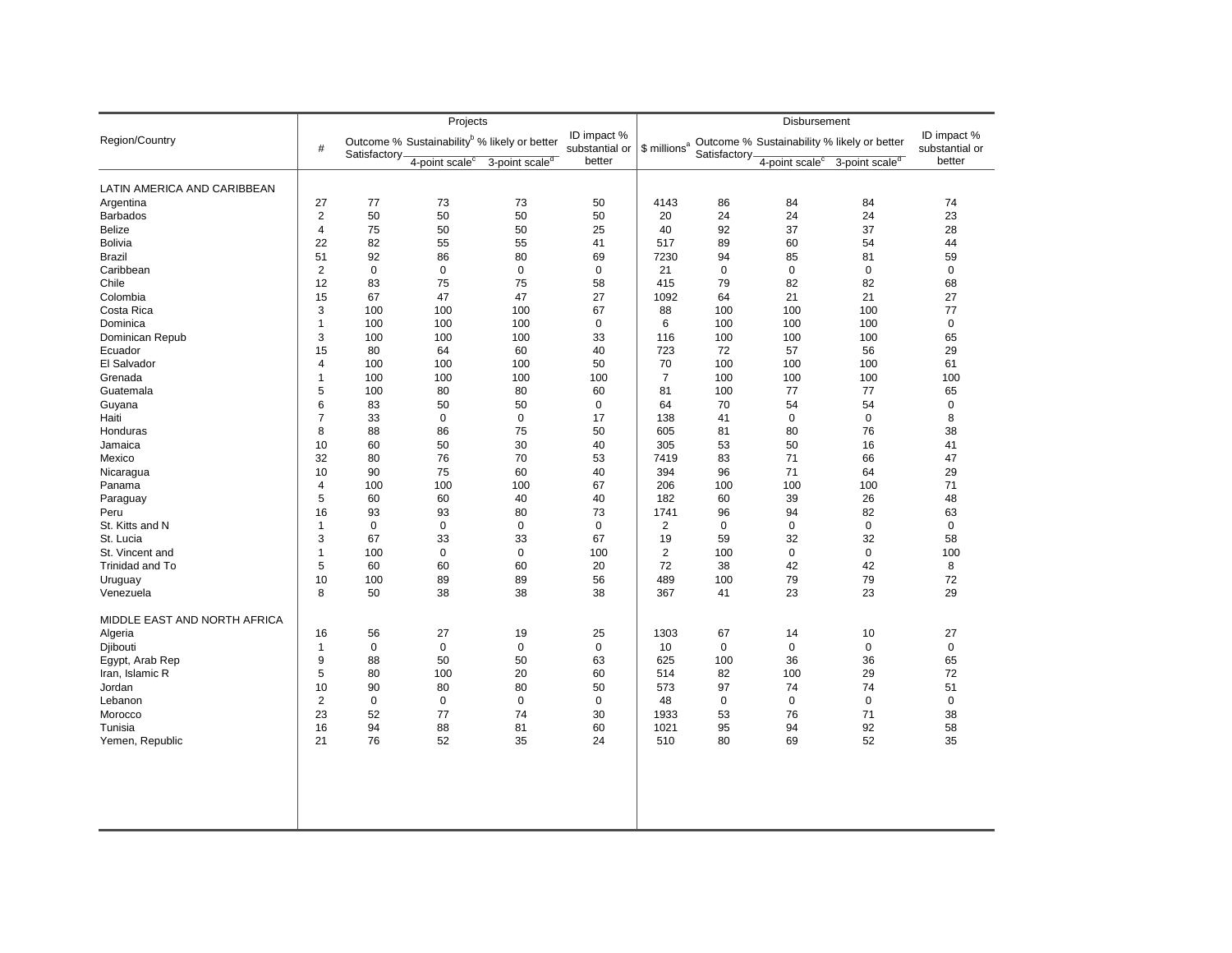|                   |    |               | Projects                                                 |                            |                                                          |      |               | Disbursement               |                                             |                               |
|-------------------|----|---------------|----------------------------------------------------------|----------------------------|----------------------------------------------------------|------|---------------|----------------------------|---------------------------------------------|-------------------------------|
| Region/Country    | #  |               | Outcome % Sustainability <sup>b</sup> % likely or better |                            | ID impact %<br>substantial or   \$ millions <sup>a</sup> |      |               |                            | Outcome % Sustainability % likely or better | ID impact %<br>substantial or |
|                   |    | Satisfactory- | $4$ -point scale $c$                                     | 3-point scale <sup>d</sup> | better                                                   |      | Satisfactory- | 4-point scale <sup>c</sup> | 3-point scale <sup>d</sup>                  | better                        |
| <b>SOUTH ASIA</b> |    |               |                                                          |                            |                                                          |      |               |                            |                                             |                               |
| Bangladesh        | 26 | 85            | 63                                                       | 56                         | 36                                                       | 2072 | 89            | 77                         | 65                                          | 36                            |
| <b>Bhutan</b>     |    | 100           | 100                                                      | 100                        |                                                          | Δ    | 100           | 100                        | 100                                         |                               |
| India             | 65 | 74            | 72                                                       | 67                         | 54                                                       | 9141 | 75            | 74                         | 72                                          | 47                            |
| Maldives          | ◠  | 100           | 50                                                       | 50                         | 50                                                       | 22   | 100           | 59                         | 59                                          | 58                            |
| Nepal             | 12 | 83            | 50                                                       | 50                         | 42                                                       | 362  | 85            | 53                         | 53                                          | 29                            |
| Pakistan          | 39 | 77            | 61                                                       | 51                         | 28                                                       | 3897 | 75            | 58                         | 55                                          | 20                            |
| Sri Lanka         | 18 | 72            | 56                                                       | 56                         | 28                                                       | 592  | 75            | 70                         | 70                                          | 23                            |

Notes: Exit FY denotes the year in which the project leaves the World Bank's active portfolio, normally at the end of disbursements. Percentages exclude projects not rated.

\* The data for FY02 exits represents a partial IBRD/IDA lending sample (132 out of 285) and reflects all OED project evaluations through November 12, 2002. The processing of the remainder of the FY02 exits is is ongoing, expected to be completed by end FY03.<br>a Disbursement amounts are expressed in FY96 US\$.

b In July 2000, the rating scale for the sustainability criterion was changed from a 3-point scale (Likely, Uncertain, Unlikely) to a 4-point scale (Highly likely, Likely, Unlikely, Highly unlikely).

Throuty 2000, the rating scale for the sustainability chicken was changed from a copent scale (encity, chicken, children, children, or results, and the several the section of the 4-point scale.<br><sup>8</sup> For projects that were e comparative purposes.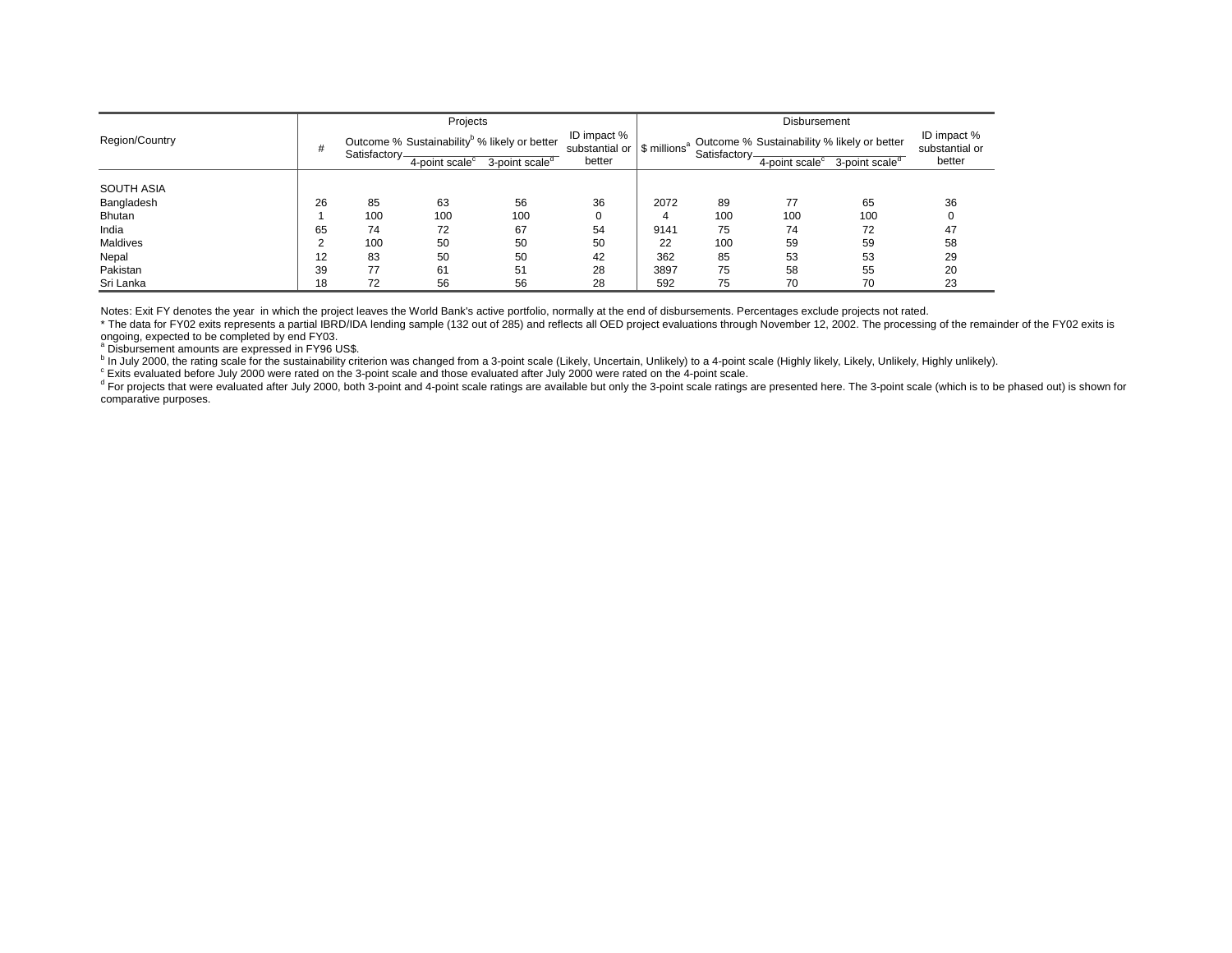#### **TABLE 14: OPERATIONS EVALUATED FOR ARDE 2002**

|                        |                                   |                                            |                   | Evaluation               |                                                                                         |  |             |                | Net            |                                          | Sustainability |              |                        |
|------------------------|-----------------------------------|--------------------------------------------|-------------------|--------------------------|-----------------------------------------------------------------------------------------|--|-------------|----------------|----------------|------------------------------------------|----------------|--------------|------------------------|
| Region/<br>Country     | Sector                            | <b>Project Description</b>                 | Loan<br>Credit    | Report                   | Date of Exit ERR <sup>b</sup> RERR <sup>c</sup> Cancel <sup>ld</sup><br>Approval FY (%) |  | $(\%)$      | \$mIn)         |                | Commit <sup>d</sup> Outcome <sup>e</sup> | (4-point       | (3-point     | ID Impact <sup>h</sup> |
|                        |                                   |                                            |                   | Types <sup>a</sup>       |                                                                                         |  |             |                | $($$ mil)      |                                          | $scale)^{9}$   | scale)       |                        |
| <b>AFRICA</b>          |                                   |                                            |                   |                          |                                                                                         |  |             |                |                |                                          |                |              |                        |
| Angola                 | Social Protection                 | Social Action                              | C2802             | ES                       | 12/21/95 2001                                                                           |  |             | $\Omega$       | 22             | <b>SAT</b>                               |                | <b>UNLIK</b> | <b>MOD</b>             |
| Benin                  | Education                         | <b>Education Development Project</b>       | C2613             | ES                       | 05/17/94 2002                                                                           |  |             | $\overline{4}$ | 13             | <b>SAT</b>                               | LIK            | <b>UNC</b>   | <b>MOD</b>             |
| Benin                  | Environment                       | Env. Management Proj                       | C2712             | ES                       | 05/02/95 2002                                                                           |  |             | 1              | 6              | <b>SAT</b>                               | <b>LIK</b>     | <b>LIK</b>   | <b>SUB</b>             |
|                        |                                   | <b>Transport Sector Investment Program</b> | C2924             | ES                       | 10/31/96 2002                                                                           |  |             | 8              | 29             | <b>SAT</b>                               | LIK            | <b>LIK</b>   | <b>SUB</b>             |
| Benin                  | Transport                         | Health/Nutrition                           | C2595             | ES                       | 03/31/94 2002                                                                           |  |             | $\Omega$       | 29             | <b>MSAT</b>                              | <b>LIK</b>     | <b>UNC</b>   | <b>SUB</b>             |
| Burkina Faso           | Health, Nutrition and Population  |                                            |                   |                          |                                                                                         |  |             | $\mathbf 0$    |                |                                          |                |              |                        |
| <b>Burkina Faso</b>    | Environment                       | <b>Environmental Mgmt</b>                  | C2229             | <b>PAR</b>               | 04/25/91 1999                                                                           |  |             |                | 16             | <b>MSAT</b>                              |                |              | <b>MOD</b>             |
| <b>Burkina Faso</b>    | Health, Nutrition and Population  | Population/Aids Control                    | C2619             | ES                       | 05/31/94 2002                                                                           |  |             | $\mathbf{1}$   | 24             | <b>MUNSAT</b>                            | LIK            | <b>UNC</b>   | <b>MOD</b>             |
| Burundi                | Water Supply and Sanitation       | <b>Water Supply Sector</b>                 | C2288             | ES                       | 07/16/91 2001                                                                           |  |             | 28             | 8              | <b>MSAT</b>                              | LIK            | LIK          | <b>MOD</b>             |
| Cameroon               | Health, Nutrition and Population  | Health, Fertility And Nutrition Project    | C2684             | ES                       | 03/07/95 2001                                                                           |  |             | 24             | 16             | HUNSAT HIUNLIK                           |                | <b>UNLIK</b> | <b>NEG</b>             |
| Cape Verde             | <b>Private Sector Development</b> | <b>Private/Financial SE</b>                | C2864             | ES                       | 05/21/96 2001 37                                                                        |  | $\Omega$    | $\mathbf 0$    | 11             | <b>SAT</b>                               | LIK            | <b>LIK</b>   | <b>SUB</b>             |
| Chad                   | Health, Nutrition and Population  | Health & Safe Motherhood                   | C2626             | ES                       | 06/14/94 2001                                                                           |  |             | $\mathbf 0$    | 30             | <b>SAT</b>                               | LIK            | <b>LIK</b>   | <b>SUB</b>             |
| Chad                   | Education                         | <b>Basic Education V</b>                   | C2501             | ES                       | 05/25/93 2001                                                                           |  |             | 1              | 18             | <b>MUNSAT</b>                            | <b>UNLIK</b>   | <b>UNC</b>   | <b>NEG</b>             |
| Chad                   | Health, Nutrition and Population  | Population & Aids Control                  | C2692             | ES                       | 03/23/95 2002                                                                           |  |             | $\mathbf 0$    | 19             | <b>MSAT</b>                              | <b>LIK</b>     | <b>LIK</b>   | <b>MOD</b>             |
| Congo, Republic        | <b>Private Sector Development</b> | Privatization & Cb                         | C2775             | <b>PAR</b>               | 09/05/95 1999                                                                           |  |             | 5              | 3              | <b>MUNSAT</b>                            |                | <b>UNC</b>   | <b>MOD</b>             |
| Congo, Republic        | <b>Public Sector Governance</b>   | P.E.Reform-Ta                              | L2868             | <b>PAR</b>               | 07/21/87 1997                                                                           |  |             | 1              | 14             | <b>MUNSAT</b>                            |                | <b>UNC</b>   | <b>MOD</b>             |
| Cote d'Ivoire          | Economic Policy                   | Econ Mgmt TA                               | C2503             | ES                       | 05/25/93 2001                                                                           |  |             | 1              | 17             | MUNSAT UNLIK                             |                | <b>UNLIK</b> | <b>MOD</b>             |
| Cote d'Ivoire          | <b>Rural Sector</b>               | <b>Rural Savings</b>                       | C2597             | ES                       | 04/05/94 2001                                                                           |  |             | 1              | $\overline{1}$ | MUNSAT UNLIK                             |                | <b>UNC</b>   | <b>MOD</b>             |
| Cote d'Ivoire          | Transport                         | Railways Rehab                             | C2786             | ES                       | 11/28/95 2001 23                                                                        |  | 22          | $\mathbf{1}$   | 17             | <b>SAT</b>                               | <b>LIK</b>     | <b>LIK</b>   | <b>SUB</b>             |
| Cote d'Ivoire          | <b>Urban Development</b>          | Urban Land Mgmt                            | <b>CN036</b>      | ES                       | 11/05/97 2002                                                                           |  |             | 8              | 2              | <b>UNSAT</b>                             | <b>UNLIK</b>   | <b>UNLIK</b> | <b>MOD</b>             |
| <b>Equatorial Guin</b> | <b>Energy and Mining</b>          | Ta Petroleum II                            | C2408             | PAR                      | 07/02/92 1997                                                                           |  |             | $\mathbf 0$    | 3              | <b>MSAT</b>                              | <b>LIK</b>     | <b>LIK</b>   | <b>MOD</b>             |
| Eritrea                | Social Protection                 | <b>Community Development Fund</b>          | C2823             | <b>PAR</b>               | 02/29/96 2002                                                                           |  |             | $\mathbf 0$    | 16             | <b>SAT</b>                               |                | <b>UNC</b>   | <b>MOD</b>             |
| Ethiopia               | <b>Rural Sector</b>               | Padep I                                    | C1956             | <b>PAR</b>               | 10/18/88 1997                                                                           |  |             | $\overline{7}$ | 82             | <b>SAT</b>                               | LIK            | <b>LIK</b>   | <b>SUB</b>             |
| Ghana                  | Social Protection                 | Vocational Skills & Informal Sector Proj   | C <sub>2695</sub> | ES                       | 03/28/95 2001                                                                           |  |             | 1              | 8              | <b>UNSAT</b>                             | <b>UNLIK</b>   | <b>UNLIK</b> | <b>NEG</b>             |
| Ghana                  | Transport                         | Gh High Sector Invest Prog                 | C2858             | ES                       | 05/14/96 2002 58                                                                        |  | 79          | $\mathbf 0$    | 90             | <b>MSAT</b>                              | <b>LIK</b>     | <b>LIK</b>   | <b>SUB</b>             |
| Ghana                  | <b>Energy and Mining</b>          | Mining Sec.Dev & Env                       | C2743             | ES                       | 06/13/95 2002                                                                           |  |             | $\mathbf 0$    | 10             | <b>MSAT</b>                              |                | <b>UNC</b>   | <b>MOD</b>             |
| Guinea                 | <b>Energy and Mining</b>          | Min Sect Inv Promot                        | C2874             | ES                       | 06/04/96 2001 55                                                                        |  | 57          | $\mathbf 0$    | 11             | <b>SAT</b>                               | LIK            | <b>LIK</b>   | <b>SUB</b>             |
| Guinea                 | Education                         | <b>Higher Education Management</b>         | C2787             | ES                       | 11/28/95 2002                                                                           |  |             | $\mathbf 0$    | 6              | <b>SAT</b>                               | LIK            | <b>UNC</b>   | <b>SUB</b>             |
| Kenya                  | Health, Nutrition and Population  | Sexually Transmitted Infections Project    | C2686             | ES                       | 03/14/95 2001                                                                           |  |             | 1              | 37             | <b>MSAT</b>                              | LIK            | <b>UNC</b>   | <b>MOD</b>             |
| Kenya                  | <b>Urban Development</b>          | El Nino Emergency Project                  | C3120             | ES                       | 07/16/98 2002                                                                           |  |             | 3              | 36             | <b>SAT</b>                               | LIK            | <b>LIK</b>   | <b>MOD</b>             |
| Kenya                  | <b>Energy and Mining</b>          | <b>KE Emergency Energy Credit</b>          | C3425             | ES                       | 10/26/00 2002                                                                           |  |             | 17             | 54             | <b>SAT</b>                               | <b>UNLIK</b>   | <b>UNLIK</b> | <b>NEG</b>             |
| Malawi                 | <b>Urban Development</b>          | Local Govt.                                | C2379             | ES                       | 06/04/92 2001 16                                                                        |  | $\mathbf 0$ | 5              | 20             | <b>MUNSAT</b>                            | <b>UNLIK</b>   | <b>UNLIK</b> | <b>MOD</b>             |
| Malawi                 | <b>Public Sector Governance</b>   | Instit.Dev.II                              | C2624             | ES                       | 06/09/94 2001                                                                           |  |             | $\overline{2}$ | 20             | <b>MUNSAT</b>                            | <b>LIK</b>     | <b>LIK</b>   | <b>MOD</b>             |
| Malawi                 | <b>Rural Sector</b>               | Fisheries Dev.                             | C2225             | PAR                      | 04/02/91 2000 20                                                                        |  |             | $\mathbf 0$    | 9              | <b>UNSAT</b>                             | <b>UNLIK</b>   | <b>UNLIK</b> | <b>MOD</b>             |
| Malawi                 | Social Protection                 | Social Action Fund                         | C2856             | ES                       | 05/09/96 2002                                                                           |  |             | $\Omega$       | 52             | <b>SAT</b>                               | <b>LIK</b>     | <b>UNC</b>   | <b>MOD</b>             |
| Mali                   | <b>Economic Policy</b>            | Economic Mgmt                              | C2894             | ES                       | 06/27/96 2001                                                                           |  |             | $\mathbf 0$    | 82             | <b>MUNSAT</b>                            | <b>LIK</b>     | LIK          | <b>MOD</b>             |
| Mali                   | <b>Rural Sector</b>               | Ag. Research                               | C2557             | ES                       | 12/16/93 2002                                                                           |  |             | $\mathbf 0$    | 20             | <b>MSAT</b>                              | <b>LIK</b>     | <b>UNC</b>   | <b>MOD</b>             |
| Mauritania             | Urban Development                 | Urban Infrastructure & Pilot Dec.          | C2835             | ES                       | 03/26/96 2002                                                                           |  |             | $\mathbf{1}$   | 12             | <b>SAT</b>                               | LIK            | LIK          | <b>SUB</b>             |
| <b>Mauritius</b>       | Transport                         | Port Development & Environment             | L3908             | ES                       | 06/20/95 2002 19                                                                        |  | 18          | 9              | 21             | <b>HSAT</b>                              | <b>HILIK</b>   | LIK          | <b>SUB</b>             |
| Mozambique             | <b>Public Sector Governance</b>   | Economic & Finance M                       | C2066             | <b>PAR</b>               | 10/17/89 1998                                                                           |  |             | $\mathbf{1}$   | 23             | <b>SAT</b>                               | <b>LIK</b>     | LIK          | <b>SUB</b>             |
| Mozambique             | <b>Economic Policy</b>            | <b>EMRO</b>                                | CH002             | <b>PAR</b>               | 12/10/98 2000                                                                           |  |             | $\mathbf 0$    | 149            | <b>MSAT</b>                              | LIK            | LIK          | <b>SUB</b>             |
| Mozambique             | <b>Financial Sector</b>           | <b>SERC</b>                                | C2628             | <b>PAR</b>               | 06/16/94 1997                                                                           |  |             | $\mathbf 0$    | 208            | <b>MSAT</b>                              | <b>LIK</b>     | LIK          | <b>SUB</b>             |
|                        |                                   |                                            |                   |                          |                                                                                         |  |             | $\overline{4}$ |                |                                          |                | <b>LIK</b>   | <b>SUB</b>             |
| Mozambique             | <b>Public Sector Governance</b>   | <b>Industrial Enterprise</b>               | C2081             | <b>PAR</b><br><b>PAR</b> | 12/21/89 2000                                                                           |  |             | 8              | 51<br>54       | <b>SAT</b><br><b>UNSAT</b>               | LIK            | <b>UNLIK</b> | <b>NEG</b>             |
| Mozambique             | Urban Development                 | Urban Rehab                                | C1949             |                          | 08/02/88 1997                                                                           |  |             |                |                |                                          | <b>UNLIK</b>   | <b>UNC</b>   |                        |
| Mozambique             | Urban Development                 | <b>Local Government EN</b>                 | C2530             | <b>PAR</b>               | 06/29/93 1999                                                                           |  |             | 9<br>$\Delta$  | 14<br>32       | MUNSAT                                   | <b>UNLIK</b>   |              | <b>MOD</b>             |
| Mozambique             | Energy and Mining                 | Small And Medium-SCA                       | C2082             | <b>PAR</b>               | 12/21/89 1998                                                                           |  |             |                |                | HUNSAT UNLIK                             |                | <b>UNLIK</b> | <b>NEG</b>             |
|                        |                                   |                                            |                   |                          |                                                                                         |  |             |                |                |                                          |                |              |                        |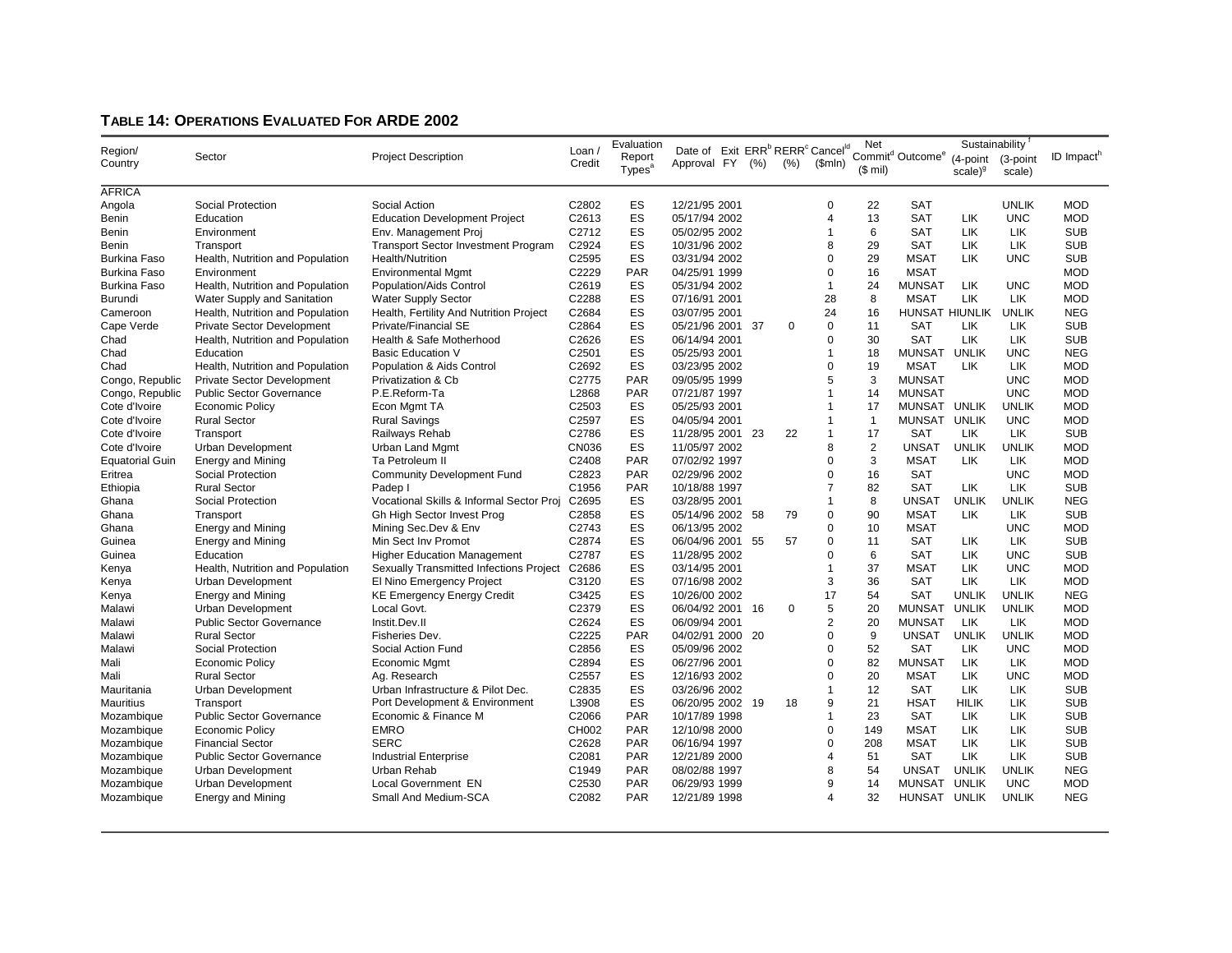|                              |                                                  |                                               |                   | Evaluation              |                                                                      |     |             |                    | Net            |                                          |               | Sustainability |                        |
|------------------------------|--------------------------------------------------|-----------------------------------------------|-------------------|-------------------------|----------------------------------------------------------------------|-----|-------------|--------------------|----------------|------------------------------------------|---------------|----------------|------------------------|
| Region/                      | Sector                                           | <b>Project Description</b>                    | Loan/             | Report                  | Date of Exit ERR <sup>b</sup> RERR <sup>c</sup> Cancel <sup>ld</sup> |     |             |                    |                | Commit <sup>d</sup> Outcome <sup>e</sup> | (4-point      | (3-point       | ID Impact <sup>h</sup> |
| Country                      |                                                  |                                               | Credit            | Types <sup>a</sup>      | Approval FY (%)                                                      |     | (%)         | (Smln)             | $($$ mil)      |                                          | $scale)^{9}$  | scale)         |                        |
|                              |                                                  |                                               |                   |                         |                                                                      |     |             |                    |                |                                          |               |                |                        |
| Mozambique                   | Education                                        | Capacity Building Human Dev. Project          | C2436             | ES                      | 11/19/92 2002                                                        |     |             | 3                  | 44             | <b>SAT</b>                               | LIK           | LIK            | <b>SUB</b>             |
| Mozambique                   | <b>Financial Sector</b>                          | <b>Finance Sector Capacity</b>                | C2607             | <b>PAR</b>              | 04/14/94 2001                                                        |     |             | $\mathbf{1}$       | 9              | <b>SAT</b>                               | LIK           | LIK            | <b>SUB</b>             |
| Mozambique                   | <b>Economic Policy</b>                           | Erc III                                       | CN010             | <b>PAR</b>              | 02/04/97 1998                                                        |     |             | $\mathbf 0$        | 94             | <b>MSAT</b>                              | LIK           | LIK            | <b>SUB</b>             |
| Niger                        | <b>Rural Sector</b>                              | <b>Small Rural Operation</b>                  | C1890             | <b>PAR</b>              | 03/29/88 1998 22                                                     |     | 19          | $\mathbf 0$        | 10             | <b>SAT</b>                               | LIK           | LIK            | <b>SUB</b>             |
| Niger                        | <b>Rural Sector</b>                              | Agric. Research                               | C2122             | <b>PAR</b>              | 04/10/90 1999                                                        |     |             | $\mathbf 0$        | 21             | <b>UNSAT</b>                             | <b>UNLIK</b>  | <b>UNLIK</b>   | <b>MOD</b>             |
| Niger                        | Education                                        | Education III - SECA                          | C2618             | ES                      | 05/31/94 2002                                                        |     |             | $\Omega$           | 41             | <b>MSAT</b>                              | LIK           | <b>UNC</b>     | <b>MOD</b>             |
| Niger                        | <b>Rural Sector</b>                              | <b>Pilot Private Irrigation</b>               | C2707             | ES                      | 04/18/95 2002                                                        |     |             | $\Omega$           | 6              | <b>SAT</b>                               | LIK           | LIK            | <b>SUB</b>             |
| Niger                        | <b>Rural Sector</b>                              | Ag. Services                                  | C2355             | <b>PAR</b>              | 04/21/92 1998                                                        |     |             | $\mathbf 0$        | 18             | <b>MSAT</b>                              | <b>UNLIK</b>  | <b>UNLIK</b>   | <b>MOD</b>             |
| Niger                        | <b>Public Sector Governance</b>                  | <b>Public Finance Recovery Credit</b>         | C3418             | ES                      | 09/14/00 2001                                                        |     |             | $\mathbf 0$        | 46             | <b>SAT</b>                               | <b>LIK</b>    | <b>UNC</b>     | <b>MOD</b>             |
| Nigeria                      | Water Supply and Sanitation                      | <b>Water Rehab</b>                            | L3322             | ES                      | 05/21/91 2001 22                                                     |     | $\Omega$    | $\overline{4}$     | 252            | <b>MUNSAT</b>                            | <b>UNLIK</b>  | <b>UNLIK</b>   | <b>MOD</b>             |
| Rwanda                       | Economic Policy                                  | Econ. Rec. Credit                             | C3182             | ES                      | 03/30/99 2001                                                        |     |             | $\Omega$           | 85             | <b>SAT</b>                               |               | <b>UNC</b>     | <b>SUB</b>             |
|                              | Sao Tome and Pr Health, Nutrition and Population | <b>Health &amp; Education</b>                 | C2343             | ES                      | 03/19/92 2001                                                        |     |             | $\mathbf 0$        | 11             | <b>MUNSAT</b>                            | <b>LIK</b>    | <b>UNC</b>     | <b>MOD</b>             |
| Senegal                      | Education                                        | Human Res Dev't II                            | C2473             | <b>PAR</b>              | 03/18/93 2000                                                        |     |             | 3                  | 38             | <b>MSAT</b>                              |               | <b>UNC</b>     | <b>MOD</b>             |
| Senegal                      | Private Sector Development                       | PrivateSector.CapacityBuilding                | C2759             | ES                      | 06/29/95 2002                                                        |     |             | $\mathbf 0$        | 11             | <b>MSAT</b>                              | LIK           | <b>UNC</b>     | <b>MOD</b>             |
| Senegal                      | Transport                                        | Urban Transport Reform Ta Project             | <b>CN024</b>      | ES                      | 06/13/97 2001                                                        |     |             | 1                  | 6              | <b>MSAT</b>                              | LIK           | <b>UNC</b>     | <b>SUB</b>             |
| Seychelles                   | Transport                                        | Env/Transport                                 | L3551             | <b>PAR</b>              | 12/22/92 2000                                                        |     |             | $\mathbf 0$        | 4              | <b>MUNSAT</b>                            | <b>LIK</b>    | <b>UNC</b>     | <b>MOD</b>             |
| Sierra Leone                 | Transport                                        | Roads Rehab & Maintenance                     | C2451             | ES                      | 12/22/92 2001 30                                                     |     | 43          | 3                  | 43             | <b>MSAT</b>                              | <b>UNLIK</b>  | <b>UNLIK</b>   | <b>SUB</b>             |
| Sierra Leone                 | <b>Public Sector Governance</b>                  | <b>Public Sector Management</b>               | C2435             | ES                      | 11/19/92 2002                                                        |     |             | $\Omega$           | 10             | <b>UNSAT</b>                             | <b>UNLIK</b>  | <b>UNLIK</b>   | <b>MOD</b>             |
| Sierra Leone                 | Urban Development                                | Freetown Infrastructure Rehabilitation        | C2511             | ES                      | 06/10/93 2001                                                        |     |             | 1                  | 25             | <b>SAT</b>                               | LIK           | LIK            | <b>MOD</b>             |
| Sierra Leone                 | <b>Public Sector Governance</b>                  | SI:Eerc(Donotuse)                             | C3321             | ES                      | 02/17/00 2001                                                        |     |             | $\mathbf 0$        | 39             | SAT                                      | <b>UNLIK</b>  | <b>UNLIK</b>   | <b>MOD</b>             |
| Tanzania                     | <b>Energy and Mining</b>                         | Petroleum Sector Rehabilitation Project C2202 |                   | ES                      | 01/15/91 2001 27                                                     |     | 0           | $\mathbf{1}$       | 45             | <b>MSAT</b>                              | <b>LIK</b>    | LIK            | <b>MOD</b>             |
| Tanzania                     | <b>Private Sector Development</b>                | Private Pub. Sect. Mgt                        | C2507             | ES                      | 06/10/93 2001                                                        |     |             | $\mathbf{1}$       | 35             | <b>SAT</b>                               | LIK           | LIK            | <b>SUB</b>             |
| Tanzania                     | <b>Rural Sector</b>                              | <b>ASMP</b>                                   | C2537             | ES                      | 07/20/93 2001                                                        |     |             | $\overline{4}$     | 20             | <b>SAT</b>                               | LIK           | LIK            | <b>SUB</b>             |
| Tanzania                     | <b>Energy and Mining</b>                         | Mineral Sector Dev.                           | C2648             | ES                      | 07/28/94 2002                                                        |     |             | $\mathbf{1}$       | 11             | <b>SAT</b>                               | LIK           | LIK            | <b>SUB</b>             |
| Togo                         | Education                                        | <b>Education Rehabilitation Project</b>       | C2752             | ES                      | 06/28/95 2001                                                        |     |             | 11                 | 20             | <b>UNSAT</b>                             | <b>UNLIK</b>  | <b>UNLIK</b>   | <b>NEG</b>             |
| Uganda                       | Education                                        | <b>Primary Education &amp; Teac</b>           | C2493             | ES                      | 05/13/93 2001                                                        |     |             | $\mathbf{1}$       | 52             | <b>MSAT</b>                              | <b>LIK</b>    | LIK            | <b>MOD</b>             |
| Uganda                       | Education                                        | <b>Education Sector Adjustment Credit</b>     | C3049             | ES                      | 03/24/98 2001 18                                                     |     |             | $\pmb{0}$          | 152            | <b>SAT</b>                               | LIK           | <b>UNC</b>     | <b>SUB</b>             |
| Uganda                       | <b>Public Sector Governance</b>                  | Inst. Capacity Bldg                           | C2736             | ES                      | 06/01/95 2002                                                        |     |             | $\mathbf 0$        | 33             | <b>SAT</b>                               | <b>HILIK</b>  | LIK            | <b>SUB</b>             |
| Uganda                       | <b>Rural Sector</b>                              | <b>Cotton Subsector Development Project</b>   | C <sub>2609</sub> | ES                      | 05/10/94 2002 24                                                     |     | $\Omega$    | $\mathbf 0$        | 14             | <b>SAT</b>                               | <b>LIK</b>    | LIK            | <b>SUB</b>             |
| Uganda                       | Environment                                      | <b>EMCBP</b>                                  | C2777             | ES                      | 09/14/95 2001                                                        |     |             | $\mathbf{1}$       | 9              | <b>SAT</b>                               | LIK           | LIK            | <b>SUB</b>             |
| Zambia                       | <b>Rural Sector</b>                              | Agricultural Sector Investment Program C2698  |                   | ES                      | 03/30/95 2002                                                        |     |             | $\overline{2}$     | 54             | UNSAT                                    | <b>UNLIK</b>  | <b>UNLIK</b>   | <b>MOD</b>             |
| Zambia                       | Water Supply and Sanitation                      | Urban Restructuring & Water                   | C2725             | ES                      | 05/16/95 2002                                                        |     |             | $\overline{2}$     | 27             | <b>MSAT</b>                              | <b>UNLIK</b>  | <b>UNLIK</b>   | <b>MOD</b>             |
| Zimbabwe                     | <b>Urban Development</b>                         | Urban II                                      | L3079             | <b>PAR</b>              | 06/01/89 2000                                                        | -20 | 24          | 3                  | 77             | <b>SAT</b>                               | <b>LIK</b>    | LIK            | <b>MOD</b>             |
| Zimbabwe                     | <b>Rural Sector</b>                              | Agri. Service & Mgmt                          | C3080             | ES                      | 05/29/98 2002 15                                                     |     | $\mathbf 0$ | 6                  | $\overline{2}$ |                                          | UNSAT HIUNLIK | <b>UNLIK</b>   | <b>NEG</b>             |
| Zimbabwe                     | Health, Nutrition and Population                 | Sti                                           | C2516             | <b>PAR</b>              | 06/17/93 2001                                                        |     |             | $\mathbf{1}$       | 63             | <b>MSAT</b>                              | <b>UNLIK</b>  | <b>UNLIK</b>   | <b>MOD</b>             |
| Zimbabwe                     | <b>Urban Development</b>                         | Pilot Rdc                                     | CN019             | <b>PAR</b>              | 05/29/97 2000                                                        |     |             | $\mathbf 0$        | $\overline{4}$ | <b>MUNSAT</b>                            | <b>UNLIK</b>  | <b>UNLIK</b>   | <b>MOD</b>             |
| <b>EAST ASIA AND PACIFIC</b> |                                                  |                                               |                   |                         |                                                                      |     |             |                    |                |                                          |               |                |                        |
| Cambodia                     | <b>Economic Policy</b>                           | Kh - Technical Assistance Project             | C2664             | ES                      | 12/06/94 2002                                                        |     |             | $\pmb{0}$          | 16             | <b>UNSAT</b>                             | <b>UNLIK</b>  | <b>UNLIK</b>   | <b>MOD</b>             |
| China                        | <b>Rural Sector</b>                              | Nat'l Afforestation                           | C2145             | <b>PAR</b>              | 05/29/90 1997 23                                                     |     | 24          | $\mathbf 0$        | 328            | <b>HSAT</b>                              |               | <b>UNC</b>     | <b>SUB</b>             |
| China                        | Transport                                        | <b>Inland Waterways</b>                       | L3910             | ES                      | 06/20/95 2001                                                        | 22  | 22          | 24                 | 186            | <b>SAT</b>                               | LIK           | LIK.           | <b>SUB</b>             |
| China                        | Health, Nutrition and Population                 | Cn-Rural Health Manpower (Hlth4)              | C2539             | <b>PAR</b>              | 08/03/93 2001                                                        |     |             | $\mathbf 0$        | 111            | <b>MSAT</b>                              |               | <b>UNC</b>     | <b>MOD</b>             |
| China                        | Transport                                        | Hebei/Henan National                          | L3748             | PAR                     | 06/07/94 2000 24                                                     |     | 15          | 22                 | 358            | <b>SAT</b>                               | LIK           | LIK            | <b>SUB</b>             |
| China                        | <b>Energy and Mining</b>                         | Ertan II Hydroelectric Project                | L3933             | ES                      | 08/22/95 2002 16                                                     |     | 13          | $\mathbf 0$        | 394            | <b>MSAT</b>                              | LIK           | LIK            | <b>SUB</b>             |
|                              |                                                  |                                               |                   | ES                      |                                                                      |     |             | $\overline{2}$     | 194            | <b>SAT</b>                               |               | LIK            | <b>MOD</b>             |
| China<br>China               | <b>Rural Sector</b><br><b>Rural Sector</b>       | <b>Forest Resource Development</b>            | C2623<br>C2159    | PAR                     | 06/07/94 2002<br>06/14/90 1998                                       |     | 40          | $\Omega$           | 165            | <b>SAT</b>                               | LIK<br>LIK    | <b>UNC</b>     | <b>MOD</b>             |
|                              |                                                  | Hebei Agric. Development                      |                   |                         |                                                                      | -32 |             |                    |                |                                          |               |                |                        |
| China                        | <b>Rural Sector</b>                              | Agric. Support Service                        | C2462             | ES                      | 02/23/93 2001                                                        | 48  | 49          | $\overline{2}$     | 118            | SAT                                      | LIK           | LIK            | <b>SUB</b>             |
| China                        | <b>Rural Sector</b>                              | Henan Agric. Development.                     | C2242             | <b>PAR</b><br><b>ES</b> | 05/14/91 1999                                                        | 36  | 40          | $\mathbf 0$<br>128 | 117            | <b>SAT</b>                               | LIK           | <b>LIK</b>     | <b>SUB</b>             |
| China                        | <b>Rural Sector</b>                              | <b>Animal Feed</b>                            | L4001             |                         | 04/16/96 2002                                                        |     |             |                    | 22             | <b>SAT</b>                               | LIK           | <b>LIK</b>     | <b>SUB</b>             |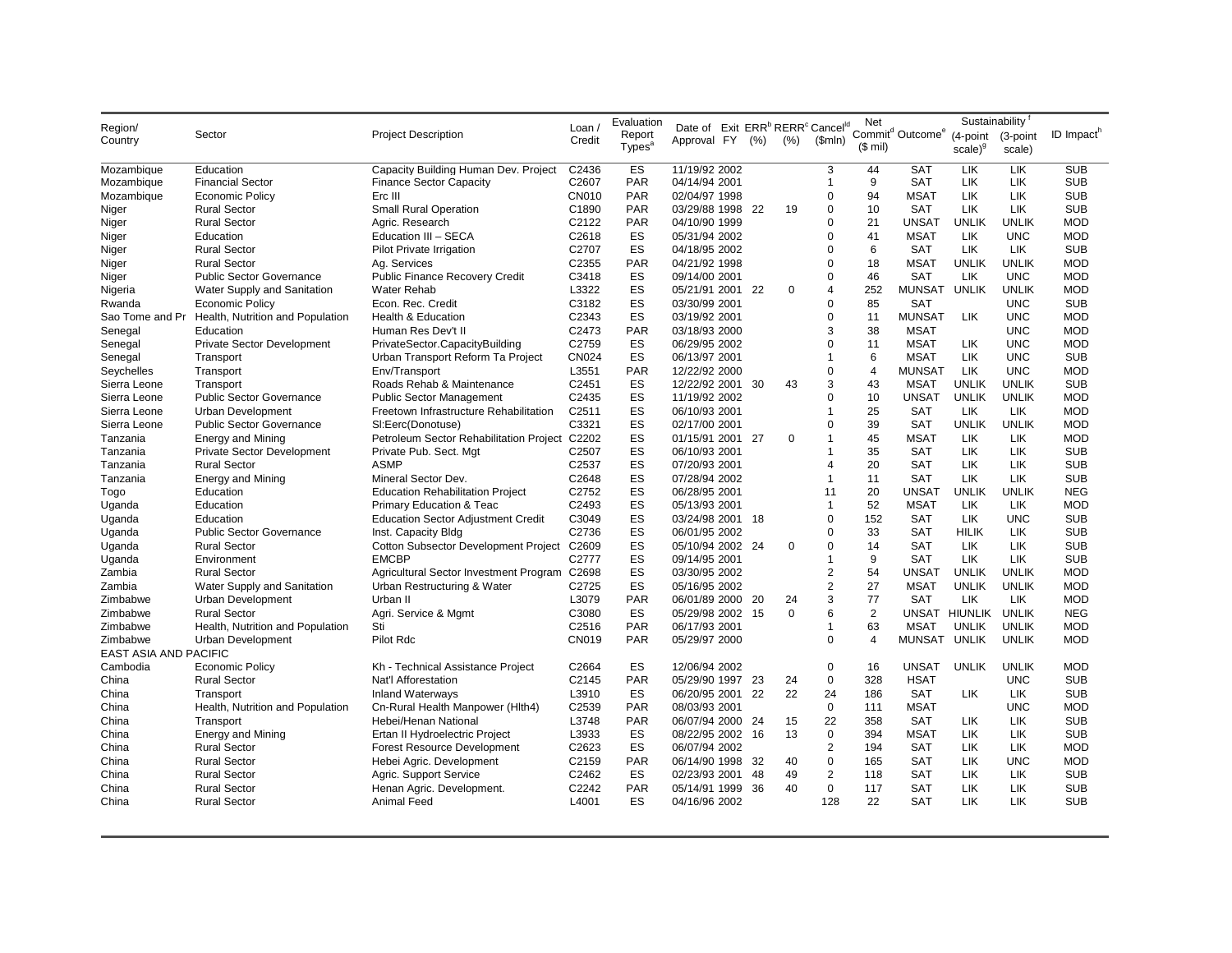|                              |                                                       |                                             |        | Evaluation         |                                                                      |      |                |                | Net            |                                                   | Sustainability      |              |                        |
|------------------------------|-------------------------------------------------------|---------------------------------------------|--------|--------------------|----------------------------------------------------------------------|------|----------------|----------------|----------------|---------------------------------------------------|---------------------|--------------|------------------------|
| Region/                      | Sector                                                | <b>Project Description</b>                  | Loan   | Report             | Date of Exit ERR <sup>b</sup> RERR <sup>c</sup> Cancel <sup>ld</sup> |      |                |                |                | Commit <sup>d</sup> Outcome <sup>e</sup> (4-point |                     | (3-point     | ID Impact <sup>h</sup> |
| Country                      |                                                       |                                             | Credit | Types <sup>®</sup> | Approval FY (%)                                                      |      | (%)            | \$mIn)         | $($$ mil)      |                                                   | scale) <sup>g</sup> | scale)       |                        |
|                              |                                                       |                                             |        |                    |                                                                      |      |                |                |                |                                                   |                     |              |                        |
| China                        | Transport                                             | Shanghai-Zhejiang Highway                   | L3929  | ES                 | 08/01/95 2002 33                                                     |      | 22             | 53             | 189            | <b>SAT</b>                                        | LIK                 | LIK          | <b>SUB</b>             |
| China                        | Transport                                             | Railway VI                                  | L3581  | ES                 | 03/25/93 2001 23                                                     |      | $\mathbf 0$    | 13             | 407            | <b>SAT</b>                                        | LIK                 | LIK          | <b>SUB</b>             |
| China                        | Environment                                           | CN-S.Jiangsu Environnant Protection         | L3582  | ES                 | 03/25/93 2001                                                        |      |                | 9              | 241            | <b>MUNSAT</b>                                     | LIK                 | LIK          | <b>MOD</b>             |
| China                        | Transport                                             | Henan Prov. Transport                       | L3531  | PAR                | 11/17/92 2000 28                                                     |      | 30             | 8              | 112            | <b>SAT</b>                                        | LIK                 | LIK          | <b>SUB</b>             |
| China                        | Environment                                           | Taihu Basin Flood Control Project           | C2463  | ES                 | 02/23/93 2002 27                                                     |      | 28             | $\pmb{0}$      | 204            | <b>SAT</b>                                        | <b>HILIK</b>        | LIK          | <b>SUB</b>             |
| China                        | Education                                             | CN-Basic Educ In Poor & Minority Area C2651 |        | <b>PAR</b>         | 09/06/94 2001                                                        |      |                | $\mathbf{1}$   | 97             | SAT                                               | LIK                 | LIK          | <b>MOD</b>             |
| China                        | Education                                             | Cn-Basic Ed. Poor III                       | C2831  | <b>PAR</b>         | 03/21/96 2002                                                        |      |                | $\mathbf 0$    | 92             | <b>SAT</b>                                        | <b>LIK</b>          | LIK          | <b>SUB</b>             |
| Indonesia                    | Energy and Mining                                     | Sumatera And Kalimantan Power               | L3761  | ES                 |                                                                      | 2001 |                |                | 187            |                                                   |                     |              |                        |
| Indonesia                    | Health, Nutrition and Population                      | ID-Third Community Health And               | L3550  | ES                 | 12/22/92 2001                                                        |      |                | 21             | 72             | <b>SAT</b>                                        | LIK                 | LIK          | <b>SUB</b>             |
| Indonesia                    | Health, Nutrition and Population                      | ID-Fourth Health Project                    | L3905  | ES                 | 06/15/95 2001                                                        |      |                | 39             | 49             | <b>MSAT</b>                                       | <b>HILIK</b>        | LIK          | <b>MOD</b>             |
| Indonesia                    | <b>Private Sector Development</b>                     | ID-Industrial Technology Dev                | L3972  | ES                 | 12/21/95 2002                                                        |      |                | 14             | 33             | <b>MSAT</b>                                       | <b>LIK</b>          | LIK          | <b>MOD</b>             |
| Indonesia                    | Environment                                           | <b>Land Administration</b>                  | L3792  | ES                 | 09/15/94 2002                                                        |      |                | 34             | 46             | <b>SAT</b>                                        | <b>LIK</b>          | LIK          | <b>MOD</b>             |
| Indonesia                    | Education                                             | <b>ID-PHRD II</b>                           | L3825  | ES                 | 12/15/94 2002                                                        |      |                | 21             | 48             | <b>MSAT</b>                                       | LIK                 | LIK          | <b>SUB</b>             |
| Indonesia                    | Education                                             | ID-Univ Research For Grad Educ              | L3754  | ES                 | 06/14/94 2001                                                        |      |                | 21             | 38             | <b>SAT</b>                                        | <b>UNLIK</b>        | <b>UNC</b>   | <b>SUB</b>             |
| Indonesia                    | <b>Energy and Mining</b>                              | Solar Home Systems                          | L4132  | ES                 | 01/28/97 2001                                                        |      |                | 20             | $\mathbf 0$    | <b>UNSAT</b>                                      |                     | <b>LIK</b>   | <b>SUB</b>             |
| Indonesia                    | Urban Development                                     | Ind-East Java Udp II                        | L4017  | ES                 | 05/16/96 2002                                                        |      |                | 61             | 77             | <b>MSAT</b>                                       | <b>UNLIK</b>        | <b>UNLIK</b> | <b>MOD</b>             |
| Indonesia                    | Health, Nutrition and Population                      | Id-Hr Capacity Building                     | L4030  | ES                 | 06/04/96 2001                                                        |      |                | 18             | $\overline{2}$ | <b>UNSAT</b>                                      | <b>UNLIK</b>        | <b>UNLIK</b> | <b>NEG</b>             |
| Indonesia                    | <b>Financial Sector</b>                               | Banking Reform Asst.                        | L4255  | ES                 | 12/04/97 2001                                                        |      |                | 9              | 11             | <b>UNSAT</b>                                      | <b>UNLIK</b>        | <b>UNLIK</b> | <b>MOD</b>             |
| Indonesia                    | Social Protection                                     | Social Safety Net Adjustment                | L4471  | ES                 | 05/20/99 2001                                                        |      |                | 300            | 300            | <b>MSAT</b>                                       | <b>UNLIK</b>        | <b>UNLIK</b> | <b>MOD</b>             |
| Korea, Republic              | Water Supply and Sanitation                           | Korea-Waste Disposal Project                | L3830  | ES                 | 12/20/94 2002 5                                                      |      | $\overline{7}$ | 22             | 54             | <b>SAT</b>                                        | <b>LIK</b>          | <b>LIK</b>   | <b>SUB</b>             |
| Lao People's De              | <b>Rural Sector</b>                                   | Upland Agric. Dev.                          | C2079  | PAR                | 12/21/89 1998 28                                                     |      | 12             | $\overline{7}$ | 15             | <b>UNSAT</b>                                      | <b>UNLIK</b>        | <b>UNLIK</b> | <b>NEG</b>             |
| Lao People's De              | <b>Rural Sector</b>                                   | Forest Management & Conservation            | C2586  | <b>PAR</b>         | 03/25/94 2001                                                        |      |                | 0              | 3              | <b>UNSAT</b>                                      | <b>UNLIK</b>        | <b>UNLIK</b> | <b>NEG</b>             |
| Lao People's De              | <b>Energy and Mining</b>                              | Prov'l Grid Integrat                        | C2425  | <b>PAR</b>         | 10/06/92 1999                                                        |      |                | $\mathbf{1}$   | 35             | <b>SAT</b>                                        | <b>UNLIK</b>        | <b>UNLIK</b> | <b>MOD</b>             |
| Lao People's De              | Transport                                             | LA-Hwy Improv.II                            | C2606  | ES                 | 04/14/94 2002 28                                                     |      | $\mathbf 0$    | 1              | 29             | <b>SAT</b>                                        | <b>LIK</b>          | LIK          | <b>SUB</b>             |
| Malaysia                     | Health, Nutrition and Population                      | My-Health                                   | L3682  | ES                 | 12/14/93 2001                                                        |      |                | $\overline{7}$ | 43             | <b>MSAT</b>                                       | LIK                 | LIK          | <b>MOD</b>             |
| Malaysia                     | Global Information/Communications Y2K Readiness Proj. |                                             | L4450  | ES                 | 03/30/99 2001                                                        |      |                | 88             | 12             | <b>SAT</b>                                        |                     |              | <b>NEG</b>             |
| Mongolia                     | Transport                                             | MN-Transport Rehab.                         | C2615  | ES                 | 05/24/94 2002 23                                                     |      | $\mathbf 0$    | $\pmb{0}$      | 30             | SAT                                               |                     | <b>UNC</b>   | <b>SUB</b>             |
| Mongolia                     | <b>Energy and Mining</b>                              | Mongolia Coal Proj.                         | C2854  | ES                 | 05/07/96 2002 24                                                     |      | 24             | $\mathbf 0$    | 32             | <b>MSAT</b>                                       | LIK                 | LIK.         | <b>SUB</b>             |
| Mongolia                     | <b>Financial Sector</b>                               | Mn-Bank, Ent, Leg, Ta(Belt                  | C2948  | ES                 | 05/01/97 2001                                                        |      |                | $\Omega$       | 2              | <b>MSAT</b>                                       | LIK                 | LIK          | <b>MOD</b>             |
| Papua New Guine Rural Sector |                                                       | ORO Small holder Oil Palm                   | L3485  | ES                 | 06/09/92 2002 12                                                     |      | 11             | 6              | 21             | <b>MSAT</b>                                       |                     | <b>UNC</b>   | <b>MOD</b>             |
|                              | Papua New Guine Energy and Mining                     | Petroleum Exploration & Devt. TA            | L3670  | <b>PAR</b>         | 12/09/93 2001                                                        |      |                | $\mathbf 0$    | 11             | <b>HSAT</b>                                       | LIK                 | LIK          | <b>SUB</b>             |
| Papua New Guine Education    |                                                       | <b>PG-Education Development</b>             | L3537  | ES                 | 12/08/92 2002                                                        |      |                | 13             | 22             | <b>UNSAT</b>                                      | <b>UNLIK</b>        | <b>UNC</b>   | <b>MOD</b>             |
|                              | Papua New Guine Public Sector Governance              | Gvernance Promotion Adjustment Loan L7021   |        | ES                 | 06/13/00 2002                                                        |      |                | $\mathbf 0$    | 90             | <b>MSAT</b>                                       |                     |              | <b>MOD</b>             |
| Philippines                  | Health, Nutrition and Population                      | Ph-Urban Health & Nutrition                 | C2506  | ES                 | 06/08/93 2001                                                        |      |                | 32             | 35             | <b>UNSAT</b>                                      | <b>UNLIK</b>        | <b>UNLIK</b> | <b>NEG</b>             |
| Philippines                  | <b>Financial Sector</b>                               | Bank'g Sys Ref (Fsal)                       | L4412  | ES                 | 12/03/98 2001                                                        |      |                | 200            | 100            | <b>UNSAT</b>                                      | <b>UNLIK</b>        | <b>UNLIK</b> | <b>MOD</b>             |
| Thailand                     | <b>Energy and Mining</b>                              | Lam Takhong Pump Storage Project            | L3884  | ES                 | 05/09/95 2002 16                                                     |      | 11             | 12             | 88             | <b>HSAT</b>                                       | <b>HILIK</b>        | <b>LIK</b>   | <b>SUB</b>             |
| Thailand                     | Transport                                             | TH-Highways V                               | L3968  | ES                 | 12/21/95 2002                                                        |      |                | 76             | 74             | <b>SAT</b>                                        | LIK                 | <b>UNC</b>   | <b>SUB</b>             |
| Thailand                     | Public Sector Governance                              | Thailand - Psrl                             | L4515  | ES                 | 10/14/99 2002                                                        |      |                | $\pmb{0}$      | 400            | SAT                                               | LIK                 | LIK          | <b>SUB</b>             |
| Vietnam                      | Transport                                             | VH-Highway Rehab                            | C2549  | ES                 | 10/26/93 2002                                                        |      |                | 12             | 141            | <b>SAT</b>                                        | <b>LIK</b>          | LIK          | <b>MOD</b>             |
| Vietnam                      | <b>Rural Sector</b>                                   | <b>Agric Rehabilitation</b>                 | C2561  | <b>PAR</b>         | 01/25/94 1999                                                        |      |                | $\overline{2}$ | 99             | <b>SAT</b>                                        | LIK                 | LIK          | <b>MOD</b>             |
| Vietnam                      | Transport                                             | <b>Vn-Rural Transport</b>                   | C2929  | ES                 | 12/23/96 2002 33                                                     |      | 13             | $\mathbf 0$    | 51             | SAT                                               | <b>UNLIK</b>        | <b>UNLIK</b> | <b>MOD</b>             |
| EUROPE AND CENTRAL ASIA      |                                                       |                                             |        |                    |                                                                      |      |                |                |                |                                                   |                     |              |                        |
| Albania                      | Health, Nutrition and Population                      | <b>Health Servs Rehab</b>                   | C2659  | ES                 | 11/08/94 2001                                                        |      |                | $\mathbf 0$    | 12             | <b>SAT</b>                                        | <b>LIK</b>          | LIK          | <b>MOD</b>             |
| Armenia                      | <b>Rural Sector</b>                                   | Irrig Rehab                                 | C2667  | ES                 | 12/08/94 2001 50                                                     |      | 29             | $\pmb{0}$      | 41             | <b>SAT</b>                                        | LIK                 | LIK          | <b>SUB</b>             |
| Armenia                      | <b>Economic Policy</b>                                | Sac                                         | C2824  | <b>PAR</b>         | 02/29/96 1997                                                        |      |                | $\mathbf 0$    | 59             | <b>SAT</b>                                        | <b>LIK</b>          | LIK          | <b>SUB</b>             |
| Armenia                      | <b>Public Sector Governance</b>                       | Satac                                       | C2825  | <b>PAR</b>         | 02/29/96 2000                                                        |      |                | $\mathbf{1}$   | 3              | <b>MSAT</b>                                       | <b>HILIK</b>        | LIK          | <b>MOD</b>             |
| Armenia                      | <b>Economic Policy</b>                                | Sac 2                                       | C2980  | PAR                | 08/26/97 1998                                                        |      |                | $\Omega$       | 59             | <b>MUNSAT</b>                                     | LIK                 | LIK          | <b>MOD</b>             |
| Armenia                      | <b>Public Sector Governance</b>                       | Sac 3                                       | C3153  | <b>PAR</b>         | 12/22/98 2001                                                        |      |                | $\Omega$       | 63             | <b>MSAT</b>                                       | LIK                 | LIK          | <b>SUB</b>             |
|                              |                                                       |                                             |        |                    |                                                                      |      |                |                |                |                                                   |                     |              |                        |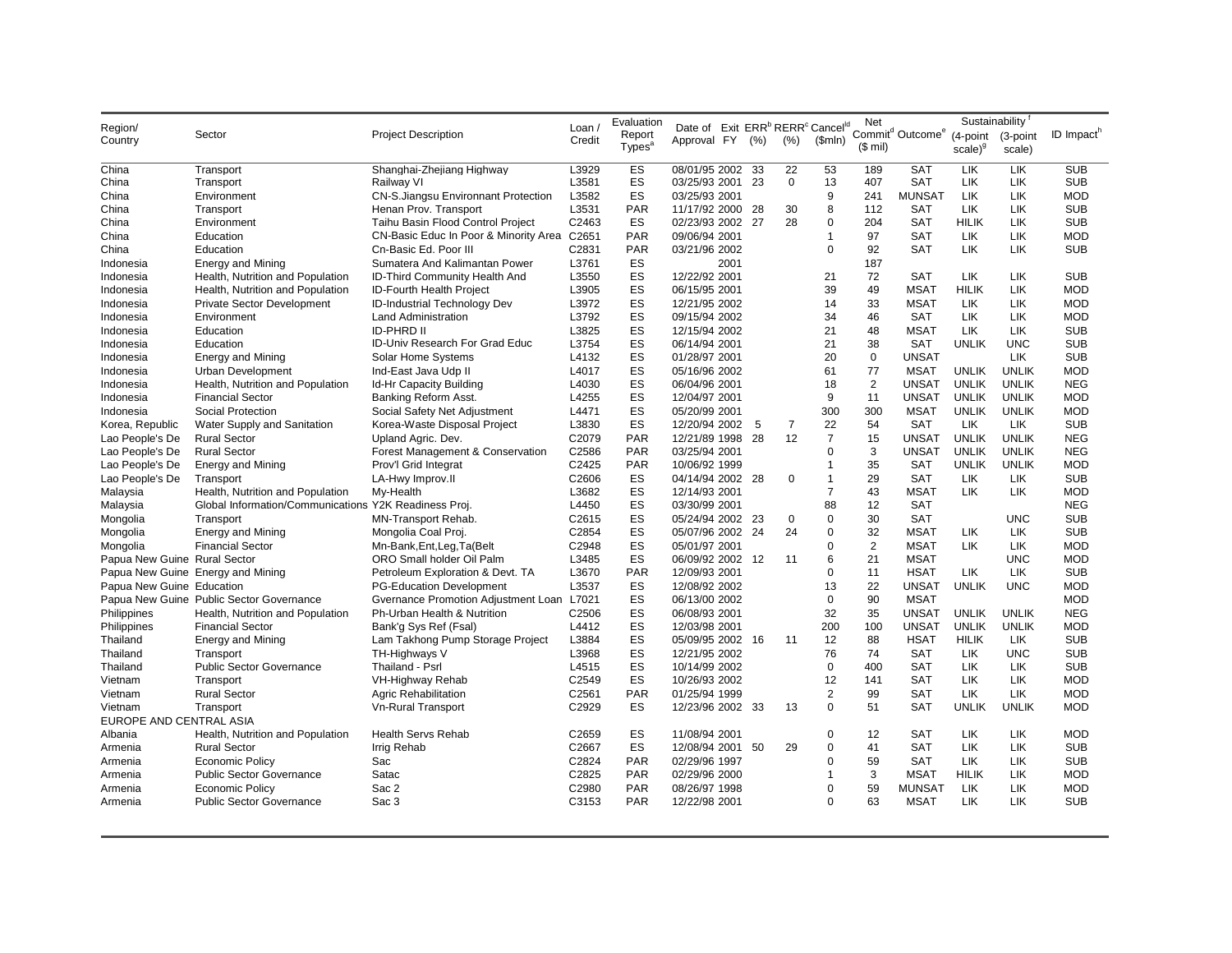|                 |                                   |                                                               |          | Evaluation         |                                                                      |     |     |                | Net            |                                          | Sustainability |              |                        |
|-----------------|-----------------------------------|---------------------------------------------------------------|----------|--------------------|----------------------------------------------------------------------|-----|-----|----------------|----------------|------------------------------------------|----------------|--------------|------------------------|
| Region/         | Sector                            | <b>Project Description</b>                                    | Loan $/$ | Report             | Date of Exit ERR <sup>b</sup> RERR <sup>c</sup> Cancel <sup>ld</sup> |     |     |                |                | Commit <sup>d</sup> Outcome <sup>e</sup> | (4-point       | (3-point     | ID Impact <sup>h</sup> |
| Country         |                                   |                                                               | Credit   | Types <sup>a</sup> | Approval FY (%)                                                      |     | (%) | \$mIn)         | $($$ mil)      |                                          | $scale)^{9}$   | scale)       |                        |
|                 |                                   |                                                               |          |                    |                                                                      |     |     |                |                |                                          |                |              |                        |
| Bosnia-Herzegov | <b>Energy and Mining</b>          | Elec Power Recnst 2                                           | C3071    | ES                 | 05/19/98 2002                                                        | -20 | 16  | 0              | 24             | <b>SAT</b>                               | LIK            | LIK          | <b>MOD</b>             |
| Bosnia-Herzegov | Social Protection                 | Sosac                                                         | C3465    | ES                 | 02/15/01 2001                                                        |     |     | $\mathbf 0$    | 19             | <b>SAT</b>                               | LIK            | LIK          | <b>SUB</b>             |
| Bulgaria        | <b>Financial Sector</b>           | Fesal 2                                                       | L4521    | PAR                | 12/02/99 2000                                                        |     |     | $\Omega$       | 96             | <b>MSAT</b>                              | LIK            | LIK          | <b>MOD</b>             |
| Bulgaria        | Health, Nutrition and Population  | <b>Health Sect Restruct</b>                                   | L4000    | ES                 | 04/09/96 2002                                                        |     |     | $\overline{2}$ | 21             | <b>HSAT</b>                              | LIK            | LIK          | <b>SUB</b>             |
| <b>Bulgaria</b> | <b>Economic Policy</b>            | Rehab                                                         | L4078    | <b>PAR</b>         | 08/01/96 1997                                                        |     |     | $\mathbf 0$    | 30             | UNSAT                                    | <b>HIUNLIK</b> | <b>UNLIK</b> | <b>NEG</b>             |
| <b>Bulgaria</b> | <b>Private Sector Development</b> | Fesal I                                                       | L4239    | <b>PAR</b>         | 10/30/97 1998                                                        |     |     | $\mathbf 0$    | 100            | <b>SAT</b>                               | LIK            | LIK          | <b>SUB</b>             |
| <b>Bulgaria</b> | <b>Economic Policy</b>            | Critical Imp Rehab                                            | L4157    | <b>PAR</b>         | 05/08/97 1998                                                        |     |     | $\mathbf 0$    | 40             | <b>SAT</b>                               | LIK            | LIK          | <b>MOD</b>             |
| <b>Bulgaria</b> | Social Protection                 | Reg Inits Fund (Rif)                                          | L4411    | ES                 | 11/20/98 2001                                                        |     |     | $\mathbf 0$    | 5              | <b>MUNSAT</b>                            |                | <b>UNC</b>   | <b>MOD</b>             |
| <b>Bulgaria</b> | <b>Rural Sector</b>               | Asal 2                                                        | L4630    | ES                 | 06/28/01 2002                                                        |     |     | $\Omega$       | 50             | <b>MSAT</b>                              | LIK            | LIK          | <b>MOD</b>             |
| Croatia         | <b>Financial Sector</b>           | Efsal                                                         | L4159    | ES                 | 05/13/97 2002                                                        |     |     | $\mathbf 0$    | 83             | <b>SAT</b>                               | LIK            | LIK          | <b>SUB</b>             |
| Croatia         | Transport                         | <b>Highway Sector</b>                                         | L3869    | ES                 | 04/20/95 2001 40                                                     |     | 45  | $\pmb{0}$      | 80             | <b>MUNSAT</b>                            | LIK            | <b>UNC</b>   | <b>MOD</b>             |
| Croatia         | Transport                         | Emg Trans/Mine CIr                                            | L4104    | ES                 | 11/21/96 2002                                                        |     |     | $\overline{2}$ | 78             | <b>SAT</b>                               | <b>HILIK</b>   | LIK          | <b>SUB</b>             |
| Estonia         | Health, Nutrition and Population  | Health                                                        | L3835    | <b>PAR</b>         | 01/19/95 2000                                                        |     |     | $\mathbf 0$    | 17             | <b>HSAT</b>                              | <b>HILIK</b>   | LIK          | <b>SUB</b>             |
| Georgia         | <b>Energy and Mining</b>          | <b>Energy Secac</b>                                           | C3266    | ES                 | 06/29/99 2002                                                        |     |     | $\pmb{0}$      | 24             | <b>SAT</b>                               | LIK            | LIK          | <b>MOD</b>             |
| Hungary         | Energy and Mining                 | Energy Env                                                    | L3705    | ES                 | 02/17/94 2002 16                                                     |     | 0   | 33             | 67             | SAT                                      | <b>HILIK</b>   | LIK.         | <b>SUB</b>             |
| Hungary         | Health, Nutrition and Population  | Health Servs & Mgmt                                           | L3597    | <b>PAR</b>         | 04/20/93 2000                                                        |     |     | 50             | 36             | <b>MUNSAT</b>                            | <b>UNLIK</b>   | <b>UNLIK</b> | <b>MOD</b>             |
| Hungary         | Education                         | Youth Training                                                | L4230    | ES                 | 09/11/97 2001                                                        |     |     | 18             | 11             | <b>SAT</b>                               | LIK            | LIK          | <b>SUB</b>             |
| Hungary         | Transport                         | <b>Budapest Urban Trans</b>                                   | L3903    | ES                 | 06/15/95 2001 21                                                     |     | 13  | 0              | 38             | <b>SAT</b>                               | LIK            | LIK          | <b>SUB</b>             |
| Hungary         | Education                         | Higher Educ                                                   | L4287    | ES                 | 02/26/98 2001                                                        |     |     | 118            | $\overline{2}$ | <b>MUNSAT</b>                            |                | <b>UNC</b>   | <b>MOD</b>             |
| Kazakhstan      | Social Protection                 | Soc Prot                                                      | L3896    | ES                 | 05/30/95 2002                                                        |     |     | 21             | 20             | <b>UNSAT</b>                             |                |              | <b>NEG</b>             |
| Kazakhstan      | <b>Energy and Mining</b>          | Fin & Ent Devt                                                | L3867    | ES                 | 04/18/95 2002                                                        |     |     | 35             | 28             | <b>SAT</b>                               | LIK            | LIK          | <b>SUB</b>             |
| Kazakhstan      | Water Supply and Sanitation       | <b>Pilot Water Supply</b>                                     | L4129    | ES                 | 12/23/96 2002 16                                                     |     | 0   | $\mathbf{1}$   | $\overline{7}$ | <b>MSAT</b>                              |                | <b>UNC</b>   | <b>MOD</b>             |
| Kazakhstan      | Social Protection                 | Pension Ref (Pral)                                            | L4359    | ES                 | 06/25/98 2001                                                        |     |     | 100            | 200            | <b>SAT</b>                               |                | <b>UNC</b>   | <b>SUB</b>             |
| Kyrgyz Republic |                                   | Global Information/Communications Kyrgyz - TELECOMMUNICATIONS | C2634    | ES                 | 06/23/94 2001 37                                                     |     | 43  | $\mathbf 0$    | 18             | <b>SAT</b>                               | LIK            | <b>UNC</b>   | <b>MOD</b>             |
| Kyrgyz Republic | <b>Rural Sector</b>               | <b>Rural Finance</b>                                          | C2959    | ES                 | 06/05/97 2001                                                        |     |     | $\pmb{0}$      | 16             | <b>MSAT</b>                              | LIK            | LIK          | <b>MOD</b>             |
| Kyrgyz Republic | Health, Nutrition and Population  | Health                                                        | C2860    | ES                 | 05/14/96 2002                                                        |     |     | $\mathbf{1}$   | 16             | <b>HSAT</b>                              | <b>HILIK</b>   | LIK          | <b>SUB</b>             |
| Kyrgyz Republic | <b>Financial Sector</b>           | Fin Sect Ta                                                   | C2891    | ES                 | 06/25/96 2002                                                        |     |     | $\mathbf{1}$   | 3              | <b>SAT</b>                               | <b>LIK</b>     | LIK          | <b>SUB</b>             |
| Latvia          | Energy and Mining                 | Riga Dist Heat                                                | L7031    | ES                 | 08/01/00 2002 16                                                     |     | 0   | $\mathbf 0$    | $\mathbf 0$    |                                          |                |              |                        |
| Latvia          | <b>Rural Sector</b>               | <b>Rural Devt</b>                                             | L4380    | ES                 | 07/30/98 2002                                                        |     |     | $\Omega$       | 9              | <b>SAT</b>                               | LIK            | <b>UNC</b>   | <b>SUB</b>             |
| Latvia          | <b>Public Sector Governance</b>   | Psal I                                                        | L7007    | ES                 | 03/16/00 2000                                                        |     |     | $\mathbf 0$    | 40             | <b>SAT</b>                               | LIK            | LIK          | <b>SUB</b>             |
| Lithuania       | <b>Rural Sector</b>               | Priv Agric Devt                                               | L3995    | ES                 | 04/02/96 2001                                                        |     |     | 21             | 9              | <b>UNSAT</b>                             | <b>UNLIK</b>   | <b>UNLIK</b> | <b>MOD</b>             |
| Lithuania       | Urban Development                 | <b>Energy Effic/Housing</b>                                   | L4064    | ES                 | 07/11/96 2001 26                                                     |     | 9   | $\pmb{0}$      | 10             | <b>MSAT</b>                              | LIK            | LIK          | <b>SUB</b>             |
| Lithuania       | Environment                       | Siauliai Environment                                          | L3963    | ES                 | 12/05/95 2001                                                        |     |     | $\Omega$       | 6              | <b>MSAT</b>                              |                | <b>UNC</b>   | <b>SUB</b>             |
| Macedonia, form | Education                         | Educ Rehab                                                    | C2982    | ES                 | 09/02/97 2001                                                        |     |     | $\mathbf 0$    | 5              | <b>MUNSAT</b>                            |                | <b>UNC</b>   | <b>MOD</b>             |
| Moldova         | <b>Energy and Mining</b>          | Energy                                                        | L4020    | ES                 | 05/23/96 2002 14                                                     |     | 674 | $\mathbf{1}$   | 9              | <b>SAT</b>                               | LIK            | LIK          | <b>MOD</b>             |
| Moldova         | <b>Rural Sector</b>               | Agric I                                                       | L4011    | ES                 | 05/07/96 2002                                                        |     |     | $\mathbf 0$    | 10             | <b>MUNSAT</b>                            | <b>UNLIK</b>   | <b>UNC</b>   | <b>MOD</b>             |
| Moldova         | <b>Rural Sector</b>               | <b>Rural Finance</b>                                          | C3031    | ES                 | 01/13/98 2001                                                        |     |     | $\mathbf 0$    | 5              | <b>MSAT</b>                              |                | <b>UNC</b>   | <b>MOD</b>             |
| Moldova         | <b>Economic Policy</b>            | Sac                                                           | C3256    | ES                 | 06/24/99 2002                                                        |     |     | $\mathbf 0$    | 44             | <b>MSAT</b>                              | LIK            | LIK          | <b>MOD</b>             |
| Poland          | <b>Energy and Mining</b>          | Energy Res. Dev                                               | L3215    | PAR                | 06/05/90 1998 37                                                     |     | 36  | $\mathbf 2$    | 248            | <b>MUNSAT</b>                            | LIK            | LIK          | <b>SUB</b>             |
| Poland          | <b>Private Sector Development</b> | Priv & Restruct                                               | L3342    | ES                 | 06/11/91 2002                                                        |     |     | 96             | 184            | <b>SAT</b>                               | <b>HILIK</b>   | LIK          | <b>SUB</b>             |
| Poland          | <b>Energy and Mining</b>          | <b>Heat Supply Restruct</b>                                   | L3377    | <b>PAR</b>         | 06/26/91 2000 23                                                     |     | 44  | 138            | 202            | <b>HSAT</b>                              | LIK            | LIK          | <b>SUB</b>             |
| Poland          | <b>Financial Sector</b>           | Housing                                                       | L3499    | ES                 | 06/25/92 2000                                                        |     |     | 184            | 16             | <b>MSAT</b>                              | <b>UNLIK</b>   | <b>UNC</b>   | <b>MOD</b>             |
| Poland          | <b>Energy and Mining</b>          | Katowice Heat Supply                                          | L3809    | <b>PAR</b>         | 11/17/94 2001                                                        | -16 | 25  | 8              | 37             | <b>SAT</b>                               | LIK            | LIK          | <b>NEG</b>             |
| Poland          | <b>Financial Sector</b>           | Muni Fin                                                      | L4208    | ES                 | 07/10/97 2002                                                        |     |     | 16             | $\overline{4}$ | <b>UNSAT</b>                             | LIK            | LIK          | <b>MOD</b>             |
| Poland          | <b>Energy and Mining</b>          | Coal Adj 2                                                    | L7071    | ES                 | 08/02/01 2002                                                        |     |     | $\mathbf 0$    | 103            | <b>MSAT</b>                              | LIK            | LIK          | <b>MOD</b>             |
| Romania         | Health, Nutrition and Population  | Health Serv Rehab                                             | L3409    | PAR                | 10/01/91 1999                                                        |     |     | $\mathbf{1}$   | 149            | <b>MSAT</b>                              | LIK            | <b>UNC</b>   | <b>MOD</b>             |
| Romania         | Water Supply and Sanitation       | <b>Bucharest Water Supply</b>                                 | L4079    | ES                 | 08/01/96 2002 19                                                     |     | 27  | 6              | 19             | <b>SAT</b>                               | LIK            | LIK          | <b>SUB</b>             |
| Romania         | Social Protection                 | Sdf (Apl #1)                                                  | L4434    | ES                 | 01/19/99 2002                                                        |     |     | $\Omega$       | 10             | <b>SAT</b>                               | LIK            | LIK          | <b>SUB</b>             |
|                 |                                   |                                                               |          |                    |                                                                      |     |     |                |                |                                          |                |              |                        |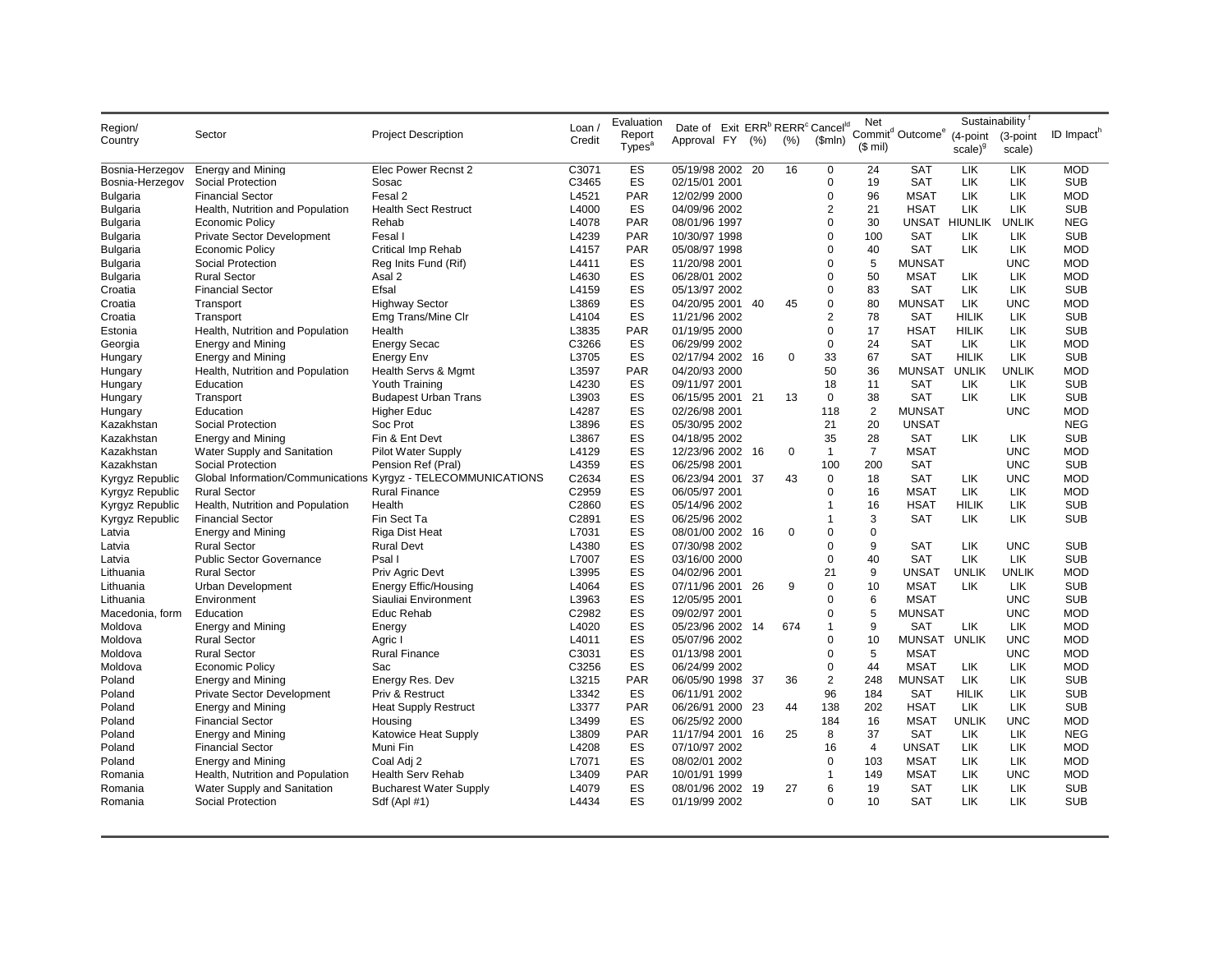|                             |                                       |                                                               |        | Evaluation         |                                                                      |     |             |                | Net               |                                          | Sustainability |              |                        |
|-----------------------------|---------------------------------------|---------------------------------------------------------------|--------|--------------------|----------------------------------------------------------------------|-----|-------------|----------------|-------------------|------------------------------------------|----------------|--------------|------------------------|
| Region/                     | Sector                                | <b>Project Description</b>                                    | Loan/  | Report             | Date of Exit ERR <sup>b</sup> RERR <sup>c</sup> Cancel <sup>ld</sup> |     |             |                |                   | Commit <sup>d</sup> Outcome <sup>e</sup> | (4-point       | (3-point     | ID Impact <sup>h</sup> |
| Country                     |                                       |                                                               | Credit | Types <sup>a</sup> | Approval FY (%)                                                      |     | (%)         | \$mIn)         | $(S \text{ mil})$ |                                          | $scale)^{9}$   | scale)       |                        |
|                             |                                       |                                                               |        |                    |                                                                      |     |             |                |                   |                                          |                |              |                        |
| <b>Russian Federat</b>      | Transport                             | Hwy Reh & Main                                                | L3706  | <b>PAR</b>         | 02/17/94 2000 100                                                    |     | 74          | 19             | 281               | <b>MUNSAT</b>                            |                | <b>UNC</b>   | <b>MOD</b>             |
| <b>Russian Federat</b>      | <b>Rural Sector</b>                   | Agric Ref Impl Supp                                           | L3757  | ES                 | 06/16/94 2001                                                        |     |             | 122            | 118               | <b>MSAT</b>                              | LIK            | <b>UNC</b>   | <b>MOD</b>             |
| <b>Russian Federat</b>      | <b>Private Sector Development</b>     | <b>Standards Devt</b>                                         | L3961  | ES                 | 11/30/95 2002                                                        |     |             | $\Omega$       | 24                | <b>SAT</b>                               | LIK            | LIK          | <b>SUB</b>             |
| Russian Federat             | <b>Energy and Mining</b>              | Coal Secal                                                    | L4058  | ES                 | 06/27/96 1997                                                        |     |             | $\Omega$       | 500               | <b>SAT</b>                               | LIK            | LIK          | <b>SUB</b>             |
| <b>Russian Federat</b>      | <b>Energy and Mining</b>              | Coal Secal 2                                                  | L4262  | ES                 | 12/18/97 2002                                                        |     |             | $\mathbf 0$    | 800               | <b>SAT</b>                               | LIK            | LIK          | <b>SUB</b>             |
| Slovenia                    | Environment                           | Environment                                                   | L4022  | ES                 | 05/30/96 2001                                                        |     |             | $\mathbf 0$    | 19                | <b>SAT</b>                               | LIK            | LIK          | <b>SUB</b>             |
| Tajikistan                  | Social Protection                     | Pilot Pov Allev                                               | C2946  | ES                 | 04/10/97 2002                                                        |     |             | $\pmb{0}$      | 11                | <b>MSAT</b>                              | <b>UNLIK</b>   | <b>UNLIK</b> | <b>MOD</b>             |
| Tajikistan                  | Urban Development                     | Emg Flood Asst                                                | C3123  | ES                 | 08/27/98 2002                                                        |     |             | $\overline{2}$ | 5                 | <b>UNSAT</b>                             | <b>UNLIK</b>   | <b>UNLIK</b> | <b>NEG</b>             |
| Turkey                      | <b>Rural Sector</b>                   | E Anatolia Watershed                                          | L3567  | ES                 | 03/11/93 2002 17                                                     |     | 17          | 19             | 48                | <b>SAT</b>                               | <b>LIK</b>     | LIK          | <b>SUB</b>             |
| Turkey                      | <b>Rural Sector</b>                   | Agric Resrch                                                  | L3472  | ES                 | 05/21/92 2001                                                        |     |             | 11             | 44                | <b>MSAT</b>                              | <b>UNLIK</b>   | <b>UNC</b>   | <b>MOD</b>             |
| Turkey                      | Water Supply and Sanitation           | Bursa Water & Sanitation                                      | L3565  | ES                 | 03/11/93 2001                                                        | 8   | 9           | 25             | 104               | <b>SAT</b>                               | LIK            | <b>LIK</b>   | <b>MOD</b>             |
| Turkey                      | Health, Nutrition and Population      | Prim Health Care Serv                                         | L4201  | ES                 | 06/24/97 2001                                                        |     |             | 28             | $\mathbf 0$       |                                          |                |              |                        |
| Turkey                      | <b>Financial Sector</b>               | Fsal                                                          | L4588  | ES                 | 12/21/00 2002                                                        |     |             | 385            | 393               | <b>MSAT</b>                              | LIK            | LIK          | <b>SUB</b>             |
| Turkmenistan                | Transport                             | Urban Transport                                               | L4170  | ES                 | 05/27/97 2001                                                        | -30 | $\mathbf 0$ | 13             | 21                | <b>MUNSAT</b>                            | <b>UNLIK</b>   | <b>UNLIK</b> | <b>NEG</b>             |
| Ukraine                     | <b>Energy and Mining</b>              | Coal Secal                                                    | L4118  | <b>PAR</b>         | 12/11/96 2001                                                        |     |             | $\pmb{0}$      | 300               | <b>SAT</b>                               | LIK            | <b>UNC</b>   | <b>MOD</b>             |
| Ukraine                     | <b>Energy and Mining</b>              | <b>Coal Pilot</b>                                             | L4016  | <b>PAR</b>         | 05/16/96 2001                                                        |     |             | 3              | 13                | <b>HSAT</b>                              | <b>HILIK</b>   | LIK.         | <b>MOD</b>             |
| LATIN AMERICA AND CARIBBEAN |                                       |                                                               |        |                    |                                                                      |     |             |                |                   |                                          |                |              |                        |
| Argentina                   | Education                             | AR-Secondary Ed 1                                             | L3794  | ES                 | 09/15/94 2001                                                        |     |             | 26             | 164               | <b>SAT</b>                               | LIK            | LIK          | <b>SUB</b>             |
| Argentina                   | Health, Nutrition and Population      | AR-Prov. Health Sector Development                            | L3931  | ES                 | 08/03/95 2002                                                        |     |             | 24             | 78                | <b>UNSAT</b>                             | <b>UNLIK</b>   | <b>UNLIK</b> | <b>MOD</b>             |
| Argentina                   | Health, Nutrition and Population      | Ar-Health Insurance Ta                                        | L4004  | ES                 | 04/25/96 2001                                                        |     |             | $\mathbf{1}$   | 24                | <b>MUNSAT</b>                            | <b>UNLIK</b>   | <b>UNC</b>   | <b>MOD</b>             |
| Argentina                   | Health, Nutrition and Population      | Ar-Drug Prevention (Lil)                                      | L4472  | ES                 | 05/05/99 2001                                                        |     |             | 5              | $\mathbf 0$       |                                          |                |              |                        |
| Bolivia                     | Transport                             | <b>RD Maint</b>                                               | C2395  | ES                 | 06/18/92 2001                                                        | -39 | 36          | $\pmb{0}$      | 82                | <b>MSAT</b>                              |                | <b>UNC</b>   | <b>MOD</b>             |
| <b>Bolivia</b>              | Water Supply and Sanitation           | <b>Rural Water And Sanitation</b>                             | C2806  | <b>PAR</b>         | 01/16/96 2001                                                        |     |             | $\mathbf 0$    | 17                | <b>SAT</b>                               | LIK            | LIK          | <b>SUB</b>             |
| Brazil                      | Education                             | BR: Innov Basic Ed                                            | L3375  | <b>PAR</b>         | 06/26/91 1999                                                        |     |             | $\overline{2}$ | 243               | <b>MSAT</b>                              | LIK            | LIK          | <b>MOD</b>             |
| Brazil                      | Transport                             | State Hwy Mgmt                                                | L3547  | <b>PAR</b>         | 12/22/92 2000 60                                                     |     | 90          | 18             | 70                | <b>SAT</b>                               | LIK            | LIK          | <b>SUB</b>             |
| Brazil                      | Education                             | BR Ne Basic Educ II                                           | L3604  | <b>PAR</b>         | 05/13/93 1999                                                        |     |             | 11             | 201               | MSAT                                     | LIK            | LIK          | <b>MOD</b>             |
| <b>Brazil</b>               | Education                             | BR Ne Basic Educ III                                          | L3663  | <b>PAR</b>         | 11/23/93 2000                                                        |     |             | $\overline{7}$ | 200               | <b>MSAT</b>                              | LIK            | LIK          | <b>MOD</b>             |
| <b>Brazil</b>               | <b>Rural Sector</b>                   | NE Irrig I                                                    | L3170  | ES                 | 02/20/90 2001                                                        | 16  | 18          | 74             | 136               | <b>UNSAT</b>                             | LIK            | <b>UNC</b>   | <b>MOD</b>             |
| Brazil                      | Environment                           | BR Env/Cons(Cvrd)                                             | L3924  | ES                 | 07/11/95 2000                                                        |     |             | 14             | 36                | <b>UNSAT</b>                             | LIK            | LIK          | <b>MOD</b>             |
| Brazil                      | Urban Development                     | BR Minas Mnc.Developmt                                        | L3639  | ES                 | 07/20/93 2002 21                                                     |     | 34          | 20             | 130               | <b>SAT</b>                               | LIK            | LIK          | <b>MOD</b>             |
| Brazil                      | Transport                             | Rio De Janeiro Metropolitan Transport                         | L3633  | <b>PAR</b>         | 06/29/93 2001                                                        | -43 | 26          | $\mathbf 0$    | 128               | <b>MSAT</b>                              |                | <b>UNC</b>   | <b>SUB</b>             |
| Brazil                      | Education                             | BR- Parana Basic Educ                                         | L3766  | ES                 | 06/28/94 2002                                                        |     |             | $\mathbf 0$    | 96                | SAT                                      | LIK            | LIK          | <b>SUB</b>             |
| Brazil                      | <b>Rural Sector</b>                   | Rural Pov. (Bahia)                                            | L3917  | ES                 | 06/29/95 2001                                                        |     |             | $\overline{2}$ | 103               | SAT                                      | LIK            | LIK          | <b>SUB</b>             |
| <b>Brazil</b>               | <b>Rural Sector</b>                   | Rural Pov.- Ceara                                             | L3918  | ES                 | 06/29/95 2001                                                        |     |             | $\mathbf 0$    | 70                | <b>HSAT</b>                              | LIK            | LIK          | <b>SUB</b>             |
| <b>Brazil</b>               | <b>Rural Sector</b>                   | Rural Pov.-Sergipe                                            | L3919  | ES                 | 06/29/95 2001                                                        |     |             | $\mathbf 0$    | 36                | <b>SAT</b>                               | LIK            | LIK          | <b>SUB</b>             |
| Brazil                      | <b>Rural Sector</b>                   | R.Poverty(Pe)                                                 | L4122  | ES                 | 12/12/96 2002                                                        |     |             | 3              | 36                | <b>SAT</b>                               | LIK            | <b>LIK</b>   | <b>SUB</b>             |
| Brazil                      | <b>Rural Sector</b>                   | (Piaui)R.Poverty                                              | L4121  | ES                 | 12/12/96 2002                                                        |     |             | $\Omega$       | 29                | <b>SAT</b>                               | LIK            | LIK          | <b>SUB</b>             |
| Brazil                      | <b>Private Sector Development</b>     | Br Mt State Priv.                                             | L4189  | ES                 | 06/12/97 2002                                                        |     |             | $\Omega$       | 45                | <b>SAT</b>                               | LIK            | LIK          | <b>SUB</b>             |
| Brazil                      | Education                             | Br-Fundescola I                                               | L4311  | <b>PAR</b>         | 04/02/98 2001                                                        |     |             | $\pmb{0}$      | 63                | <b>SAT</b>                               | LIK            | LIK          | <b>SUB</b>             |
| <b>Brazil</b>               | <b>Public Sector Governance</b>       | Br Admin & Fisc Ref                                           | L4543  | ES                 | 03/30/00 2000                                                        |     |             | $\mathbf 0$    | 505               | <b>SAT</b>                               | LIK            | LIK          | <b>SUB</b>             |
| Chile                       | Education                             | <b>CI-Secondary Education</b>                                 | L3883  | ES                 | 05/09/95 2001                                                        |     |             | 12             | 23                | <b>HSAT</b>                              | <b>HILIK</b>   | LIK          | <b>SUB</b>             |
| Colombia                    | Health, Nutrition and Population      | CO- Municipal Health Services                                 | L3615  | ES                 | 06/08/93 2001                                                        |     |             | $\overline{2}$ | 48                | <b>MUNSAT</b>                            | <b>UNLIK</b>   | <b>UNLIK</b> | <b>MOD</b>             |
| Colombia                    | Private Sector Development            | Ind Restruc                                                   | L3321  | <b>PAR</b>         | 05/02/91 1998                                                        |     |             | 17             | 183               | <b>MUNSAT</b>                            | <b>UNLIK</b>   | <b>UNLIK</b> | <b>NEG</b>             |
| Colombia                    | Environment                           | Natural Resource Man                                          | L3692  | ES                 | 12/23/93 2001                                                        |     |             | 16             | 23                | <b>MSAT</b>                              | LIK            | LIK          | <b>MOD</b>             |
| Colombia                    | <b>Financial Sector</b>               | Ifi-Restrc&Divstitur                                          | L3449  | <b>PAR</b>         | 03/24/92 1998                                                        |     |             | 55             | 45                | HUNSAT HIUNLIK                           |                | <b>UNLIK</b> | <b>NEG</b>             |
| Colombia                    | <b>Public Sector Governance</b>       | Co Public Financial Man                                       | L3669  | ES                 | 12/07/93 2001                                                        |     |             | $\mathbf{1}$   | 29                | <b>SAT</b>                               | LIK            | LIK          | <b>SUB</b>             |
|                             |                                       |                                                               | L3827  | ES                 |                                                                      |     |             | $\mathbf 0$    | 11                | <b>SAT</b>                               | <b>HILIK</b>   | LIK          | <b>SUB</b>             |
| Colombia<br>Costa Rica      | <b>Energy and Mining</b><br>Transport | <b>Energy Technical Assistance</b><br><b>Trnsprt Sctr Inv</b> | L3205  | ES                 | 12/15/94 2002<br>05/24/90 2001                                       |     |             | 13             | 47                | <b>SAT</b>                               | <b>LIK</b>     | LIK          | <b>SUB</b>             |
|                             |                                       |                                                               |        |                    |                                                                      |     |             |                |                   |                                          |                |              |                        |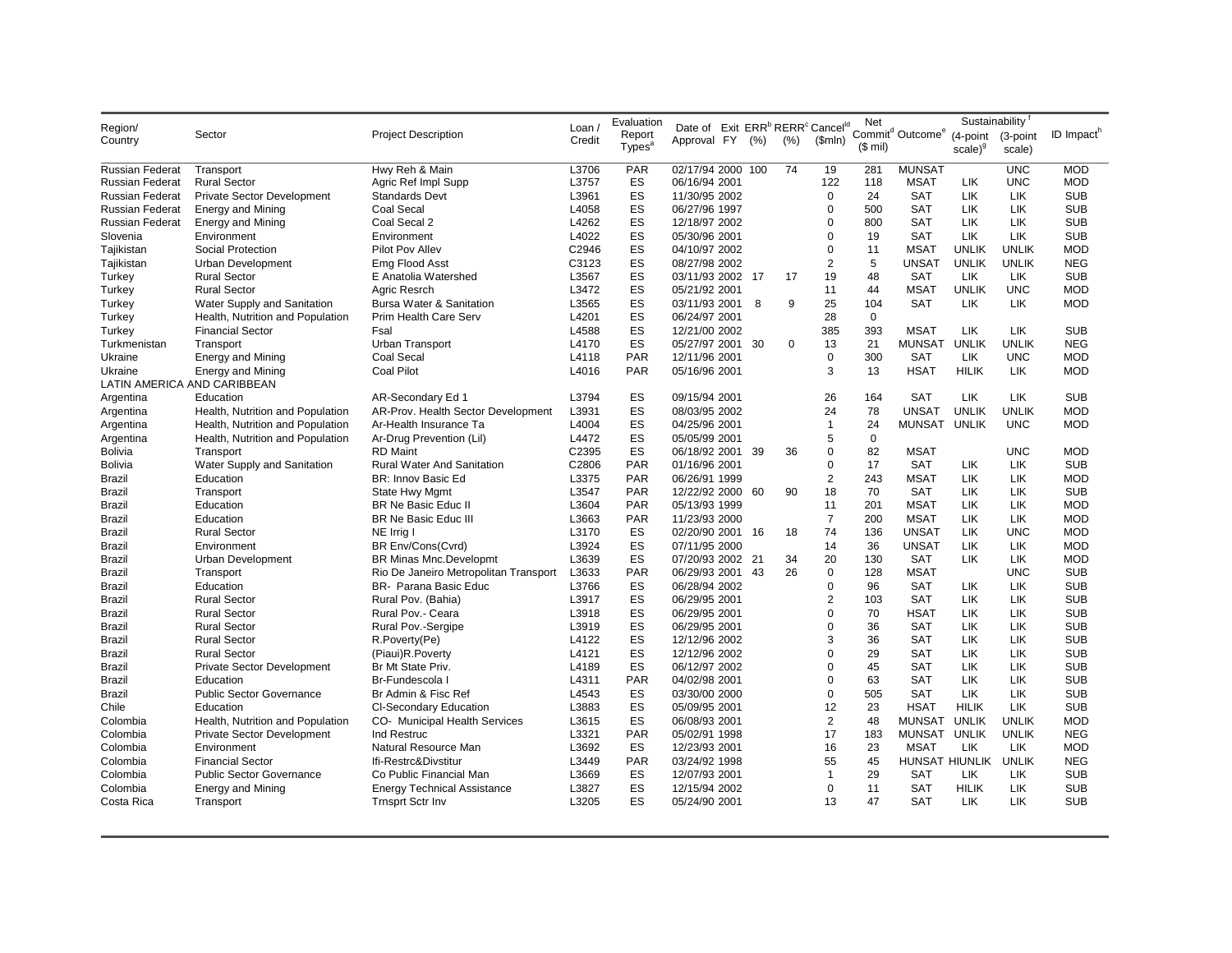|                        |                                   |                                                                     |                  | Evaluation         |                                                                                     |      |        |                               | Net            |                                          | Sustainability |              |                          |
|------------------------|-----------------------------------|---------------------------------------------------------------------|------------------|--------------------|-------------------------------------------------------------------------------------|------|--------|-------------------------------|----------------|------------------------------------------|----------------|--------------|--------------------------|
| Region/                | Sector                            | <b>Project Description</b>                                          | Loan /<br>Credit | Report             | Date of Exit ERR <sup>b</sup> RERR <sup>c</sup> Cancel <sup>ld</sup><br>Approval FY | (% ) |        |                               |                | Commit <sup>d</sup> Outcome <sup>e</sup> | (4-point       | (3-point     | ID Impact <sup>h</sup>   |
| Country                |                                   |                                                                     |                  | Types <sup>a</sup> |                                                                                     |      | (%)    | \$mIn)                        | $$$ mil)       |                                          | $scale)^{9}$   | scale)       |                          |
|                        |                                   |                                                                     |                  | ES                 |                                                                                     |      |        |                               |                |                                          | LIK            |              |                          |
| Costa Rica<br>Dominica | Education<br>Education            | Cr/Basic Education<br>Dm- Basic Education Ref                       | L3414<br>C2803   | ES                 | 11/12/91 2001<br>12/21/95 2002                                                      |      |        | $\mathbf 0$<br>$\mathbf 0$    | 23<br>6        | <b>SAT</b><br><b>SAT</b>                 | LIK            | LIK<br>LIK   | <b>SUB</b><br><b>MOD</b> |
| Ecuador                | Health, Nutrition and Population  | Ec- Social Dev. II: Health & Nutrition                              | L3510            | ES                 | 07/21/92 2001                                                                       |      |        | 9                             | 81             | <b>SAT</b>                               | LIK            | LIK          | <b>SUB</b>               |
| Ecuador                | <b>Rural Sector</b>               | <b>Irrigation Subsector Ta</b>                                      | L3730            | ES                 | 05/10/94 2001                                                                       |      |        | $\overline{0}$                | 20             | <b>SAT</b>                               | LIK            | LIK          | <b>SUB</b>               |
|                        | Environment                       |                                                                     | L3998            | ES                 | 04/04/96 2002                                                                       |      |        | 5                             | 10             | <b>MSAT</b>                              | <b>LIK</b>     | LIK.         | <b>SUB</b>               |
| Ecuador                |                                   | Env Management Proj (Tal)                                           | L3655            | ES                 |                                                                                     |      |        | 3                             |                | <b>MSAT</b>                              | LIK            |              | <b>SUB</b>               |
| Ecuador                | <b>Energy and Mining</b>          | Mining Technical Assistance                                         |                  |                    | 10/21/93 2001                                                                       |      |        |                               | 11             |                                          |                | <b>LIK</b>   |                          |
| Ecuador                | <b>Public Sector Governance</b>   | Ecuador Modernization Of The State Ta L3822                         |                  | ES<br>ES           | 12/13/94 2001                                                                       |      |        | $\overline{2}$<br>$\mathbf 0$ | 18<br>34       | <b>MSAT</b>                              | LIK<br>LIK     | <b>LIK</b>   | <b>SUB</b><br><b>SUB</b> |
| El Salvador            | Education                         | Sv- Basic Education                                                 | L3945            |                    | 09/28/95 2002                                                                       |      |        |                               |                | <b>SAT</b>                               |                | LIK          |                          |
| Grenada                | Education                         | Gd- Basic Education Ref                                             | C2804            | ES                 | 12/21/95 2002                                                                       |      |        | $\overline{0}$                | $\overline{7}$ | <b>MSAT</b>                              | LIK            | LIK          | <b>SUB</b>               |
| Haiti                  | Health, Nutrition and Population  | Ht- First Health Project                                            | C2085            | ES                 | 01/16/90 2001                                                                       |      |        | $\overline{0}$                | 29             | <b>UNSAT</b>                             | <b>UNLIK</b>   | <b>UNLIK</b> | <b>MOD</b>               |
| Honduras               | <b>Public Sector Governance</b>   | Hn Pub Sec Mod Sac                                                  | C2816            | ES                 | 02/08/96 2002                                                                       |      |        | $\mathbf 0$                   | 113            | <b>MUNSAT</b>                            | LIK            | LIK          | <b>SUB</b>               |
| Honduras               | Transport                         | <b>Trnsprt Sctr Rhb</b>                                             | C2458            | ES                 | 02/16/93 2002                                                                       |      |        | $\mathbf 0$                   | 84             | SAT                                      | LIK            | LIK          | <b>SUB</b>               |
| Honduras               | Health, Nutrition and Population  | Hn/Nutrition/Health                                                 | C2452            | ES                 | 01/05/93 2001                                                                       |      |        | $\overline{0}$                | 36             | <b>MSAT</b>                              | LIK            | LIK          | <b>MOD</b>               |
| Honduras               | Education                         | Hn- Basic Education                                                 | C2694            | ES                 | 03/28/95 2002                                                                       |      |        | $\Omega$                      | 26             | <b>SAT</b>                               | LIK            | LIK          | <b>SUB</b>               |
| Honduras               | <b>Public Sector Governance</b>   | Hn Pub Sec Mod Tac                                                  | C2814            | ES                 | 02/08/96 2000                                                                       |      |        | $\overline{0}$                | 9              | <b>MSAT</b>                              | LIK            | LIK          | <b>SUB</b>               |
| Jamaica                | <b>Private Sector Development</b> | Private Investment & Export                                         | L3720            | ES                 | 03/25/94 2001                                                                       |      |        | $\overline{7}$                | 28             | <b>MUNSAT</b>                            | LIK            | <b>LIK</b>   | <b>MOD</b>               |
| Jamaica                | <b>Public Sector Governance</b>   | Jm Tax Administration                                               | L3758            | ES                 | 06/16/94 2001                                                                       |      |        | $\overline{0}$                | 13             | <b>SAT</b>                               | <b>HILIK</b>   | <b>LIK</b>   | <b>SUB</b>               |
| Jamaica                | Social Protection                 | Jm- Soc. Invest. Fund                                               | L4088            | ES                 | 09/05/96 2002                                                                       |      |        | $\Omega$                      | 20             | SAT                                      | <b>UNLIK</b>   | <b>UNLIK</b> | <b>MOD</b>               |
| Jamaica                | <b>Financial Sector</b>           | Bank Restructuring & Debt                                           | L7036            | ES                 | 11/30/00 2001                                                                       |      |        | $\mathbf 0$                   | 75             | <b>SAT</b>                               | LIK            | <b>UNC</b>   | <b>SUB</b>               |
| Mexico                 | Urban Development                 | Solid Waste II                                                      | L3752            | ES                 | 06/09/94 2001                                                                       |      |        | 195                           | 5              | <b>MUNSAT</b>                            | <b>UNLIK</b>   | <b>UNLIK</b> | <b>SUB</b>               |
| Mexico                 | Water Supply and Sanitation       | Second Water Supply & Sanitation                                    | L3751            | ES                 | 06/09/94 2001                                                                       | 12   |        | 121                           | 229            | <b>UNSAT</b>                             | <b>UNLIK</b>   | <b>UNLIK</b> | <b>MOD</b>               |
| Mexico                 | Education                         | Mx Primary Educ.II                                                  | L3722            | ES                 | 03/31/94 2002                                                                       |      |        | 40                            | 372            | <b>SAT</b>                               | <b>HILIK</b>   | LIK          | <b>MOD</b>               |
| Mexico                 | Education                         | Mx Basic Educ Dev Apl I                                             | L4333            | ES                 | 06/04/98 2002                                                                       |      |        | $\mathbf 0$                   | 115            | <b>SAT</b>                               | <b>HILIK</b>   | LIK.         | <b>SUB</b>               |
| Mexico                 | <b>Financial Sector</b>           | <b>Bank Restructuring Facility</b>                                  | L7003            | ES                 | 12/14/99 2001                                                                       |      |        | $\mathbf 0$                   | 505            | <b>SAT</b>                               | <b>HILIK</b>   | LIK          | <b>SUB</b>               |
| Nicaragua              | <b>Financial Sector</b>           | Ni Finan. Sec.Adjustment                                            | C3056            | ES                 | 04/09/98 2000                                                                       |      |        | $\overline{0}$                | 71             | <b>SAT</b>                               | LIK.           | LIK.         | <b>MOD</b>               |
| Nicaragua              | Environment                       | Agricultural Technology & Land Mgmt                                 | C2536            | ES                 | 07/20/93 2000                                                                       |      |        | $\Omega$                      | 43             | <b>MSAT</b>                              | LIK            | LIK          | <b>SUB</b>               |
| Nicaragua              | Education                         | Ni- Basic Education Project                                         | C2689            | ES                 | 03/16/95 2001                                                                       |      |        | $\overline{1}$                | 43             | <b>SAT</b>                               | <b>LIK</b>     | LIK.         | <b>MOD</b>               |
| Nicaragua              | <b>Public Sector Governance</b>   | Ni Institutional Dev Cr                                             | C2690            | ES                 | 03/16/95 2002                                                                       |      |        | $\mathbf 0$                   | 22             | <b>MSAT</b>                              |                | <b>UNC</b>   | <b>SUB</b>               |
| Paraguay               | Transport                         | <b>Highways VIII</b>                                                | L3685            | ES                 | 12/21/93 2001 17                                                                    |      | 21     | $\mathbf 0$                   | 65             | <b>SAT</b>                               | <b>UNLIK</b>   | <b>UNLIK</b> | <b>SUB</b>               |
| Paraguay               | <b>Private Sector Development</b> | Py Prvt Sctr Devt/El Nino                                           | L3774            | ES                 | 07/05/94 2002                                                                       |      |        | $\overline{1}$                | 49             | <b>UNSAT</b>                             | <b>UNLIK</b>   | <b>UNLIK</b> | <b>MOD</b>               |
| Paraguay               | Education                         | Py- Second.Ed Imprv                                                 | L3941            | ES                 | 09/14/95 2002                                                                       |      |        | $\mathbf 0$                   | 25             | <b>SAT</b>                               | LIK            | <b>UNC</b>   | <b>SUB</b>               |
| Peru                   | Education                         | Pe-Prim.Educ                                                        | L3826            | ES                 | 12/15/94 2001                                                                       |      |        | 24                            | 122            | <b>SAT</b>                               | LIK            | <b>UNC</b>   | <b>MOD</b>               |
| Peru                   | <b>Financial Sector</b>           | Fin Sectr.Adj.Ln II                                                 | L4497            | ES                 | 06/22/99 2001                                                                       |      |        | $\mathbf 0$                   | 300            | <b>MSAT</b>                              | LIK            | LIK          | <b>MOD</b>               |
| Peru                   | Social Protection                 | Pe-Programmatic Social Reform Loan I                                | L4615            | ES                 | 06/19/01 2002                                                                       |      |        | $\mathbf 0$                   | 100            | <b>SAT</b>                               |                | <b>UNC</b>   | <b>MOD</b>               |
| Uruguay                | Education                         | Uy-Basic Ed. Quality Improvement                                    | L3729            | ES                 | 05/03/94 2001                                                                       |      |        | $\mathbf 0$                   | 31             | <b>SAT</b>                               | LIK            | LIK          | <b>SUB</b>               |
| Venezuela              | <b>Private Sector Development</b> | Ve Pre-Inv & Instit Dev                                             | L3225            | ES                 | 06/12/90 2000                                                                       |      |        | 5                             | 25             | <b>MUNSAT</b>                            | <b>UNLIK</b>   | <b>UNLIK</b> | <b>MOD</b>               |
| Venezuela              | <b>Public Sector Governance</b>   | Ve Supreme Court Modernization                                      | L4270            | ES                 | 12/30/97 2001                                                                       |      |        | $\Omega$                      | 4              | <b>SAT</b>                               | LIK            | <b>LIK</b>   | <b>SUB</b>               |
|                        | MIDDLE EAST AND NORTH AFRICA      |                                                                     |                  |                    |                                                                                     |      |        |                               |                |                                          |                |              |                          |
| Algeria                | Education                         | <b>Basic &amp; Secondary Education</b>                              | L3573            | ES                 | 03/16/93 2001                                                                       |      |        | 9                             | 31             | <b>MSAT</b>                              |                | <b>UNC</b>   | <b>MOD</b>               |
| Egypt, Arab Rep        | <b>Rural Sector</b>               | Agricultural Modernization                                          | C2585            | ES                 | 03/24/94 2002 38                                                                    |      | 30     | $\overline{4}$                | 117            | <b>MSAT</b>                              | <b>UNLIK</b>   | <b>UNLIK</b> | <b>MOD</b>               |
| Egypt, Arab Rep        | Social Protection                 | Social Fund II                                                      | C2865            | ES                 | 05/21/96 2001                                                                       |      |        | $\mathbf 0$                   | 111            | <b>MSAT</b>                              | <b>UNLIK</b>   | <b>UNLIK</b> | <b>MOD</b>               |
| Iran, Islamic R        | <b>Rural Sector</b>               | Irrigation Improvement                                              | L3570            | ES                 | 03/16/93 2001 19                                                                    |      | 17     | $\mathbf 0$                   | 157            | <b>MSAT</b>                              | <b>LIK</b>     | <b>UNC</b>   | <b>SUB</b>               |
| Iran, Islamic R        | Water Supply and Sanitation       | Sistan Flood Ctrl                                                   | L3478            | ES                 | 05/28/92 2001 15                                                                    |      | 17     | $\overline{4}$                | 54             | <b>MSAT</b>                              |                | <b>UNC</b>   | <b>MOD</b>               |
| Iran, Islamic R        | Health, Nutrition and Population  | Health And Family PI                                                | L3584            | ES                 | 03/25/93 2002                                                                       |      |        | 42                            | 99             | <b>MUNSAT</b>                            | LIK            | <b>UNC</b>   | <b>MOD</b>               |
| Jordan                 | Health, Nutrition and Population  | Health II                                                           | L3574            | ES                 | 03/16/93 2002                                                                       |      |        | $\overline{2}$                | 18             | <b>UNSAT</b>                             | LIK            | <b>LIK</b>   | <b>MOD</b>               |
| Jordan                 |                                   | Global Information/Communications Jordan Telecommunications Project | L3738            | ES                 | 05/26/94 2000 24                                                                    |      | 28     | 5                             | 15             | <b>HSAT</b>                              | <b>HILIK</b>   | <b>LIK</b>   | <b>SUB</b>               |
| Lebanon                | <b>Energy and Mining</b>          | Lb-Power Sect. Restruct                                             | L4112            | ES                 | 11/26/96 2002                                                                       | 17   | $-100$ | 18                            | 47             | HUNSAT HIUNLIK                           |                | <b>UNLIK</b> | <b>NEG</b>               |
| Morocco                | Water Supply and Sanitation       | Water Supply V                                                      | L3664            | ES                 | 11/23/93 2002                                                                       |      |        | 88                            | 70             | <b>UNSAT</b>                             | <b>UNLIK</b>   | <b>UNLIK</b> | <b>NEG</b>               |
|                        |                                   |                                                                     |                  |                    |                                                                                     |      |        |                               |                |                                          |                |              |                          |
| Morocco                | <b>Rural Sector</b>               | Irr. Areas Agr. Service                                             | L3688            | <b>ES</b>          | 12/21/93 2001                                                                       |      |        | 11                            | 13             | UNSAT                                    | UNLIK          | <b>UNLIK</b> | <b>MOD</b>               |